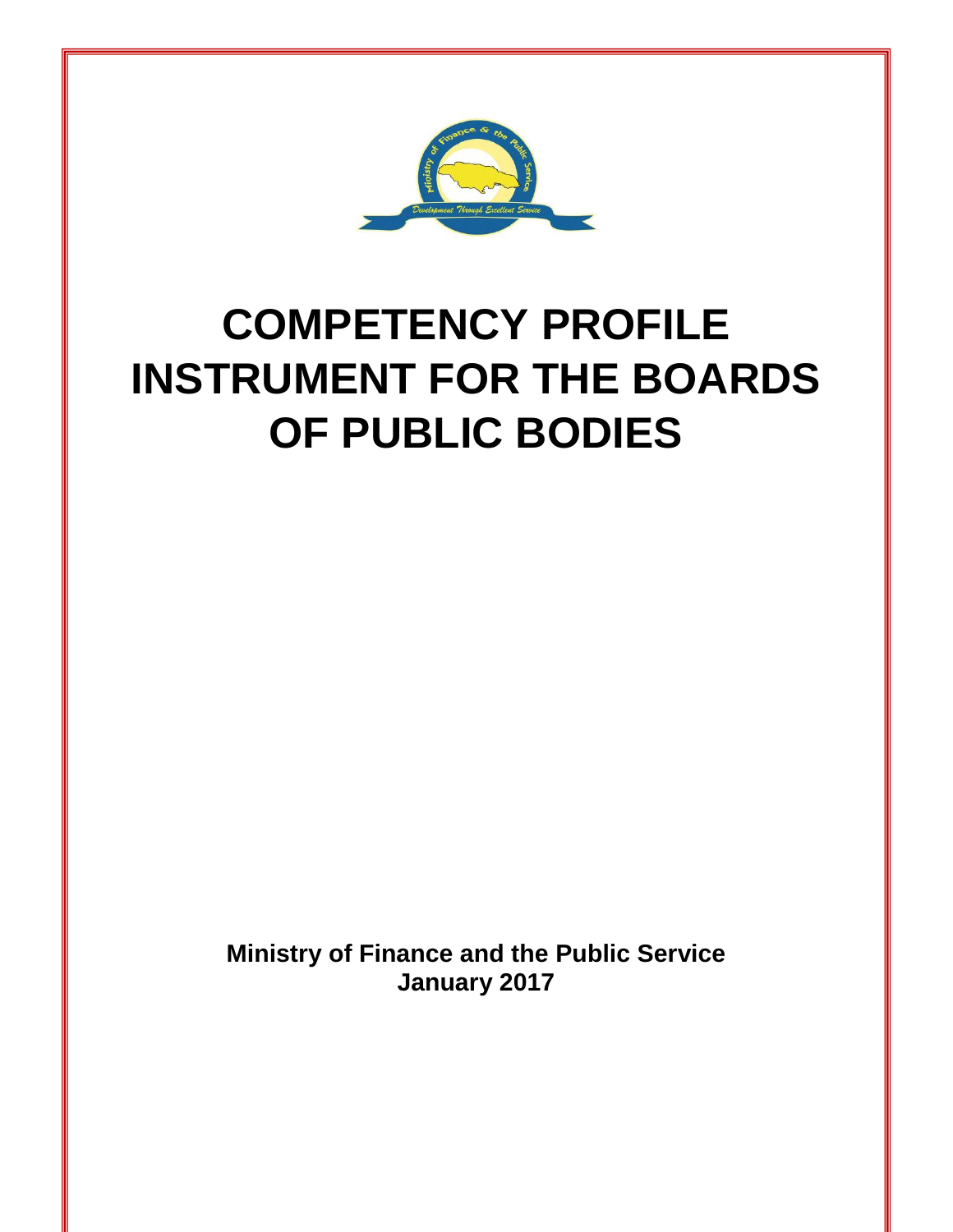

| 1.              |           |                                                                   |
|-----------------|-----------|-------------------------------------------------------------------|
| $\mathfrak{2}.$ |           |                                                                   |
|                 | Α.        |                                                                   |
|                 | <b>B.</b> |                                                                   |
| 3.              |           |                                                                   |
|                 | 3.1       |                                                                   |
|                 | 3.2       |                                                                   |
| 4.              |           |                                                                   |
|                 | 4.1       |                                                                   |
|                 | 4.2       |                                                                   |
|                 | 4.3       |                                                                   |
| 5.              |           |                                                                   |
|                 | 5.1       |                                                                   |
|                 | 5.2       |                                                                   |
|                 | 5.3       |                                                                   |
| 6.              |           |                                                                   |
| 7.              |           |                                                                   |
|                 | 7.1       |                                                                   |
|                 | 7.2       |                                                                   |
|                 | 7.3       |                                                                   |
|                 | 7.4       | Board Members - Interpersonal Relationship and Self Management 16 |
|                 | 7.5       |                                                                   |
|                 | 7.6       | Board Members - Stewardship and Results<br>.18                    |
|                 | 7.7       |                                                                   |
|                 |           |                                                                   |
|                 | A.        |                                                                   |
|                 | <b>B.</b> |                                                                   |
|                 |           |                                                                   |
|                 | C.        |                                                                   |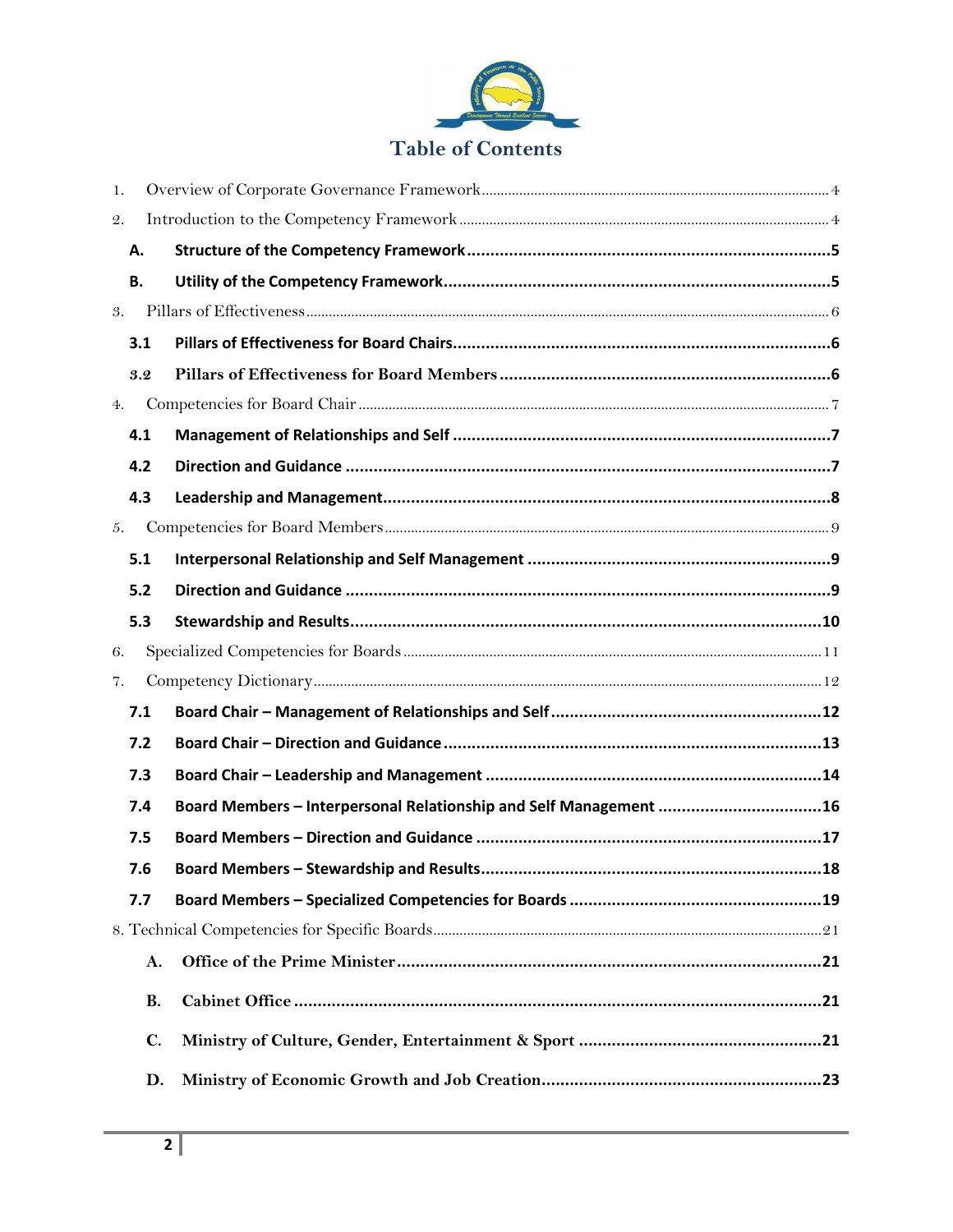

| Е. |  |
|----|--|
| F. |  |
| G. |  |
| H. |  |
| I. |  |
| J. |  |
| К. |  |
| L. |  |
|    |  |
| N. |  |
|    |  |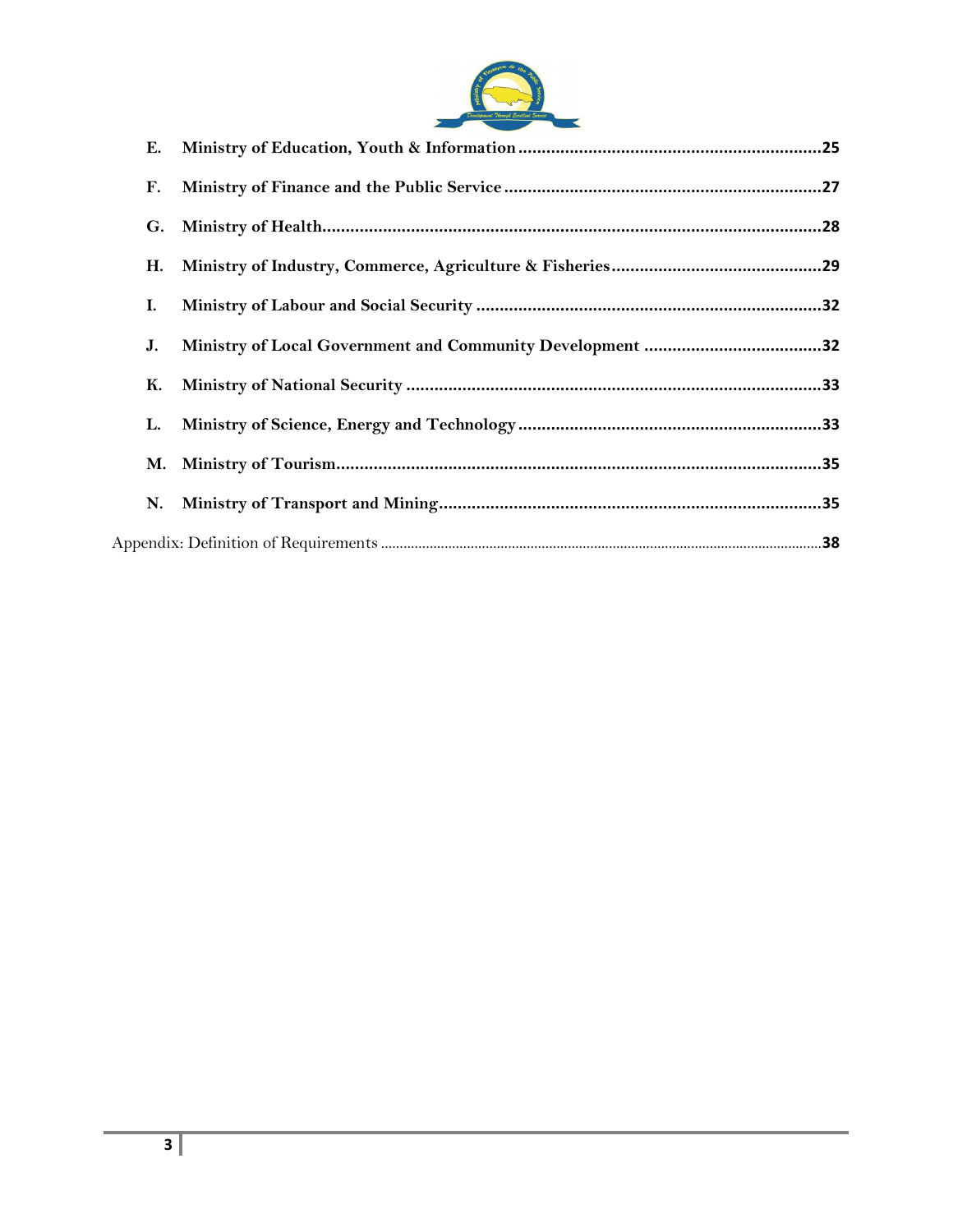

## <span id="page-3-0"></span>**1. Overview of Corporate Governance Framework**

A Corporate Governance Framework (**CGF**) for Public Bodies in Jamaica was established in September **2011** and revised in October **2012**. The stated purpose of the CGF is to "**improve accountability, probity and transparency among public bodies in order to achieve a more compliant, responsive, efficient and transparent public service.***"* This is in keeping with Vision 2030 Jamaica: National Development Plan which outlines *effective governance* as a key strategic outcome for national development*.*

The CGF observes that there is a need to bring the operations and effectiveness of corporate bodies in line with international best practices of corporate governance. The overall legislative context for the CGF is the Public Bodies Management and Accountability Act (PBMA), the Financial Administration and Audit Act (FAA), the Companies Act and their individual enabling legislations. The initiative to establish the CGF came against the background of increasing public and stakeholder interest in the performance of Public Bodies and their effectiveness in delivering value to the citizens of the Country. This is of critical importance given that the approximately one hundred and ninety (190) active Public Bodies represent a critical component of the range of entities within the Public Sector. The activities of many of these Bodies affect sensitive and critical aspects of the economic, political and social life of the country and are responsible for significant amounts of public resources.

It was therefore determined that the process for composing and making appointments to Public Boards was an important step which requires careful consideration. In light of this, the CGF recommended the creation of a Competency Profile Instrument to assist the Portfolio Minister in the selection of persons to serve on Public Boards.

It is against this background that the Management Institute for National Development (MIND), the Government of Jamaica's Public Service Learning and Development Institute, was consulted by the Cabinet Office, in collaboration with the Ministry of Finance and the Public Service, to undertake a Consultancy Project to develop a Competency Profile Instrument for Boards of Public Bodies.

#### <span id="page-3-1"></span>**2. Introduction to the Competency Framework**

The Competency Profile Instrument (Competency Framework) was developed after extensive consultations with a wide cross section of public organizations, subject matter experts and members of the public and private sector. These consultations were conducted through a series of focus group discussions, interviews and an online survey. The information gathering exercise was designed to generally determine the:

- 1. Competencies required for Board Chairs;
- 2. Competencies required for all Board members irrespective of the nature of the Public Body;
- 3. Specialized competencies required by Boards for their effective performance; and
- 4. Technical competencies for particular types of Public Bodies.

A list of preliminary competencies was developed to guide the focus groups sessions and the individual interviews, and was also used to design the questionnaire for the online survey. The feedback from the consultations generally endorsed the proposed preliminary list.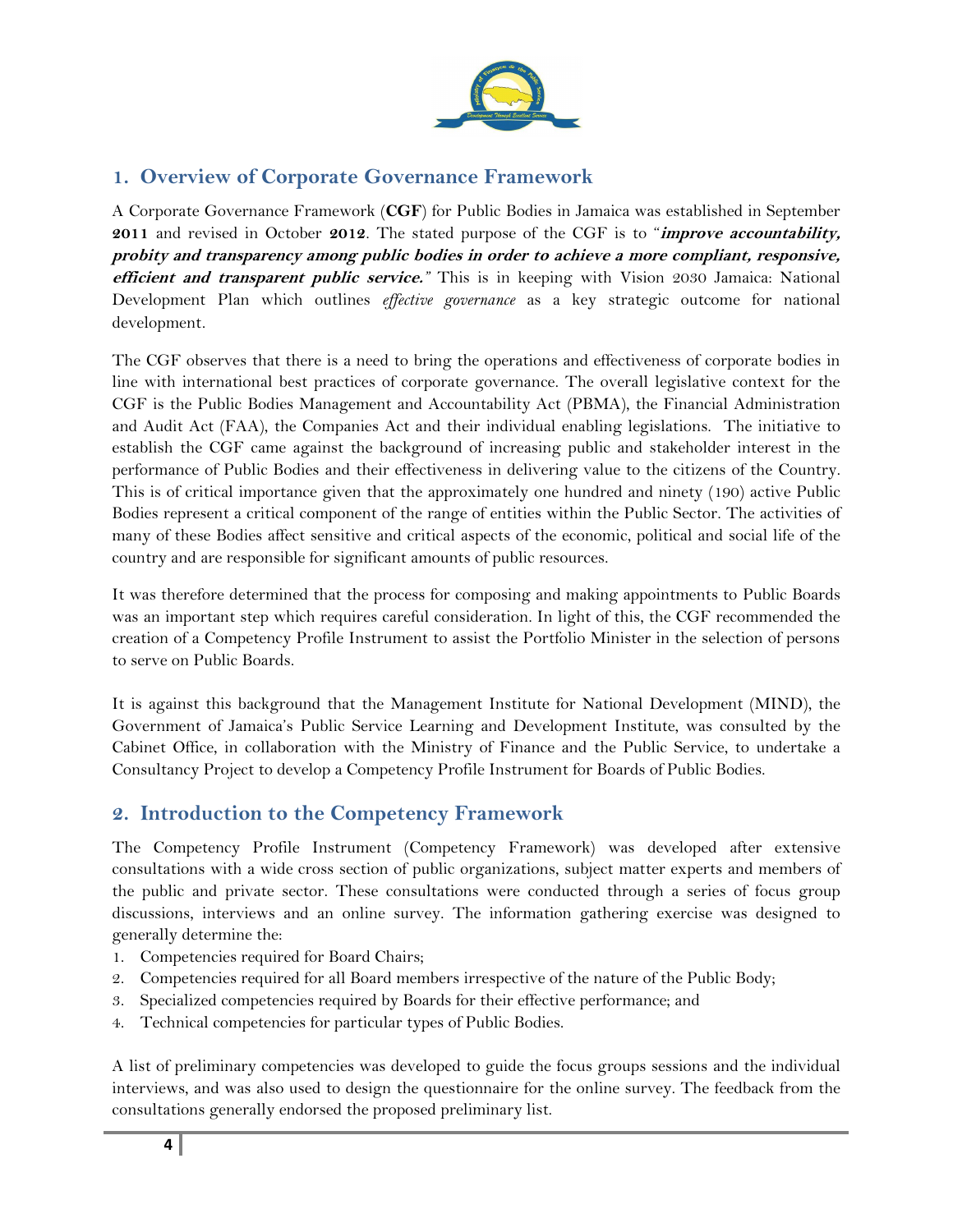

#### <span id="page-4-0"></span>**A. Structure of the Competency Framework**

The Framework defines four sets of competencies, namely:

- 1. Competencies for Board Chairs
- 2. Competencies for individual Board members
- 3. Specialized competencies which should be represented by at least one member of the Board
- 4. Technical competencies for specific Boards within each portfolio ministry

There is a brief initial descriptor for each competency, with a more detailed descriptor contained in the **Dictionary**. For each competence there is an indicator with requirements (defined in *Appendix*) of whether the competence should be pre-existent in the potential nominee, if the competence may be acquired during the course of the Board's tenure or if it is optional for the particular Board. It is envisaged that these Competencies will be acquired through the orientation exercises or through the arrangement of special programmes of training specifically designed and developed for Board members.

The Framework also recognizes that Boards differ in size, complexity and societal impact. As such, the weight of importance for each competency may vary based on the nature of the Board to which persons are being appointed. In constructing the competency requirements for individual Boards, the Portfolio Minister in consultation with the Permanent Secretary and the selection panel will determine which of the optional Competencies are required for the Public Bodies for which he/she is responsible. Consistent with the Policy for Gender Equality, consideration of gender in the selection process should be undertaken, with Minsters striving towards identifying no less than 30% either male or female with the requisite competencies on each Board.

The competencies for Board Chairs and individual Board members have been organized around categories or '**Pillars of Effectiveness**'. Each '**Pillar**' contains the set of competencies related to the competency category.

#### <span id="page-4-1"></span>**B. Utility of the Competency Framework**

The Competency Framework may be used for a variety of purposes, inclusive of defining the required behavioural and functional competencies, establishing a basis for evaluating Board performance and providing a basis for determining essential knowledge and skills deficiencies. Other uses of the Competency Framework include, but are not limited to the following:

| <b>Purpose</b> |                                                                      |                  | Application                                                                                                                                                |  |
|----------------|----------------------------------------------------------------------|------------------|------------------------------------------------------------------------------------------------------------------------------------------------------------|--|
| 1.             | As a guide for screening and<br>i.<br>assessing potential appointees |                  | Construct a selection tool and use the competency definitions to<br>populate the selection instrument                                                      |  |
|                |                                                                      | ii.              | Rate/assess the potential appointee against the competency<br>requirements and definitions                                                                 |  |
|                |                                                                      | $\cdots$<br>111. | Formulate interview questions which will be posed to potential<br>appointees                                                                               |  |
|                |                                                                      | iv.              | Formulate public advertisements for positions which will be<br>advertised in accordance with the recommendations of the<br>Corporate Governance Framework. |  |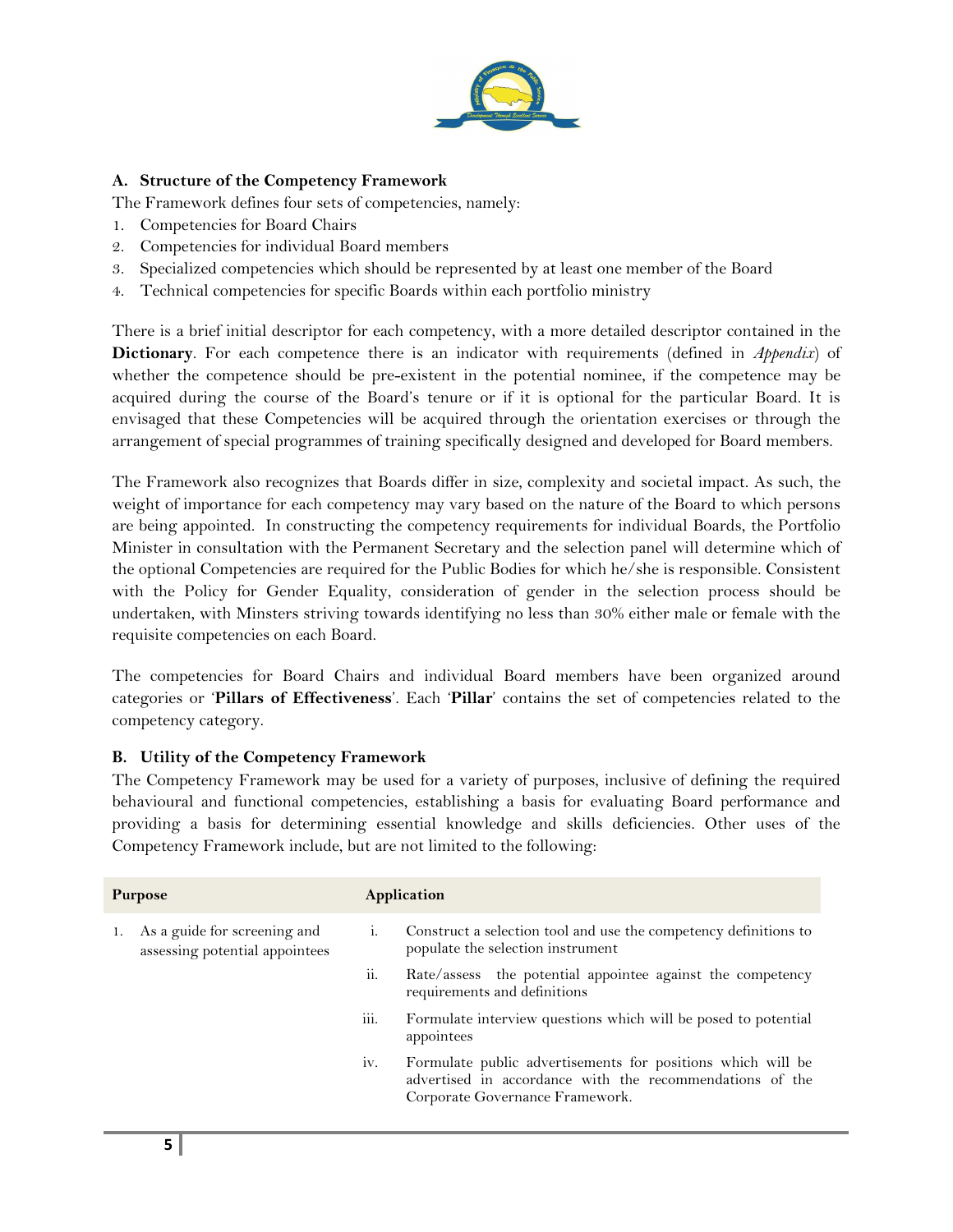

| <b>Purpose</b>                                                                                                                              | Application                                                                                                                                                                                                                    |
|---------------------------------------------------------------------------------------------------------------------------------------------|--------------------------------------------------------------------------------------------------------------------------------------------------------------------------------------------------------------------------------|
| As a briefing document during<br>2.<br>Orientation                                                                                          | i.<br>Used by the Board Chair in setting and explaining his/her<br>expectations for the performance of the Board during its tenure                                                                                             |
|                                                                                                                                             | ii.<br>Used to develop content for a formal orientation programme<br>$/$ event                                                                                                                                                 |
| Inform the development of<br>3.<br>curricula for organizations<br>which will provide formal and<br>structured training for Board<br>members | i.<br>Provide information for developing content for formal<br>training programme in Corporate Governance<br>ii.<br>Present definitions to create instructional material, case studies<br>and exercises during formal training |
| As a framework for evaluating<br>4.                                                                                                         | Construct evaluation instrument using competency definitions<br>1.                                                                                                                                                             |
| the effectiveness and<br>performance of the Board                                                                                           | ii.<br>Support observations of how Board members and the Board<br>Chair conduct themselves                                                                                                                                     |
|                                                                                                                                             | iii.<br>Facilitate self appraisal by the Board                                                                                                                                                                                 |

## <span id="page-5-0"></span>**3. Pillars of Effectiveness**

Below we have outlined the Pillars of Effectiveness for Board Chairs and Board members. Each Pillar represents functional categories required by the respective Board and contains the related Competencies.

#### <span id="page-5-1"></span>**3.1 Pillars of Effectiveness for Board Chairs**

| <b>Management of Relationships</b><br>and Self                                                                               | <b>Direction and Guidance</b>                                                                                                    | <b>Leadership and Management</b>                                                                                                                                                                                     |
|------------------------------------------------------------------------------------------------------------------------------|----------------------------------------------------------------------------------------------------------------------------------|----------------------------------------------------------------------------------------------------------------------------------------------------------------------------------------------------------------------|
| Political Awareness<br>$\bullet$<br>Ethics and Integrity<br>$\bullet$<br>Communication<br>$\bullet$<br>People Relations<br>٠ | Role Understanding<br>٠<br>Organizational Knowledge<br>Corporate Governance<br>Government Operations<br>Technical Knowledge<br>٠ | Meeting Leadership<br>٠<br>General Management<br>٠<br>Strategic Leadership and<br>Planning<br>Problem Solving and Decision<br>٠<br>Making<br>Conceptual Thinking and<br>٠<br>Analysis<br>Personal Effectiveness<br>٠ |

#### <span id="page-5-2"></span>**3.2 Pillars of Effectiveness for Board Members**

| Interpersonal Relationship and<br><b>Self Management</b> |                                                                         | <b>Direction and Guidance</b> |                                                                        | <b>Stewardship and Results</b> |                                                                       |
|----------------------------------------------------------|-------------------------------------------------------------------------|-------------------------------|------------------------------------------------------------------------|--------------------------------|-----------------------------------------------------------------------|
|                                                          | Ethics and Integrity<br>Communication<br><b>Interpersonal Relations</b> |                               | Role Understanding<br>Organizational Knowledge<br>Corporate Governance |                                | Financial Literacy<br><b>Strategic Focus</b><br><b>Results Driven</b> |
|                                                          | Professionalism<br>Self Management and<br>Motivation                    |                               | Government Operations<br>Independent and Critical<br>Thinking          |                                | Accountability                                                        |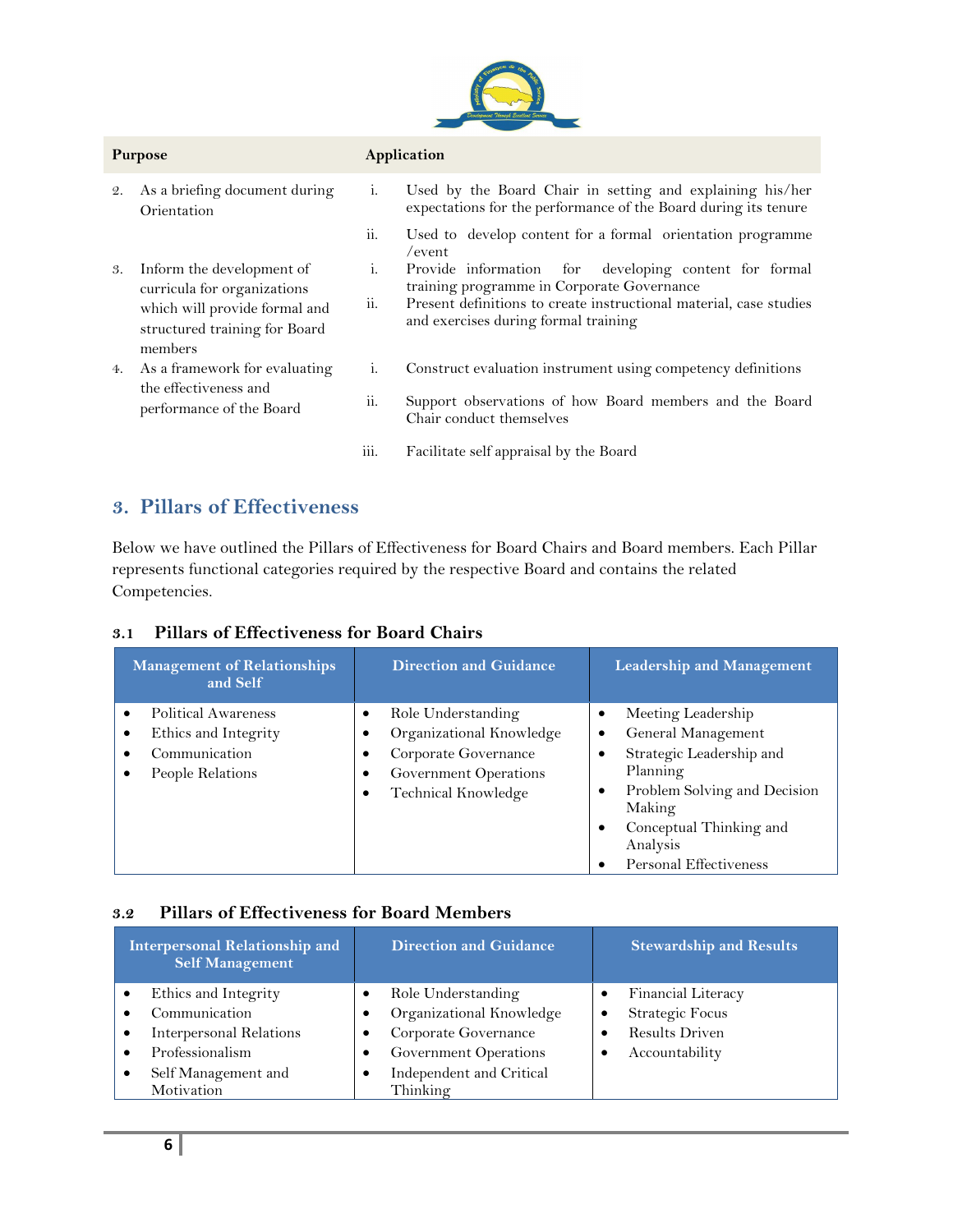

## <span id="page-6-0"></span>**4. Competencies for Board Chair**

Below we have outlined the universal Competencies required by the Chair of Public Boards, along with the related descriptors and requirements.

<span id="page-6-1"></span>

| 4.1 Management of Relationships and Self |                             |                                                                                                                                                                                                                 |                                         |  |
|------------------------------------------|-----------------------------|-----------------------------------------------------------------------------------------------------------------------------------------------------------------------------------------------------------------|-----------------------------------------|--|
| No.                                      | Competency                  | <b>Descriptor</b>                                                                                                                                                                                               | Requirement                             |  |
| 1                                        | <b>Political Awareness</b>  | Conscious of the dynamic interplay<br>between politics and organizational<br>activities and understands what is<br>needed to build collaborative<br>stakeholder alliances to achieve<br>organization objectives | Pre-requisite<br>Acquirable<br>Optional |  |
| $\mathfrak{D}$                           | <b>Ethics and Integrity</b> | Acts with integrity, honesty and<br>transparency in relationships with<br>others                                                                                                                                | Pre-requisite<br>Acquirable<br>Optional |  |
| 3                                        | Communication               | Presents ideas in a clear, concise,<br>easily understood and persuasive<br>manner and willing to engage others<br>to enhance their understanding of<br>issues                                                   | Pre-requisite<br>Acquirable<br>Optional |  |
| $\overline{4}$                           | <b>People Relations</b>     | Relates to others in a respectful and<br>engaging manner                                                                                                                                                        | Pre-requisite<br>Acquirable<br>Optional |  |

<span id="page-6-2"></span>

|  | 4.2 Direction and Guidance |  |
|--|----------------------------|--|
|--|----------------------------|--|

| No.            | Competency                  | <b>Descriptor</b>                        | Requirement   |
|----------------|-----------------------------|------------------------------------------|---------------|
| 1              | <b>Role Understanding</b>   | Understands the role and                 | Pre-requisite |
|                |                             | responsibilities of the position and the | Acquirable    |
|                |                             | roles of respective partners             | Optional      |
| $\mathcal{Q}$  | Organizational              | Understands the nature and workings      | Pre-requisite |
|                | Knowledge                   | of the organization or the business in   | Acquirable    |
|                |                             | which it is engaged; its purpose and     | Optional      |
|                |                             | role in the national development         |               |
| 3              | <b>Corporate Governance</b> | Conversant with the general              | Pre-requisite |
|                |                             | principles and practices of 'good'       | Acquirable    |
|                |                             | Corporate and Organizational             | Optional      |
|                |                             | Governance and understands the           |               |
|                |                             | importance of managing public affairs    |               |
|                |                             | and public resources in a transparent    |               |
|                |                             | and effective manner                     |               |
| $\overline{4}$ | Government                  | Understands the structure of             | Pre-requisite |
|                | <b>Operations</b>           | Government and how its various           | Acquirable    |
|                |                             | components work                          | Optional      |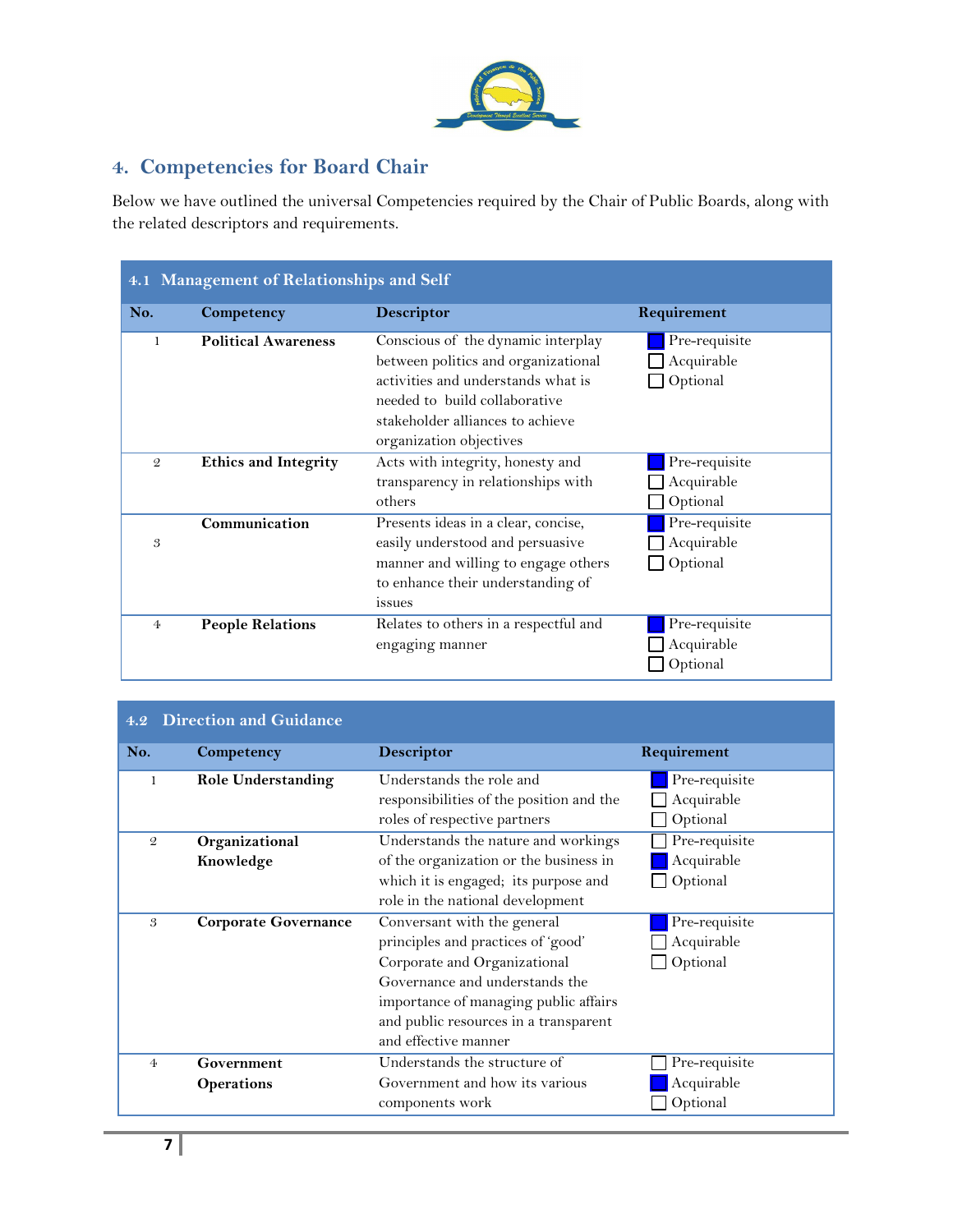

|     | 4.2 Direction and Guidance |                                                                                                                                   |                                                       |  |  |
|-----|----------------------------|-----------------------------------------------------------------------------------------------------------------------------------|-------------------------------------------------------|--|--|
| No. | Competency                 | <b>Descriptor</b>                                                                                                                 | Requirement                                           |  |  |
|     |                            |                                                                                                                                   |                                                       |  |  |
| 5   | <b>Technical Knowledge</b> | Understands the underlying technical<br>processes and systems which deliver<br>the organization's products, services<br>and value | $\Box$ Pre-requisite<br>$\Box$ Acquirable<br>Optional |  |  |

<span id="page-7-0"></span>

| 4.3            | <b>Leadership and Management</b>              |                                                                                                                                                                                                                                                                |                                         |  |  |
|----------------|-----------------------------------------------|----------------------------------------------------------------------------------------------------------------------------------------------------------------------------------------------------------------------------------------------------------------|-----------------------------------------|--|--|
| No.            | Competency                                    | <b>Descriptor</b>                                                                                                                                                                                                                                              | Requirement                             |  |  |
| $\mathbf{1}$   | <b>Meeting Leadership</b>                     | Proficient in managing and leading<br>meetings and other forms of<br>deliberative processes                                                                                                                                                                    | Pre-requisite<br>Acquirable<br>Optional |  |  |
| $\mathfrak{D}$ | <b>General Management</b>                     | Possesses a working understanding of<br>the foundational techniques and<br>practices required to achieve<br>organizational results by defining<br>direction and managing processes,<br>people and finances                                                     | Pre-requisite<br>Acquirable<br>Optional |  |  |
| 3              | Strategic Leadership and<br>Planning          | Understands the need for forward<br>thinking, conversant with the<br>techniques and methodologies for<br>making strategic choices; Develops<br>strategic plans and evaluating and<br>managing the associated risks                                             | Pre-requisite<br>Acquirable<br>Optional |  |  |
| $\overline{4}$ | Problem Solving and<br><b>Decision Making</b> | Gathers information and applies<br>intellectual rigor in the analysis of<br>complex problems before taking a<br>position or advocating a course of<br>action; Insists on evidence and<br>justification to make objective and<br>carefully considered decisions | Pre-requisite<br>Acquirable<br>Optional |  |  |
| $\mathfrak{H}$ | <b>Conceptual Thinking and</b><br>Analysis    | Understands the big picture, takes<br>account of context and synergies and<br>makes appropriate linkages to<br>leverage added value                                                                                                                            | Pre-requisite<br>Acquirable<br>Optional |  |  |
| 6              | <b>Personal Effectiveness</b>                 | The ability of the individual to<br>manage self and personal resources in<br>order to operate at an acceptable level<br>of effectiveness.                                                                                                                      | Pre-requisite<br>Acquirable<br>Optional |  |  |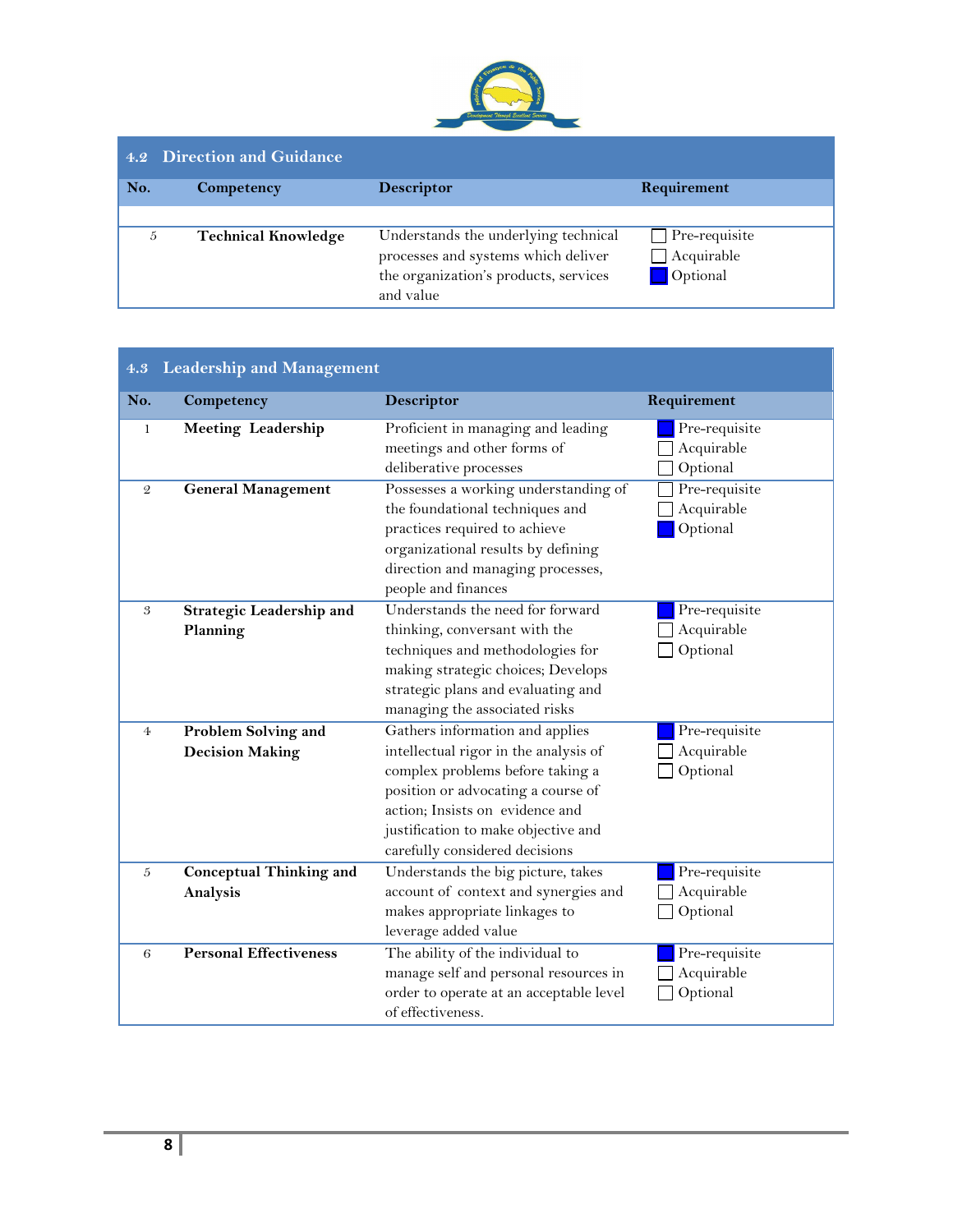

## <span id="page-8-0"></span>**5. Competencies for Board Members**

Below are the universal Competencies required by members of Public Boards, along with the related descriptors and requirements.

<span id="page-8-1"></span>

| 5.1 Interpersonal Relationship and Self Management |                                |                                            |               |  |
|----------------------------------------------------|--------------------------------|--------------------------------------------|---------------|--|
| No.                                                | Competency                     | Descriptor                                 | Requirement   |  |
| 1                                                  | <b>Ethics and Integrity</b>    | Acts with integrity, honesty and           | Pre-requisite |  |
|                                                    |                                | transparency in relationships with         | Acquirable    |  |
|                                                    |                                | others and the organization                | Optional      |  |
| $\mathcal{Q}$                                      | Communication                  | Presents ideas in a clear, concise, easily |               |  |
|                                                    |                                | understood and persuasive manner and       | Pre-requisite |  |
|                                                    |                                | willing to engage others to enhance        | Acquirable    |  |
|                                                    |                                | mutual understanding of issues and         | Optional      |  |
|                                                    |                                | perspectives                               |               |  |
| 3                                                  | <b>Interpersonal Relations</b> | Relates to others in a respectful and      | Pre-requisite |  |
|                                                    |                                | engaging manner and works well in a        | Acquirable    |  |
|                                                    |                                | team environment                           | Optional      |  |
| $\overline{4}$                                     | Professionalism                | Approaches the work of the Board and       | Pre-requisite |  |
|                                                    |                                | the responsibilities as a Board member     | Acquirable    |  |
|                                                    |                                | in a business-like manner                  | Optional      |  |
| 5                                                  | Self Management and            | Adds value to the Board by taking an       | Pre-requisite |  |
|                                                    | Motivation                     | active interest in its work, effectively   | Acquirable    |  |
|                                                    |                                | managing own time making informed          | Optional      |  |
|                                                    |                                | contributions through adequate             |               |  |
|                                                    |                                | preparation                                |               |  |

<span id="page-8-2"></span>

| 5.2            | <b>Direction and Guidance</b>   |                                                                                                                                                                                                                                              |                                         |
|----------------|---------------------------------|----------------------------------------------------------------------------------------------------------------------------------------------------------------------------------------------------------------------------------------------|-----------------------------------------|
| No.            | Competency                      | <b>Descriptor</b>                                                                                                                                                                                                                            | Requirement                             |
| 1              | <b>Role Understanding</b>       | Understands<br>the<br>roles<br>and<br>responsibilities of the position and the<br>roles of respective partners                                                                                                                               | Pre-requisite<br>Acquirable<br>Optional |
| $\mathfrak{D}$ | <b>Organizational Knowledge</b> | Understands the nature and workings<br>of the organization or the business in<br>which it is engaged; its purpose and<br>role in the national development                                                                                    | Pre-requisite<br>Acquirable<br>Optional |
| 3              | <b>Corporate Governance</b>     | Conversant with the general principles<br>and practices of 'good' Corporate and<br>Organizational<br>and<br>Governance<br>understands<br>the<br>of<br>importance<br>managing public<br>resources in<br>a<br>transparent and effective manner | Pre-requisite<br>Acquirable<br>Optional |
| $\overline{4}$ | <b>Government Operations</b>    | of<br>Understands<br>the<br>structure<br>Government and how its various<br>components work                                                                                                                                                   | Pre-requisite<br>Acquirable<br>Optional |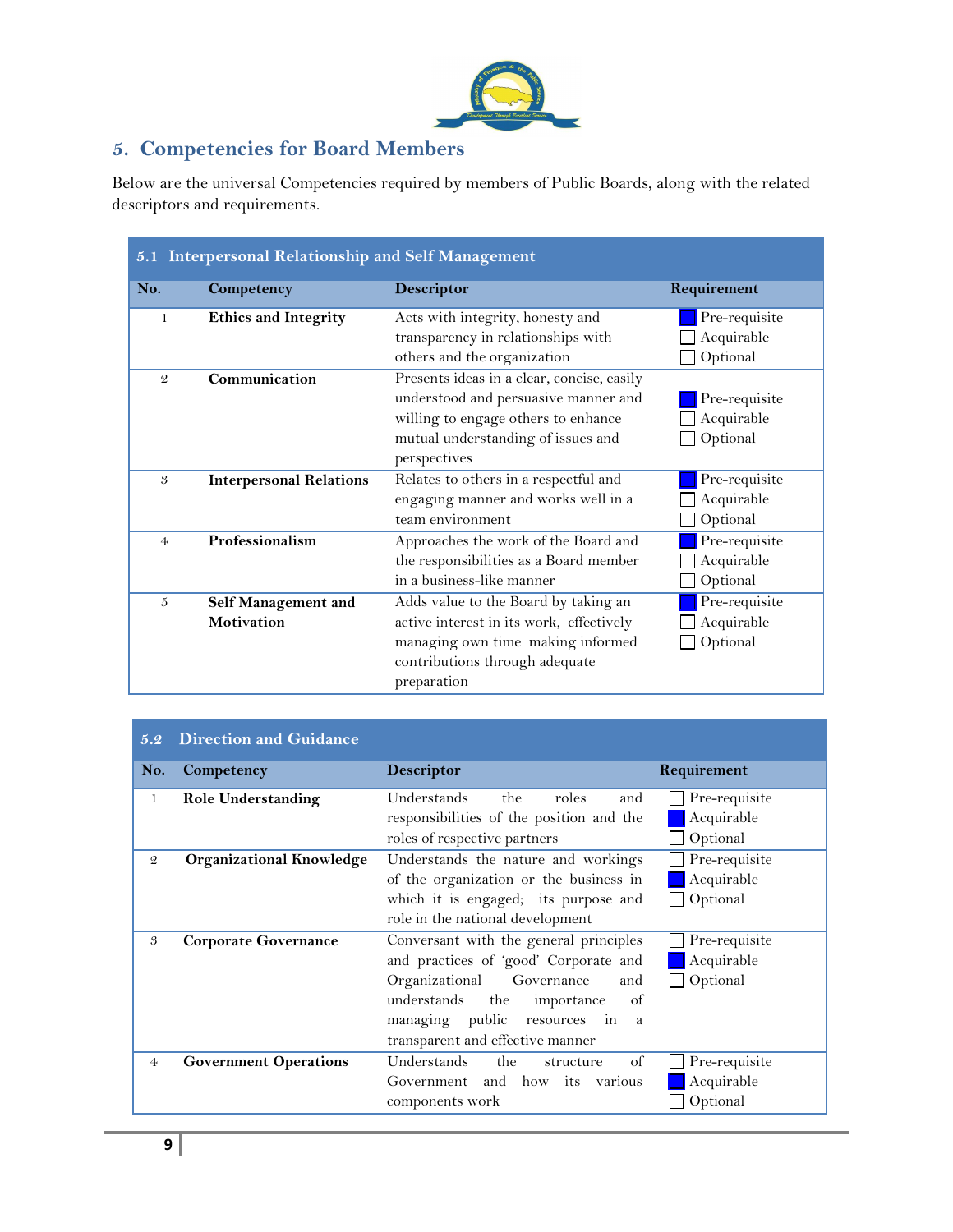

|     | <b>5.2 Direction and Guidance</b>           |                                                                                                                                               |                                                              |
|-----|---------------------------------------------|-----------------------------------------------------------------------------------------------------------------------------------------------|--------------------------------------------------------------|
| No. | Competency                                  | <b>Descriptor</b>                                                                                                                             | Requirement                                                  |
| 5   | Independent and Critical<br><b>Thinking</b> | Brings an objective mindset to the<br>examination of issues. Willing to probe<br>and challenge conventional wisdom and<br>advocate for change | $\Box$ Pre-requisite<br>$\Box$ Acquirable<br>$\Box$ Optional |

<span id="page-9-0"></span>

| 5.3            | <b>Stewardship and Results</b> |                                                                                                                                                                           |                                         |
|----------------|--------------------------------|---------------------------------------------------------------------------------------------------------------------------------------------------------------------------|-----------------------------------------|
| No.            | Competency                     | <b>Descriptor</b>                                                                                                                                                         | Requirement                             |
| 1              | <b>Financial Literacy</b>      | Conversant with the basic elements of<br>organizational financial management<br>including and understanding of<br>financial statements and processes such<br>as budgeting | Pre-requisite<br>Acquirable<br>Optional |
| $\mathcal{Q}$  | <b>Strategic Focus</b>         | Understands the need for forward<br>thinking, conversant with the<br>techniques and methodologies for<br>formulating strategic plans                                      | Pre-requisite<br>Acquirable<br>Optional |
| 3              | <b>Results Driven</b>          | Maintains a consistent focus on actions<br>which deliver measurable outcomes and<br>helps the team to gain clarity in respect<br>of the performance expected              | Pre-requisite<br>Acquirable<br>Optional |
| $\overline{4}$ | Accountability                 | Hold others and self to account for<br>decisions and actions.                                                                                                             | Pre-requisite<br>Acquirable<br>Optional |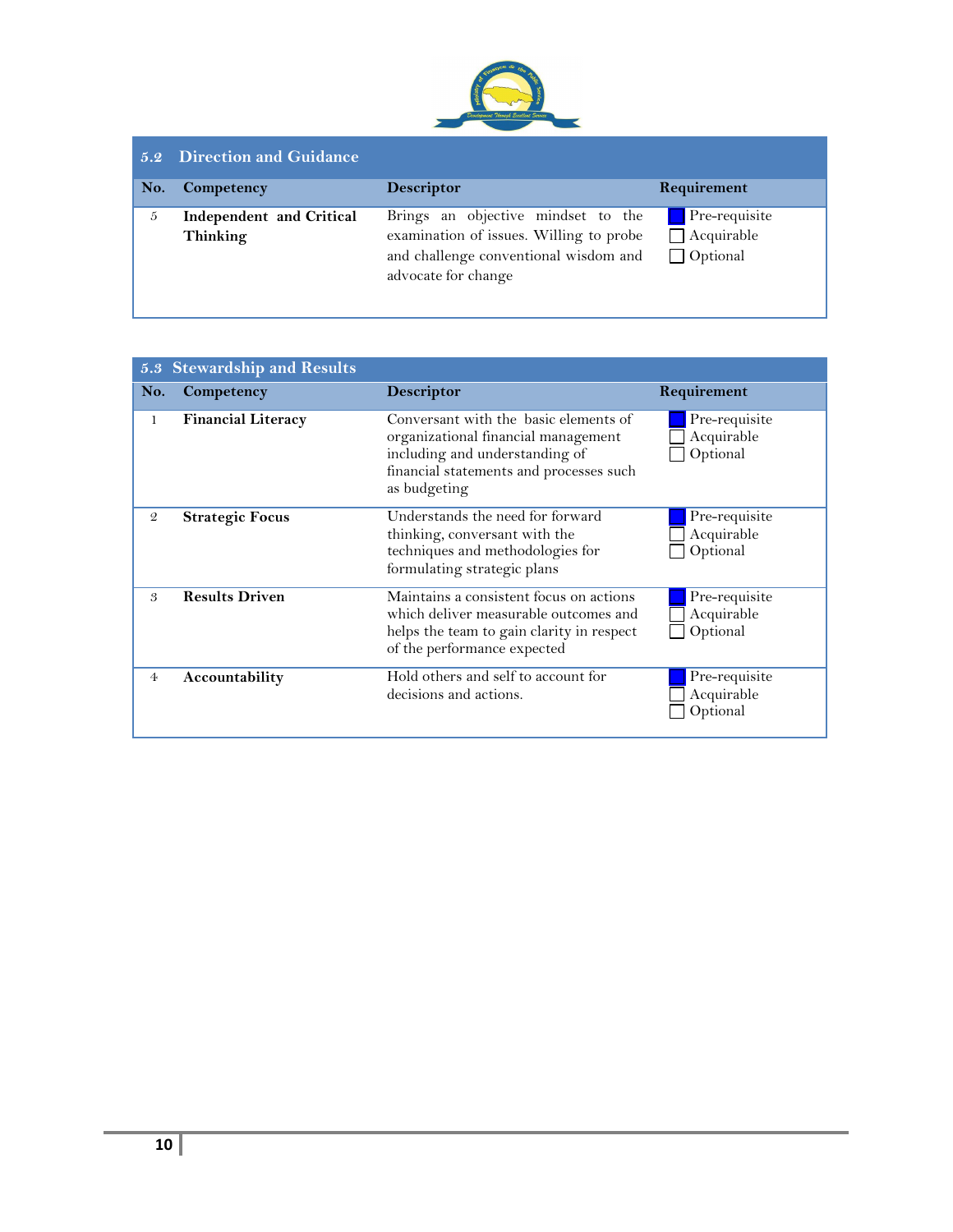

## <span id="page-10-0"></span>**6. Specialized Competencies for Boards**

Below are the specialized competencies that may be required by at-least one member of a Public Board, based on its mandate and/or functionality:

| No.          | Competency                                                     | <b>Descriptor</b>                                                                                                                                                                                                                                                              | Requirement            |
|--------------|----------------------------------------------------------------|--------------------------------------------------------------------------------------------------------------------------------------------------------------------------------------------------------------------------------------------------------------------------------|------------------------|
| 1            | Human Capital and<br><b>Industrial Relations</b><br>Management | Conversant with contemporary/<br>modern HR practices, systems and<br>processes including, talent<br>development, employee engagement,<br>the management of performance and<br>the conduct of employee relations                                                                | All Boards<br>Optional |
| $\mathcal Q$ | <b>Finance and Accounting</b>                                  | Conversant with the requirements for<br>sound financial governance and<br>contemporary financial management<br>practices including the fiduciary<br>responsibilities of Boards and the<br>principles of financial accounting,<br>financial auditing and financial<br>reporting | All Boards<br>Optional |
| 3            | <b>Citizen Centric</b>                                         | Sensitive to the corporate social<br>responsibilities of organizations and<br>understands the requirements and<br>expectations of citizens and customers<br>of the Organization                                                                                                | All Boards<br>Optional |
| 4            | <b>Information</b> and<br>Communications<br>Technology         | Understands the impact which<br>Information and Communications<br>Technology (ICT) has on the<br>effectiveness of an organization                                                                                                                                              | All Boards<br>Optional |
| 5            | Legal                                                          | Conversant with legal principles,<br>practices and their application to the<br>Organization                                                                                                                                                                                    | All Boards<br>Optional |
| 6            | <b>Marketing</b>                                               | Possess knowledge and professional<br>expertise in the use of marketing<br>techniques to achieve a consistent and<br>accurate representation of the<br>organization's brand                                                                                                    | All Boards<br>Optional |
| 7            | Corporate<br>Communications                                    | Conversant with techniques and<br>methodologies which can be used to<br>manage the Organization's interface<br>with the public in a credible manner                                                                                                                            | All Boards<br>Optional |
| 8            | <b>Risk Management</b>                                         | Understands the importance of<br>evaluating and mitigating<br>organizational risks and conversant<br>with the methodologies and processes<br>for meeting risk management<br>requirements                                                                                       | All Boards<br>Optional |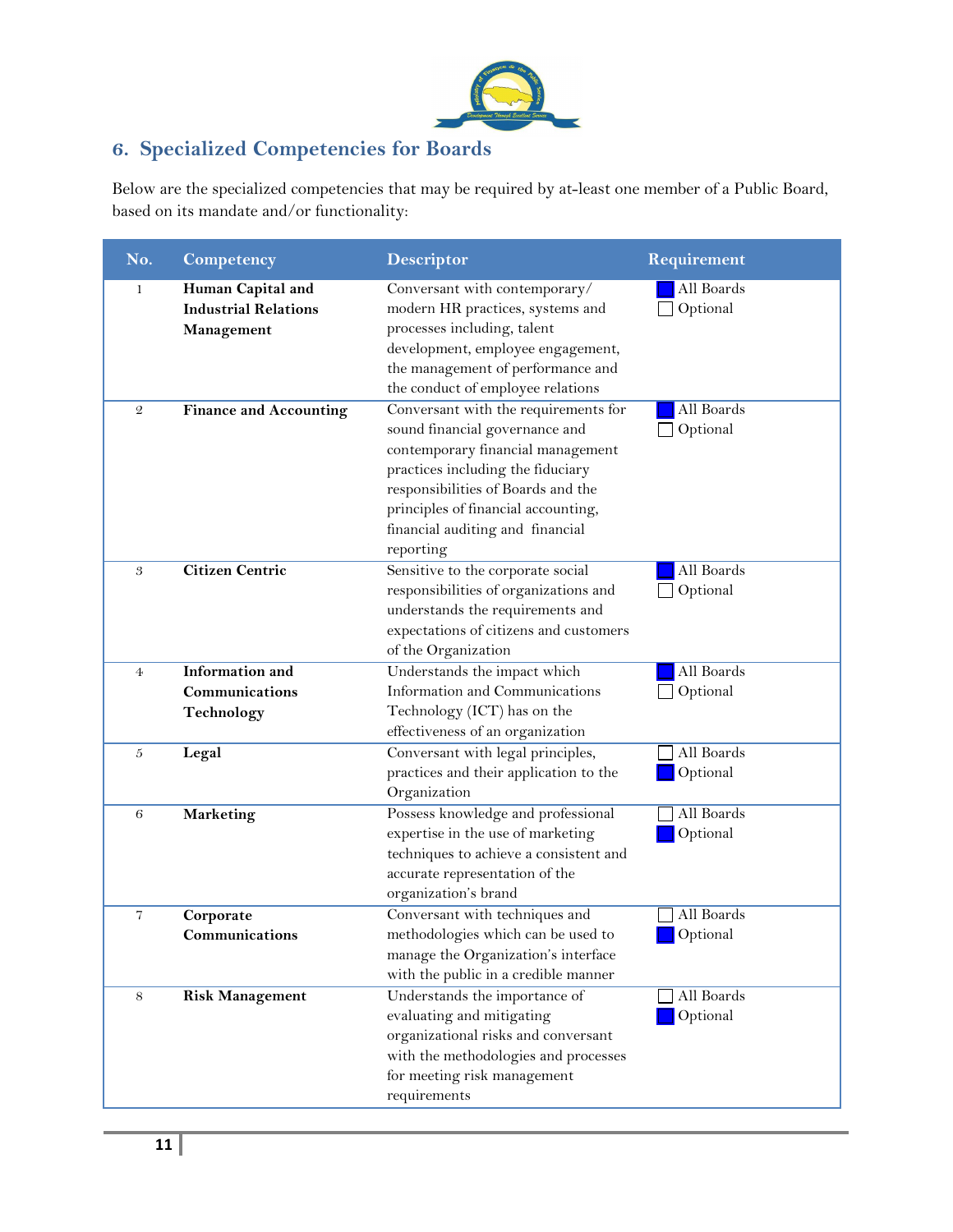

# <span id="page-11-0"></span>**7. Competency Dictionary**

Each competence stated below is accompanied by an indicator, which describes the knowledge and behaviors representing the competence.

#### **Indicators for Board Chair**

<span id="page-11-1"></span>

| 7.1 Board Chair - Management of Relationships and Self |                                                                                                         |  |  |
|--------------------------------------------------------|---------------------------------------------------------------------------------------------------------|--|--|
| Competence                                             | Indicators                                                                                              |  |  |
|                                                        | 1. Understands the dynamics of the interplay between the Board, the                                     |  |  |
|                                                        | Organization and the political directorate                                                              |  |  |
| <b>Political Awareness</b>                             | 2. Conversant with the policy and operational mandate of the Organization                               |  |  |
|                                                        | 3. Knows how to function in the complex environment of legislation, regulation<br>and policy directives |  |  |
|                                                        | 4. Knows how to build and sustain harmonious relations with multiple political<br>stakeholders          |  |  |
|                                                        | 5. Understands how to build and leverage alliances to achieve results                                   |  |  |
|                                                        | 6. Acts with self - confidence when interacting with political representatives                          |  |  |
|                                                        | 1. Earns the trust and respect of Board members and the management by acting                            |  |  |
|                                                        | in a trustworthy and authentic manner                                                                   |  |  |
| Ethics and Integrity                                   | 2. Speaks truthfully and honestly                                                                       |  |  |
|                                                        | 3. Handles sensitive matters with care and discretion                                                   |  |  |
|                                                        | 4. Shares information with Board members with transparency and openness                                 |  |  |
|                                                        | 5. Keeps commitments and promises                                                                       |  |  |
|                                                        | 6. Acts in accordance with the core values of the Organization                                          |  |  |
|                                                        | 1. Writes clearly and concisely                                                                         |  |  |
|                                                        | 2. Speaks in a clear logical and persuasive manner                                                      |  |  |
|                                                        | 3. Listens attentively and purposefully                                                                 |  |  |
| Communication                                          | 4. Speaks with confidence and assuredness when representing the Board and the<br>Organization           |  |  |
|                                                        | 5. Conversant with the use of information and communication technologies to                             |  |  |
|                                                        | access and share information                                                                            |  |  |
|                                                        | 6. Proficient in delivering impactful presentations to Board members or external<br>bodies              |  |  |
|                                                        | 1. Interacts respectfully with others including Board members, managers, staff                          |  |  |
|                                                        | and customers of the Organization                                                                       |  |  |
|                                                        | 2. Anticipates conflict and takes actions to mitigate any negative impact on the                        |  |  |
| People Relations                                       | functioning of the Board                                                                                |  |  |
|                                                        | 3. Cultivates a supportive and safe environment for Board Members to express                            |  |  |
|                                                        | themselves and contribute to the best of their abilities                                                |  |  |
|                                                        | 4. Knows how to build a cohesive and high performance team                                              |  |  |
|                                                        | 5. Engages and energizes Board members and others in pursuit of common goals                            |  |  |
|                                                        | 6. Takes a sincere interest in the wellbeing of Board members                                           |  |  |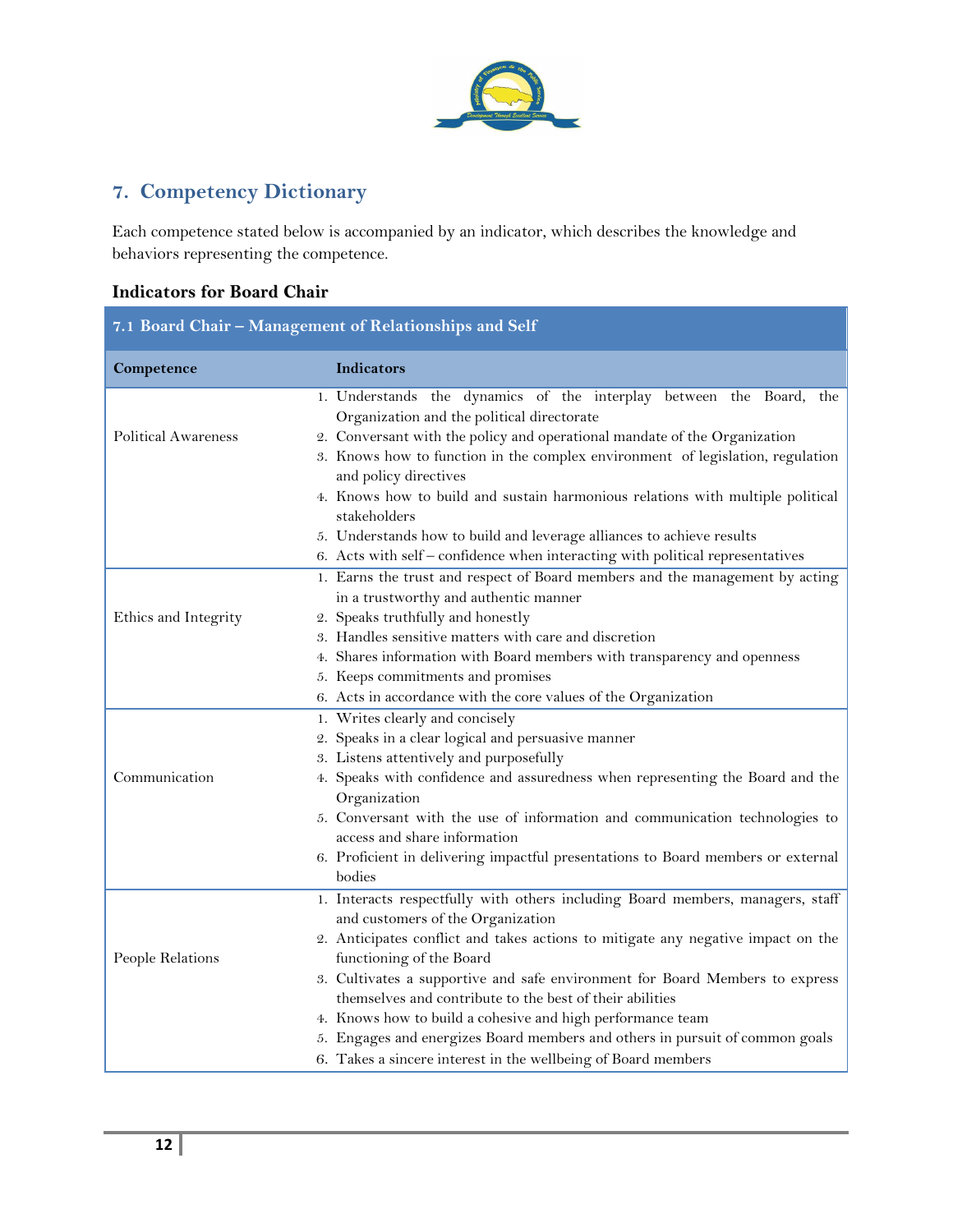

## <span id="page-12-0"></span>**7.2 Board Chair – Direction and Guidance**

| Competence               | Indicators                                                                                   |
|--------------------------|----------------------------------------------------------------------------------------------|
| Role Understanding       | 1. Understands the role, responsibilities and authorities of the Board Chair's               |
|                          | position                                                                                     |
|                          | 2. Understands the role, responsibilities and authorities of the Chief Executive             |
|                          | Officer                                                                                      |
|                          | 3. Understands the role, responsibilities and authorities of the Portfolio Minister          |
|                          | 4. Conversant with the distinction between strategic oversight and operational<br>management |
|                          | 5. Understands and adheres to the boundaries of the Board's authority                        |
| Organizational Knowledge | 1. Understands the nature of the work performed by the Organization                          |
|                          | 2. Understands the Mission, Vision and Objectives of the Organization                        |
|                          | 3. Understands how the work of the Organization fits with the National Vision,               |
|                          | priorities and objectives                                                                    |
|                          | 4. Understands the Organization's key operational /business processes                        |
|                          | 5. Conversant with the 'business' and operating culture of the Organization                  |
|                          | 6. Understands the overall Organizational structure and the key success/business             |
|                          | drivers                                                                                      |
| Corporate Governance     | 1. Conversant with the fundamental principles of good governance                             |
|                          | 2. Conversant with the related governance instruments including the Corporate                |
|                          | Framework and the<br>Public<br><b>Bodies</b><br>Governance<br>Management<br>and              |
|                          | Accountability Act                                                                           |
|                          | 3. Demonstrates a commitment to upholding the principles of good corporate<br>governance     |
|                          | 4. Guides and educates Board members and management on governance issues                     |
|                          | 5. Keeps abreast of developments in the field of governance                                  |
| Government Operations    | 1. Understands the structure of government                                                   |
|                          | 2. Understands the process for government decision making                                    |
|                          | 3. Understands the basic rules governing key processes such as procurement and               |
|                          | budgeting                                                                                    |
|                          | 4. Conversant with the structure and functioning of the portfolio ministry                   |
| Technical Knowledge      | 1. Understands the underlying core technical systems and processes which drives              |
|                          | the operations of the Organization                                                           |
|                          | 2. Understands the 'technical' language used by sector professionals                         |
|                          | 3. Makes informed contributions to technical discussions and deliberations                   |
|                          | 4. Adds value to discussion on technical issues                                              |
|                          | 5. Keeps abreast of technical developments in the area of work carried out by the            |
|                          | Organization                                                                                 |
|                          | 6. Explains and clarifies technical issues to guide Board members and other                  |
|                          | meeting participants during the decision making process                                      |
|                          | 7. Anticipates issues of a technical nature and alerts the Board and head of the             |
|                          | organization in a timely manner                                                              |
|                          | 8. Determines when there is a need to solicit further guidance or expert advice              |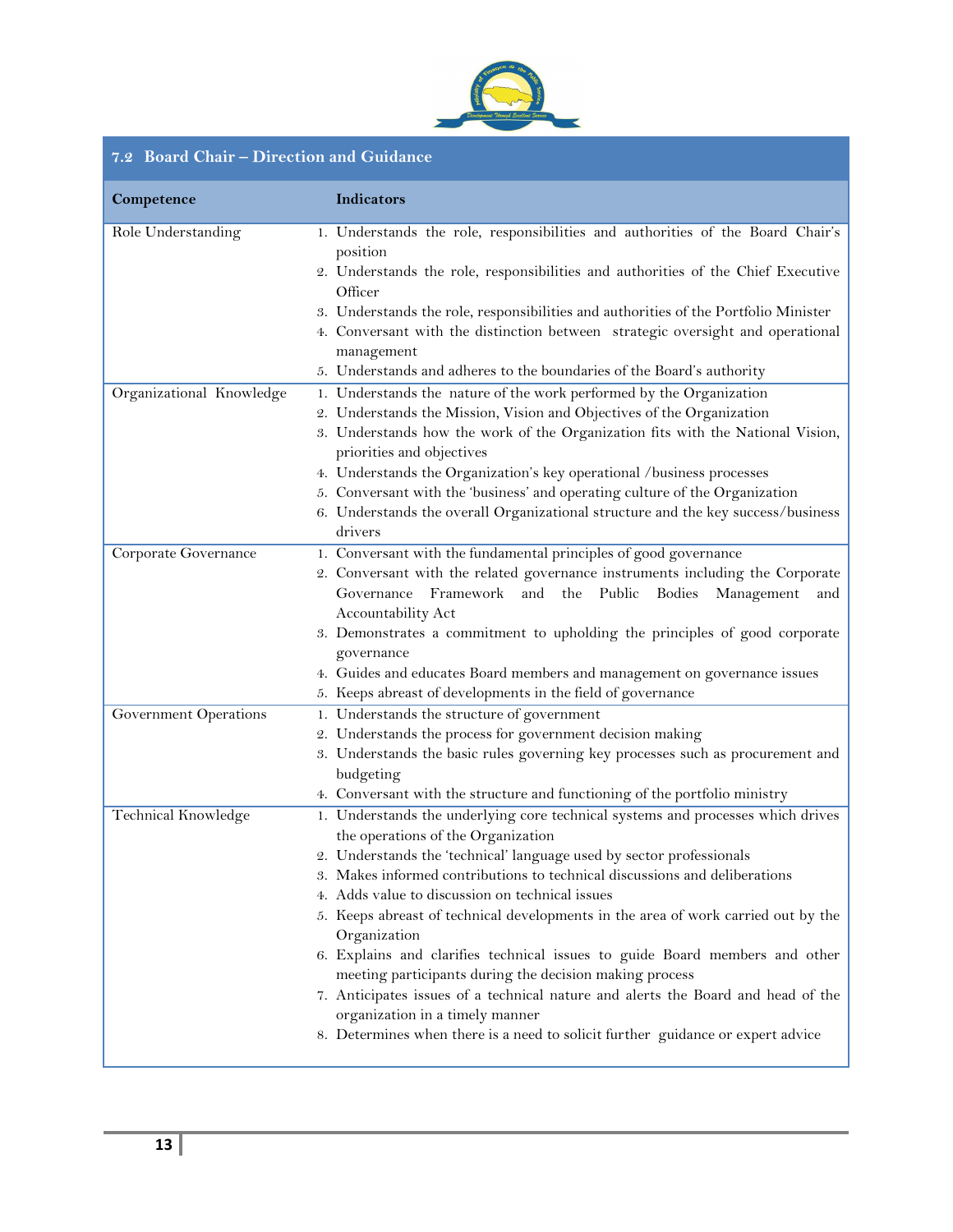

## <span id="page-13-0"></span>**7.3 Board Chair – Leadership and Management**

| Competence                                 | Indicators                                                                                                                                                                                                                                                                                                                                                                                                                                                                                                                                                                                                                                                                                                                                                                                                                                                                                                                                                                                                                                                                                                                                                                                                                                                                              |
|--------------------------------------------|-----------------------------------------------------------------------------------------------------------------------------------------------------------------------------------------------------------------------------------------------------------------------------------------------------------------------------------------------------------------------------------------------------------------------------------------------------------------------------------------------------------------------------------------------------------------------------------------------------------------------------------------------------------------------------------------------------------------------------------------------------------------------------------------------------------------------------------------------------------------------------------------------------------------------------------------------------------------------------------------------------------------------------------------------------------------------------------------------------------------------------------------------------------------------------------------------------------------------------------------------------------------------------------------|
| Meeting Leadership                         | 1. Conversant with the basic rules of meeting procedure (e.g. Those prescribed in<br>Roberts Rule of Order)<br>2. Insists on adherence to rules and agreed or established meeting procedures<br>3. Establishes and maintains the decorum of the meeting<br>4. Recognizes the 'equal' rights of all Board members<br>5. Maintains the professional tone of the proceedings<br>6. Understands how to effectively resolve conflicts and disagreements during<br>Board deliberations<br>7. Understands how to manage 'challenging' or difficult members<br>8. Values the contribution of all members during Board deliberations<br>9. Encourages rigorous and spirited debate while focusing on the issues<br>10. Proficient in framing a discussion summarizing the issues and bringing a<br>debate to closure<br>11. Maintains focus on the purpose and objectives of the meeting                                                                                                                                                                                                                                                                                                                                                                                                         |
| General Management                         | 1. Understands the key business processes of an Organization<br>2. Understands how to read and interpret financial statements<br>3. Understands how budgets are developed, managed and tracked<br>4. Understands how Corporate objectives are formulated and implemented<br>5. Knows how to engage stakeholders to support the achievement of the<br>Organization's objectives<br>6. Understands social, economic and societal changes and assess their impact on<br>the Organization<br>7. Understands how the Organization impacts the lives of citizens and the<br>development of sustainable communities<br>8. Understands the importance of human capital development and succession<br>planning<br>9. Conversant with the use of metrics, scorecards and performance measures to<br>monitor Organizational performance<br>10. Understands how to give constructive feedback to the head of the Organization<br>11. Understands how to use coaching techniques to enhance the performance of<br>the head of the Organization<br>12. Appreciates the need for compliance with legal, regulatory and policy<br>requirements<br>13. Understands how to envision the Organization in a larger context and how to<br>leverage opportunities for its advancement and sustainable success |
| Strategic<br>Leadership<br>and<br>Planning | 1. Understands the strategic planning process<br>Thinks futuristically<br>2.<br>3. Adopts a long term perspective<br>4. Challenges prevailing paradigms and conventional wisdom<br>5. Willing to consider new unconventional ideas<br>6. Challenges the perspectives of others<br>7. Understands general principles for defining, evaluating and mitigating risks                                                                                                                                                                                                                                                                                                                                                                                                                                                                                                                                                                                                                                                                                                                                                                                                                                                                                                                       |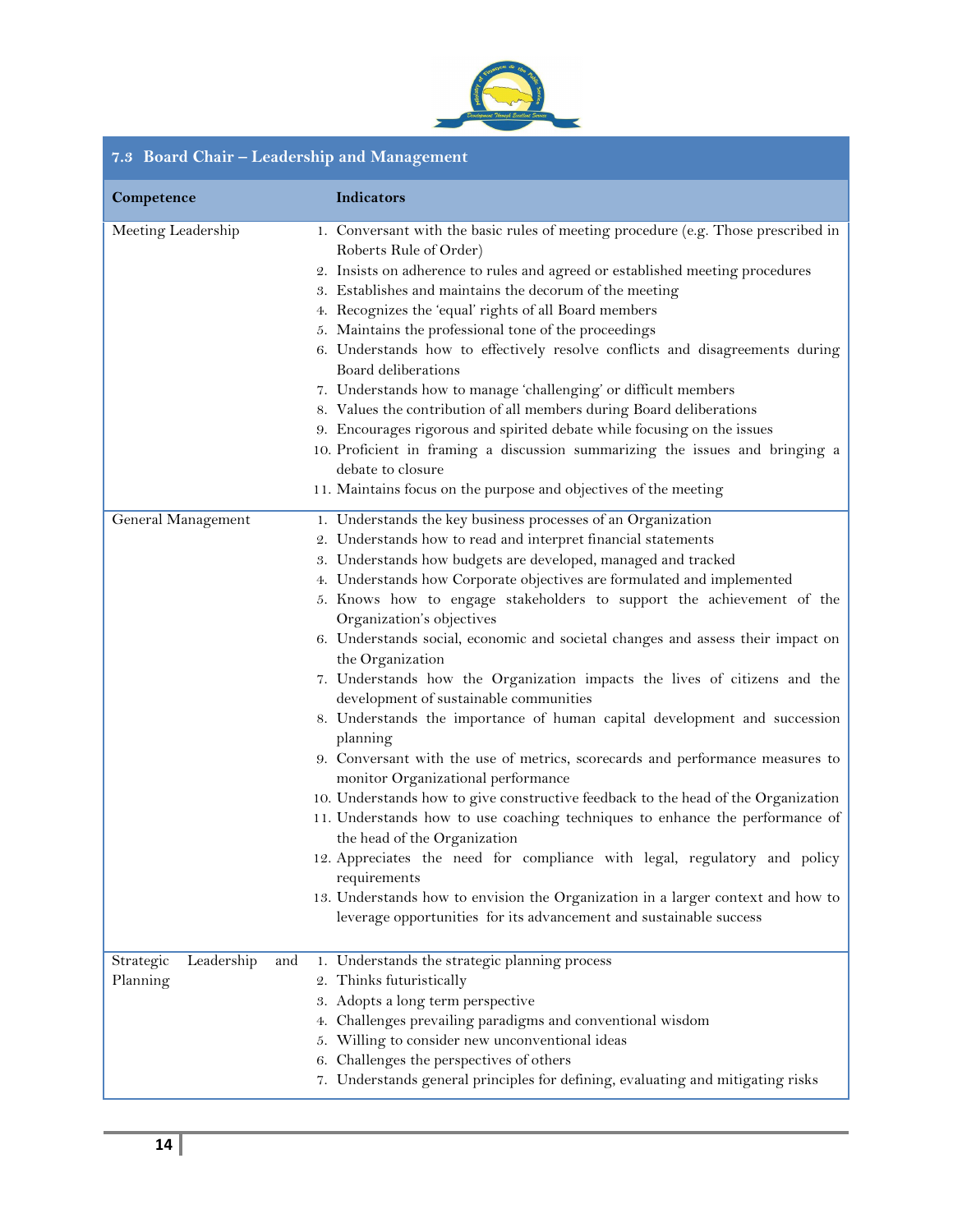

# **7.3 Board Chair – Leadership and Management**

| Competence             |     | <b>Indicators</b> |                                                                                          |
|------------------------|-----|-------------------|------------------------------------------------------------------------------------------|
| Problem<br>Solving     | and |                   | 1. Gathers evidence and data in support of own position and the position of others       |
| Decision Making        |     |                   | 2. Promotes evidence based decision making                                               |
|                        |     |                   | 3. Proficient in the use of different decision making techniques and knows which         |
|                        |     |                   | technique to use when                                                                    |
|                        |     |                   | 4. Trusts the collective wisdom of the team                                              |
|                        |     |                   | 5. Understands how to build consensus for Board decisions                                |
| Conceptual<br>Thinking | and |                   | 1. Thinks broadly and conceptually                                                       |
| Analysis               |     |                   | 2. Makes connections and linkages beyond the narrow frame of the immediate               |
|                        |     | issues            |                                                                                          |
|                        |     |                   | 3. Takes a multi dimensional approach to the discussion of issues                        |
|                        |     |                   | 4. Encourages others to see the larger/bigger picture                                    |
|                        |     |                   | 5. Breaks down issues into 'bite sized' parts                                            |
|                        |     |                   | 6. Suspends judgment and bias before pronouncing on an issue                             |
|                        |     |                   | 7. Challenges conventional paradigms and mindset                                         |
|                        |     |                   | 8. Digests and processes information quickly and efficiently                             |
|                        |     |                   | 9. Exhibits curiosity and inquisitiveness                                                |
|                        |     |                   | 1. Approaches Board responsibilities in a professional and business-like manner          |
|                        |     |                   | 2. Takes the time to prepare effectively for the work of the Board                       |
| Personal Effectiveness |     |                   | 3. Priorities and effectively manages own time usage                                     |
|                        |     |                   | 4. Allocates sufficient time for the work of the Board                                   |
|                        |     |                   | 5. Shows respect for the time of others                                                  |
|                        |     |                   | 6. Exhibits drive, enthusiasm and commitment in carrying out the work of the             |
|                        |     | Board             |                                                                                          |
|                        |     |                   | 7. Keeps abreast of developments affecting the work of the Board and the<br>Organization |
|                        |     |                   |                                                                                          |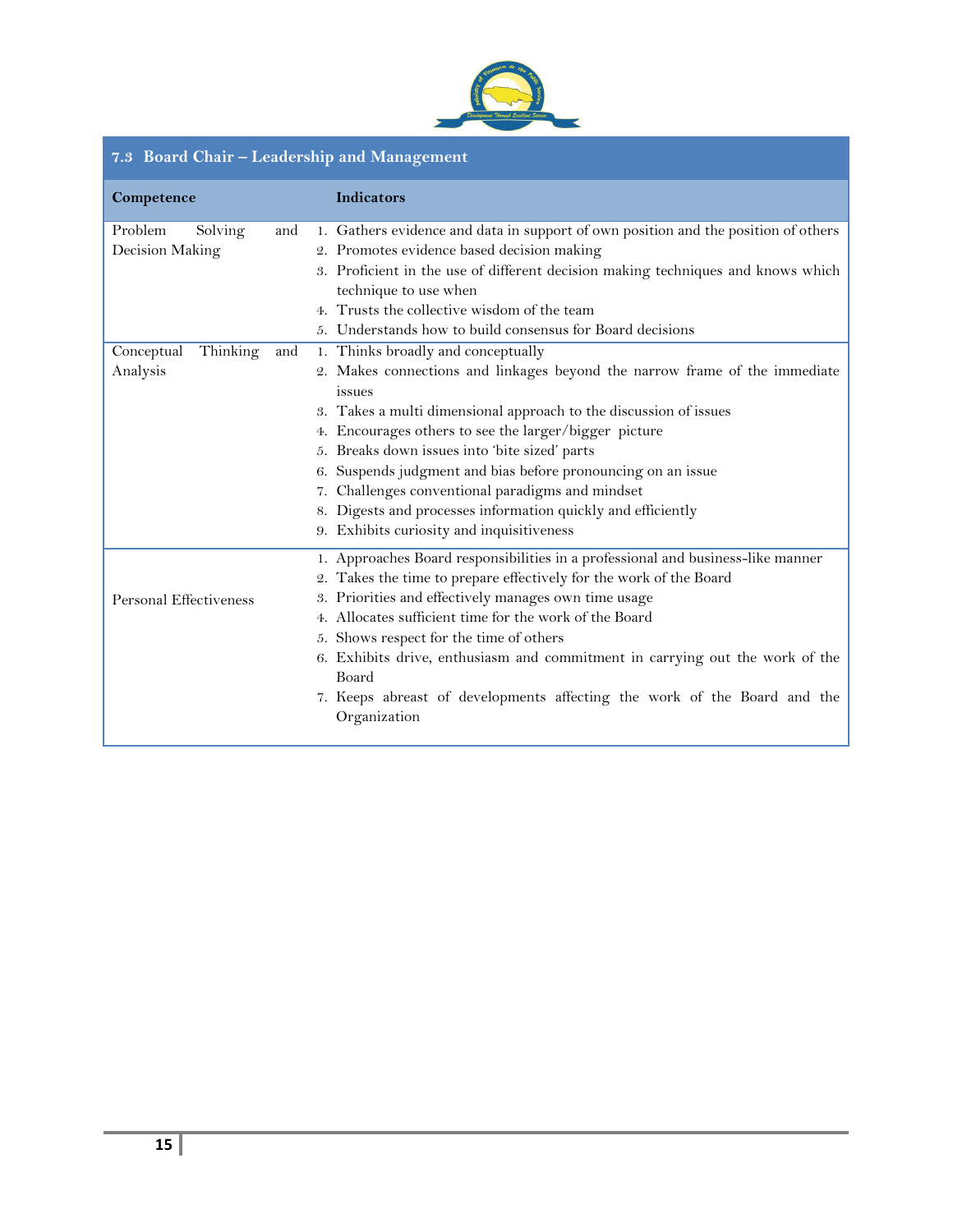

#### **Indicators for Board Members**

<span id="page-15-0"></span>

| 7.4 Board Members - Interpersonal Relationship and Self Management |                                                                                                                                                                                                                                                                                                                                                                                                                                                                                                    |  |  |
|--------------------------------------------------------------------|----------------------------------------------------------------------------------------------------------------------------------------------------------------------------------------------------------------------------------------------------------------------------------------------------------------------------------------------------------------------------------------------------------------------------------------------------------------------------------------------------|--|--|
| Competence                                                         | <b>Indicators</b>                                                                                                                                                                                                                                                                                                                                                                                                                                                                                  |  |  |
| Ethics and Integrity                                               | 1. Acts in ways which earn the trust and respect of colleagues on the Board<br>2. Speaks truthfully and honestly<br>3. Handles sensitive and confidential matters with care and discretion<br>4. Discloses 'interest' likely to cause bias and subjectivity during the course of<br>Board deliberations<br>5. Keeps commitments and promises to the Board Chair and Board Members<br>6. Acts consistently on the basis of personal values                                                          |  |  |
| Communication                                                      | 1. Expresses self clearly verbally and in writing<br>2. Listens attentively and purposefully<br>3. Speaks with confidence and assuredness when engaging in Board discussion<br>4. Conversant with the use of basic information and communication technologies<br>to access and share information                                                                                                                                                                                                   |  |  |
| <b>Interpersonal Relations</b>                                     | 1. Interacts respectfully with others including Board Chair and Board Members<br>2. Takes actions to mitigate the negative impact of personal conflict on the<br>functioning of the Board<br>3. Understands and controls own emotions in relating to others<br>4. Values team work and integrates well with others in the pursuit of common<br>goals<br>5. Takes a sincere interest in the wellbeing of other Board members                                                                        |  |  |
| Professionalism                                                    | 1. Shows respect for the time of the Board Chair, Board Members and other<br>meeting participants<br>2. Prepares thoroughly for Board meetings and events<br>3. Exhibits commitment to the requirements of the position<br>4. Gives timely response to queries<br>5. Acts promptly on requests for action on matters occurring outside of Board<br>meetings such as reading and responding to correspondence, round robin<br>voting etc.<br>6. Adheres to rules of conduct for Board Members       |  |  |
| Self<br>Management<br>and<br>Motivation                            | Exhibits an interest in public service<br>1.<br>Makes time in own schedule for consistent attendance at Board meetings and<br>2.<br>other Board related activities<br>Makes reasonable personal sacrifices to accommodate the work of the Board<br>3.<br>Stays abreast of developments in the public domain which have implications<br>4.<br>for the Public Body<br>Keeps abreast of developments likely to affect the Board<br>5.<br>Participates in matters being deliberated by the Board<br>6. |  |  |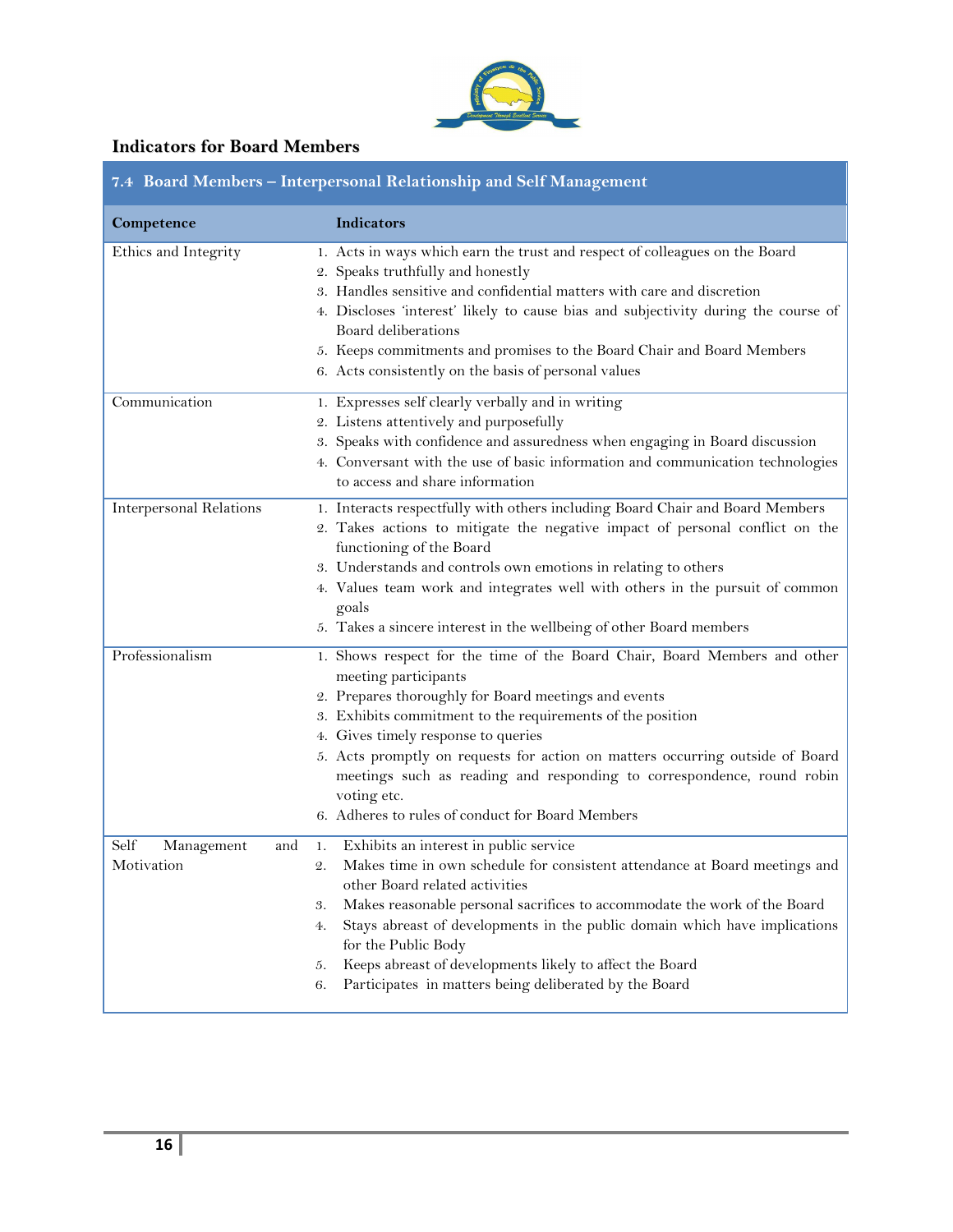

## <span id="page-16-0"></span>**7.5 Board Members – Direction and Guidance**

| Competence                     | <b>Indicators</b>                                                                                                |
|--------------------------------|------------------------------------------------------------------------------------------------------------------|
| Role Understanding             | 1. Understands the role of Boards                                                                                |
|                                | 2. Understands the roles and functions of Board Members                                                          |
|                                | 3. Understands own role in relation to the roles of other key stakeholders                                       |
|                                | 4. Understands the distinction between strategic direction and operational<br>management                         |
|                                | 5. Understands the role of the Board Chair, the head of the organization and the<br>Portfolio Minister           |
| Organizational Knowledge       | 1. Understands the business of the Organization                                                                  |
|                                | 2. Understands the nature of the work performed by the Organization                                              |
|                                | 3. Understands how the work of the Organization fits with national priorities and                                |
|                                | objectives                                                                                                       |
|                                | 4. Understands the key operational /business processes                                                           |
|                                | 5. Conversant with the 'business' and operating culture of the Organization                                      |
|                                | 6. Understands the overall Organizational structure                                                              |
|                                | 7. Understands the key success/business drivers                                                                  |
| Corporate Governance           | 1. Understands the principles, concepts and practices of good corporate                                          |
|                                | governance                                                                                                       |
|                                | 2. Conversant with the fundamental principles of good governance                                                 |
|                                | 3. Conversant with the related instruments including the Corporate Governance<br>Framework                       |
|                                | 4. Cooperates with others in upholding the principles of good corporate<br>governance                            |
|                                | 5. Insists on adherence to 'good' governance practices by the Board Chair and<br>other members                   |
|                                |                                                                                                                  |
| Government Operations          | 1. Understands how government works                                                                              |
|                                | 2. Understands the work of the portfolio ministry                                                                |
|                                | 3. Understands the policy framework and general philosophies of the                                              |
|                                | Government                                                                                                       |
| Critical<br>Independent<br>and | 1. Seeks clarification when uncertain about an issue when there is uncertainty or                                |
| Thinking                       | lack of clarity                                                                                                  |
|                                | 2. Requests specialist advice when there is a need for other perspectives and<br>inputs about critical decisions |
|                                | 3. Challenges conventional ideas and asks 'tough' searching and probing                                          |
|                                | questions                                                                                                        |
|                                | 4. Arrives at independent objective view after careful evaluation of all aspects                                 |
|                                | 5. Puts aside personal bias or political persuasion and special interest when                                    |
|                                | considering an issue                                                                                             |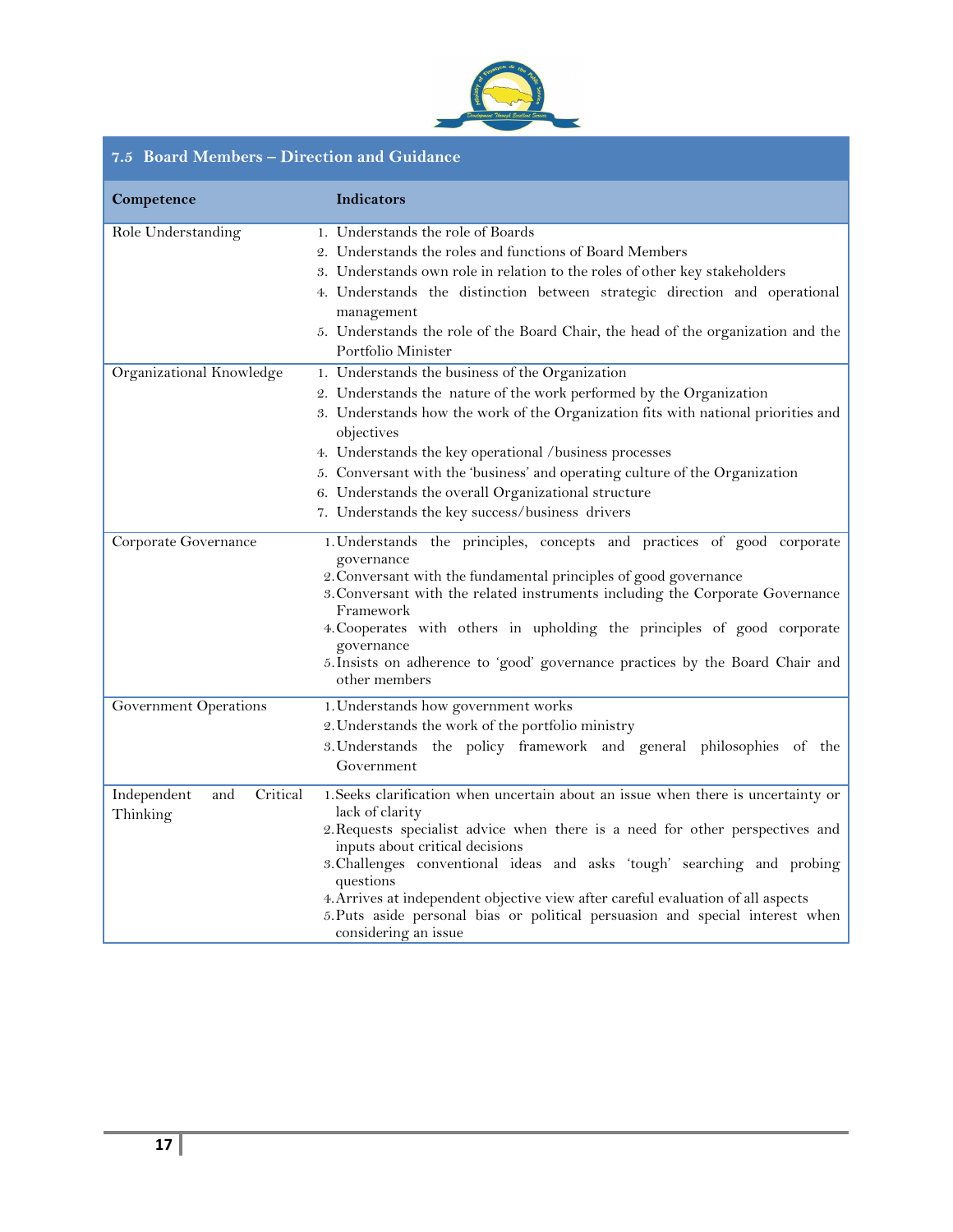

#### <span id="page-17-0"></span>**7.6 Board Members – Stewardship and Results**

| Competence             | Indicators                                                                                      |
|------------------------|-------------------------------------------------------------------------------------------------|
|                        | 1. Understands basic accounting principles and terminologies                                    |
| Financial Literacy     | 2. Knows how to read and interpret basic financial statements and instruments                   |
|                        | 3. Understands how the Organization is resourced financially                                    |
|                        | 4. Understands the government's budget process                                                  |
| <b>Strategic Focus</b> | 1. Understands the 'big picture' context within which the Board operates                        |
|                        | 2. Keeps attuned to developments in the external environment likely to have an                  |
|                        | impact on the operations of the Board and the Organization                                      |
|                        | 3. Participates actively in strategic discussions and planning activities                       |
|                        | 4. Embraces and champions change and transformational initiatives agreed by the<br>Board        |
|                        | 5. Keeps track of the extent to which strategic priorities shape the formulation of             |
|                        | corporate objectives                                                                            |
|                        | 6. Keeps track of the extent to which strategic priorities are reflected in the day to          |
|                        | day operations of the Organization                                                              |
| <b>Results Driven</b>  | 1. Conversant with the SMART goal setting process                                               |
|                        | 2. Understands how performance expectations are translated into measurable                      |
|                        | outcomes and deliverables                                                                       |
|                        | 3. Understands the distinction between activities and outcomes                                  |
|                        | 4. Keeps a consistent focus on outcomes                                                         |
|                        | 5. Exhibits a low level of tolerance for excuses and delays                                     |
|                        | 6. Understands how tools such as scorecards and dashboards are used to track                    |
|                        | progress and performance outcomes                                                               |
| Accountability         | 1. Holds self and others responsible for decisions taken by the Board                           |
|                        | 2. Contributes to defining the levels of risk, innovation and decision making                   |
|                        | delegated to the Organization's CEO                                                             |
|                        | 3. Insists on compliance with established legislation regulations and operational<br>procedures |
|                        | 4. Accepts errors in judgment and 'mistakes' by the Board or the Organization                   |
|                        | and contributes to the identification of the Tessons learned'                                   |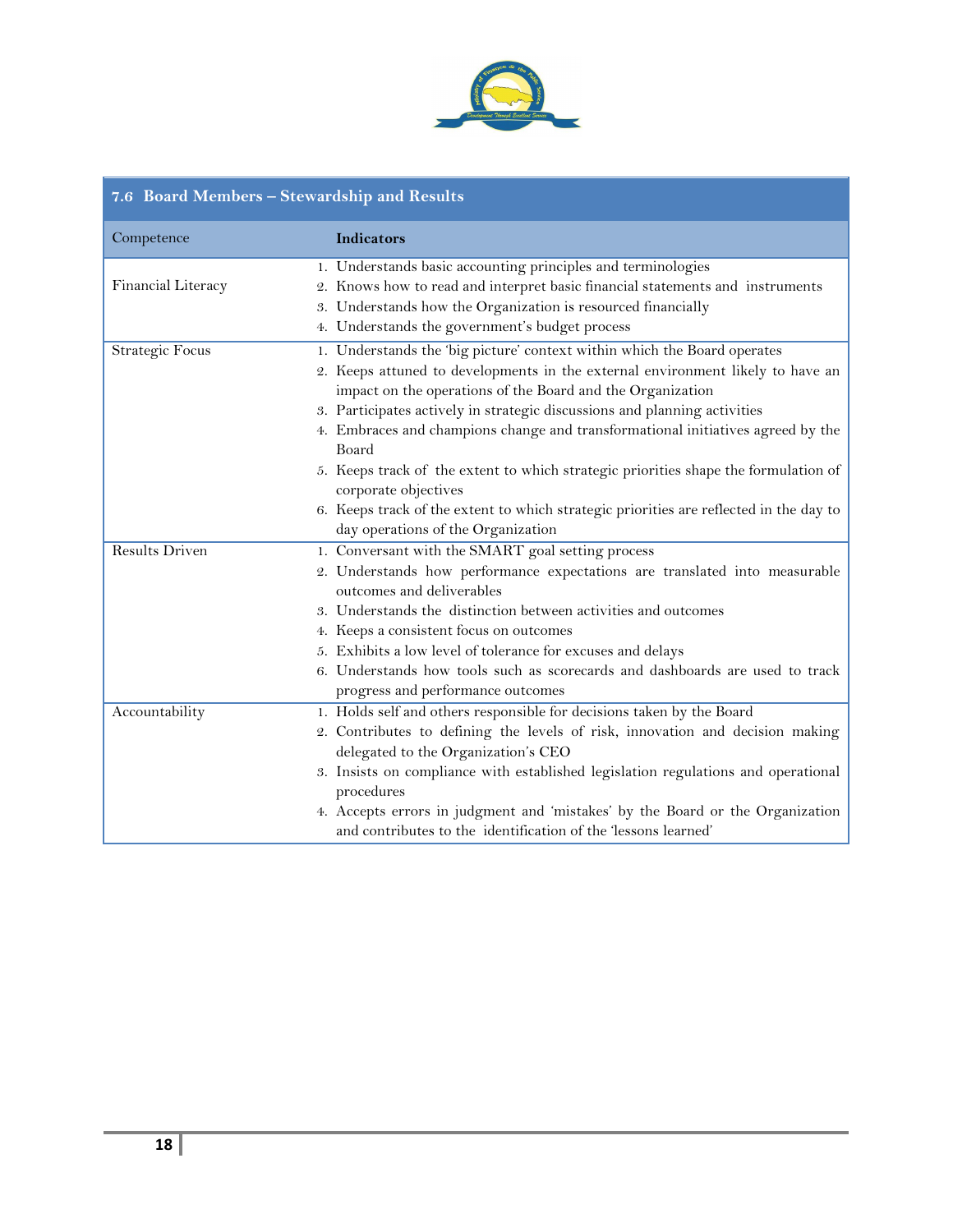

## **Indicators for Specialized Competencies for Boards**

<span id="page-18-0"></span>

| 7.7 Board Members - Specialized Competencies for Boards |                                                                                                                                       |  |  |
|---------------------------------------------------------|---------------------------------------------------------------------------------------------------------------------------------------|--|--|
| Competence                                              | Indicators                                                                                                                            |  |  |
| Human Capital and                                       | 1. Understands the Government's HR framework instruments such as the Staff                                                            |  |  |
| <b>Industrial Relations</b>                             | Orders                                                                                                                                |  |  |
| Management                                              | 2. Conversant with contemporary HR Practices (e.g. Talent Management and the<br>use of HR Analytics)                                  |  |  |
|                                                         | 3. Conversant with the fundamental Labour Laws, Labour Relations Code and the<br>international labour conventions ratified by Jamaica |  |  |
|                                                         | 4. Conversant with the local Labour Relations / Industrial Relations System                                                           |  |  |
|                                                         | 5. Understands key HR processes such as Talent Development Performance                                                                |  |  |
|                                                         | Management and Succession Management                                                                                                  |  |  |
|                                                         | 6. Conversant with the concepts and practices of Strategic HR Management                                                              |  |  |
| Finance and Accounting                                  | 1. Alerts the Board to issues with possible Financial and Accounting implications                                                     |  |  |
|                                                         | 2. Helps members to understand potential financial implications of specific<br>decisions                                              |  |  |
|                                                         | 3. Explains financial and accounting issues in a way which can be easily                                                              |  |  |
|                                                         | understood by 'non financial' Board members                                                                                           |  |  |
|                                                         | 4. Makes an independent assessment of the Organization's financial health and                                                         |  |  |
|                                                         | financial control environment                                                                                                         |  |  |
|                                                         | 5. Conversant with the relevant financial regulations and best practices                                                              |  |  |
|                                                         | 6. Conversant with professional accounting standards                                                                                  |  |  |
| <b>Citizen Centric</b>                                  | 1. Understands the relationship between the Organization and the citizens                                                             |  |  |
|                                                         | 2. Takes account of the impact of the Organization on wider society                                                                   |  |  |
|                                                         | 3. Advocates for sensitivity and respect for the rights of citizens                                                                   |  |  |
|                                                         | 4. Keeps abreast of social dialogue and change and sensitizes the Board to the                                                        |  |  |
|                                                         | emerging concerns of the citizens                                                                                                     |  |  |
|                                                         | 5. Helps the Board to add value to the lives of the citizen                                                                           |  |  |
|                                                         | 6. Keeps the Board focused on its service delivery responsibilities                                                                   |  |  |
| Information and                                         | 1. Keeps abreast of developments in Information<br>and<br>Communication                                                               |  |  |
| Communications                                          | Technologies (ICT)                                                                                                                    |  |  |
| Technology                                              | 2. Helps members to understand technical ICT issues                                                                                   |  |  |
|                                                         | 3. Makes an independent assessment of the ICT status                                                                                  |  |  |
|                                                         | 4. Helps the Board to think and prepare futuristically for ICT changes                                                                |  |  |
|                                                         | 5. Collaborates with / Assists persons with operational ICT responsibilities to                                                       |  |  |
|                                                         | leverage ICT resources                                                                                                                |  |  |
| Legal                                                   | 1. Alerts the Board to issues with possible legal implications                                                                        |  |  |
|                                                         | 2. Helps members to understand potential legal issues                                                                                 |  |  |
|                                                         | 3. Explains legal issues in a way which can be easily understood by non-legal                                                         |  |  |
|                                                         | minds                                                                                                                                 |  |  |
|                                                         | 4. Conversant with legal processes                                                                                                    |  |  |
|                                                         | 5. Conversant with the legislative framework and statutes under which the                                                             |  |  |
|                                                         | Organization operates                                                                                                                 |  |  |
|                                                         | 6. Keeps abreast of issues with legal implications for the Organization                                                               |  |  |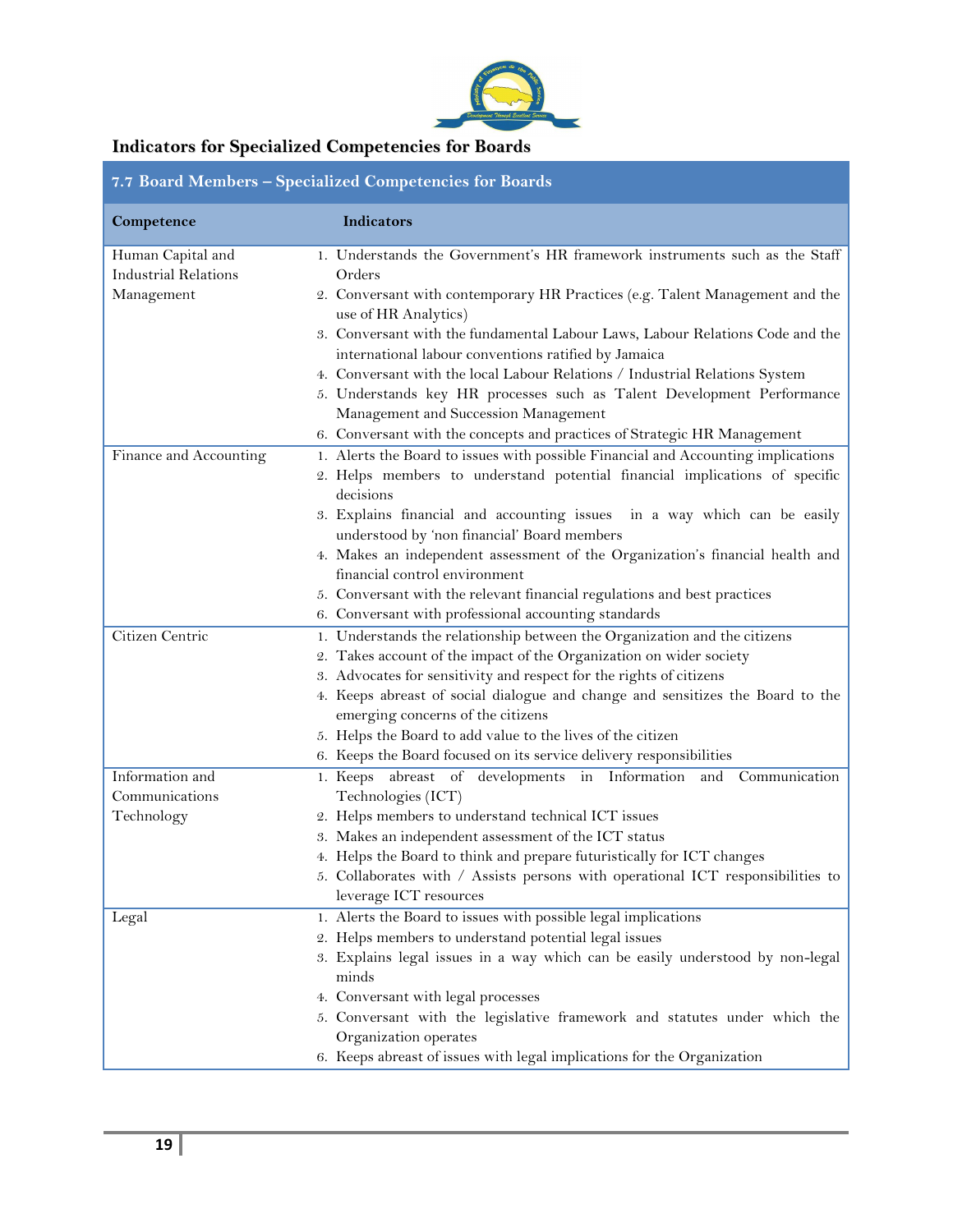

## **7.7 Board Members – Specialized Competencies for Boards**

| Competence               | Indicators                                                                                                                                          |
|--------------------------|-----------------------------------------------------------------------------------------------------------------------------------------------------|
| Marketing                | 1. Helps the Board to identify the requirements of its target audience in order to<br>represent the Organization's brand in a consistent manner     |
|                          | 2. Understands how to apply marketing techniques to assist the Organization in<br>communicating its messages, products and services to its audience |
|                          | 3. Conversant with contemporary marketing methodologies such as the use of<br>social media to reach a diverse audience                              |
| Corporate Communications | 1. Understands the Corporate Communication Process                                                                                                  |
|                          | 2. Recognizes the importance of the Organization's brand and how to<br>protect/enhance brand reputation                                             |
|                          | 3. Understands the role of the media and how it works                                                                                               |
|                          | 4. Advocates for a structured and proactive approach to corporate communication                                                                     |
|                          | 5. Knows how to cultivate a collaborative and mutually respectful relationship<br>with the media                                                    |
|                          | 6. Understands how to manage corporate communications during a 'crisis'                                                                             |
|                          | 1. Conversant with risk identification and mitigation techniques                                                                                    |
| Risk Management          | 2. Assists the Board in identifying, quantifying and proposing strategies for<br>managing risks                                                     |
|                          | 3. Keeps abreast of developments in risk management methodologies                                                                                   |
|                          | 4. Explains the technical aspects of risk management to others in an easily<br>understood manner                                                    |
|                          | 5. Engages managers in informed conversations about risks                                                                                           |
|                          | 6. Evaluates the risk management component of proposals before the Board                                                                            |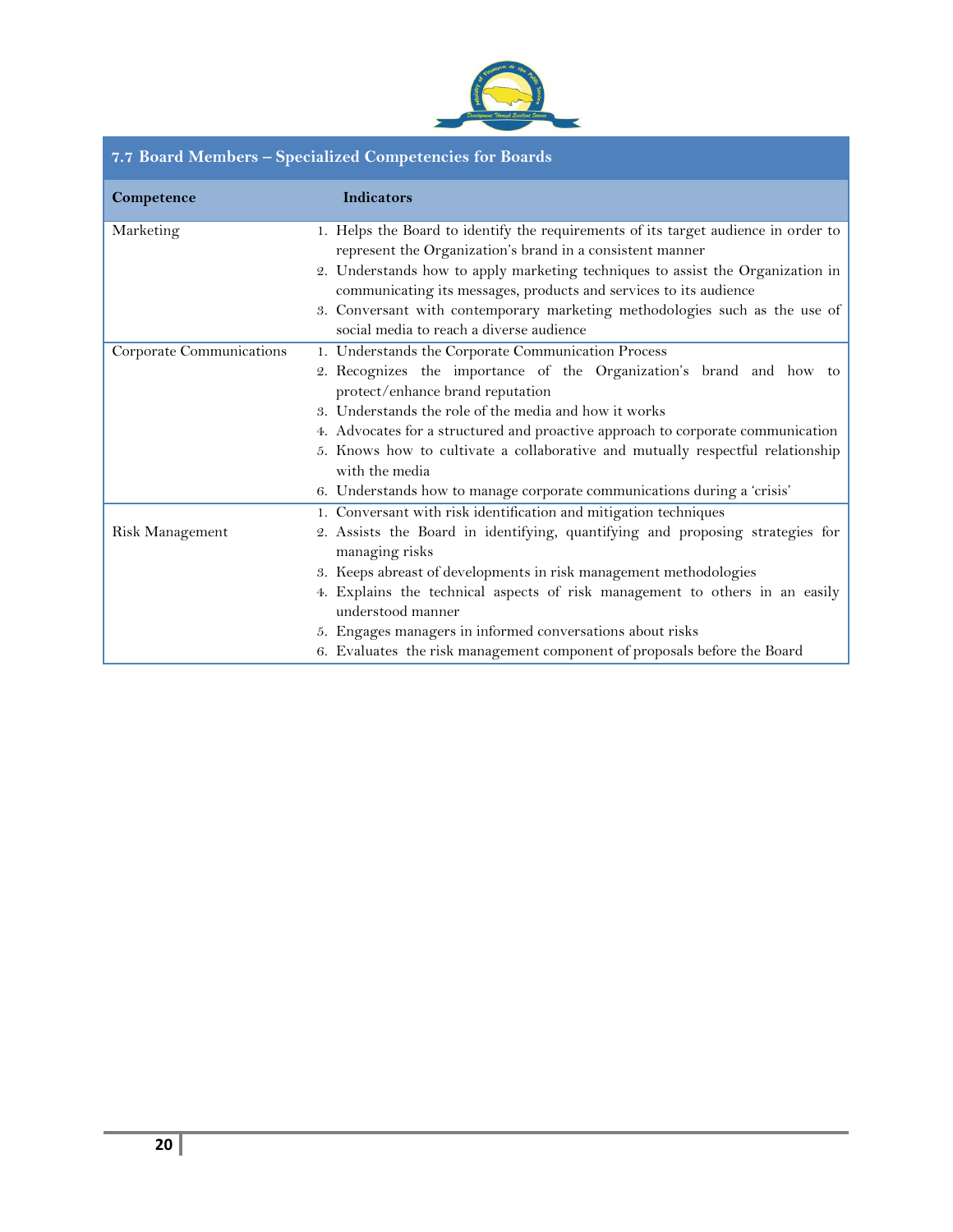

## <span id="page-20-0"></span>**8. Technical Competencies for Specific Boards**

Below are the technical competencies that are required for specific Public Boards, based on its mandate and/or functionality:

|                 | <b>CHASE FUND</b><br>٠         | The Board is required to have knowledge of:                                                                                                                                                                                       |
|-----------------|--------------------------------|-----------------------------------------------------------------------------------------------------------------------------------------------------------------------------------------------------------------------------------|
| 1.              | Jamaica Social Investment Fund | Project Management, Social Innovation, Financial<br>1.<br>Analysis<br>Resource Mobilization<br>Social Mobilization<br>$\mathcal{Q}$ .                                                                                             |
| $\mathcal{Q}$ . | National Housing Trust         | The Board is required to have knowledge of:<br>Mortgage Financing<br>Mutual Fund Management<br>2.<br>Insurance and Transferrable Risk<br>3.<br>Housing Development<br>4.<br>Construction<br>5.<br>Land Valuation and Survey<br>6. |

#### <span id="page-20-1"></span>**A. Office of the Prime Minister**

#### <span id="page-20-2"></span>**B. Cabinet Office**

| # | Regulatory                     | Special Technical Competencies                                                                                                                                                                                                                                |
|---|--------------------------------|---------------------------------------------------------------------------------------------------------------------------------------------------------------------------------------------------------------------------------------------------------------|
|   | Office of Utilities Regulation | The Board is required to have knowledge of:<br>Operations and regulatory requirements of all utility<br>sectors monitored<br><b>Customer Relations</b><br>2.<br>Global Technological Developments relevant to all<br>3.<br>utility sectors<br>Economics<br>4. |

#### <span id="page-20-3"></span>**C. Ministry of Culture, Gender, Entertainment & Sport**

| #  | Culture                           | Special Technical Competencies                    |
|----|-----------------------------------|---------------------------------------------------|
|    | Jamaica Cultural Development<br>٠ | The Board is required to have knowledge of:       |
|    | Commission                        | Performing Arts                                   |
| 1. |                                   | Creative and Cultural Industry<br>$\mathfrak{2}.$ |
|    |                                   | Talent Management<br>3.                           |
|    |                                   | <b>Community Development</b><br>4.                |
|    |                                   | Event Planning<br>5.                              |
|    |                                   | Marketing/Brand Management<br>6.                  |
|    | Jamaica National Heritage Trust   | Archaeology                                       |
|    |                                   | Artefact Management<br>$\mathcal{Q}$ .            |
|    |                                   | Land Valuation<br>3.                              |
|    |                                   | History<br>4.                                     |
|    |                                   | Town Planning<br>5.                               |
|    | Institute of Jamaica              | Architecture<br>6.                                |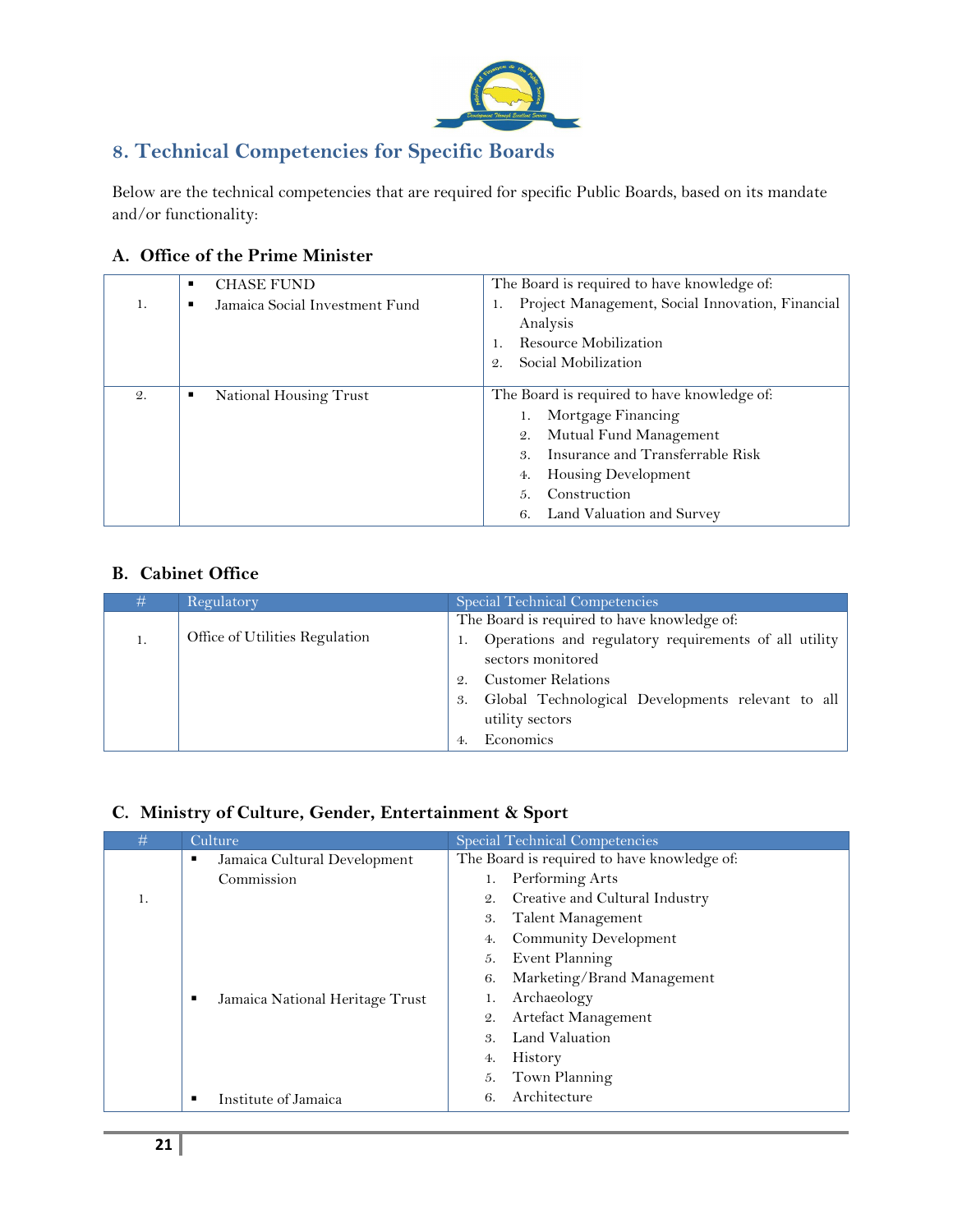|                                      | Development Varough Excellent Servic |
|--------------------------------------|--------------------------------------|
| National Library of Jamaica<br>٠     | Publishing<br>1.                     |
|                                      | Archiving<br>2.                      |
|                                      | Marketing and Branding<br>3.         |
|                                      | <b>Intellectual Property</b><br>4.   |
|                                      | History<br>5.                        |
|                                      | <b>Natural Science</b><br>6.         |
|                                      | Culture<br>7.                        |
|                                      | Library Science<br>8.                |
|                                      | Curator<br>9.                        |
| Creative Production & Training<br>п  | 10. Museum Management                |
| Centre                               | Media Production<br>1.               |
|                                      | Post Production<br>$\mathcal{Q}$ .   |
|                                      | Curriculum Development<br>3.         |
|                                      | Artistic Development<br>4.           |
|                                      | Animation<br>5.                      |
| Jamaica National Commission for<br>٠ |                                      |
| <b>UNESCO</b>                        |                                      |

**A Finance & the Red.** 

| #  | Gender                                       | Special Technical Competencies                                                      |
|----|----------------------------------------------|-------------------------------------------------------------------------------------|
| 2. | Women Centre Foundation of<br>Jamaica (WCFJ) | The Board is required to have knowledge of:<br>Social Work<br>2. Project Management |
|    |                                              | <b>Gender Affairs</b>                                                               |

| Entertainment           | Special Technical Competencies              |
|-------------------------|---------------------------------------------|
| Cinematograph Authority | The Board is required to have knowledge of: |
|                         | 1. Content Management and Analysis          |
|                         | 2. Film Industry                            |

| # | <b>Sport</b>                        | Special Technical Competencies                       |
|---|-------------------------------------|------------------------------------------------------|
|   | Institute of Sport<br>■             | The Board is required to have knowledge of:          |
| 4 | Sports Development Foundation<br>▪  | Community Mobilisation<br>1.                         |
|   | Independence Park Ltd<br>▪          | Sports Development and Management<br>$\mathfrak{D}.$ |
|   |                                     | Fund Management<br>3.                                |
|   |                                     | Marketing & Branding<br>4.                           |
|   |                                     | Talent Management<br>5.                              |
|   |                                     | Sponsorship Management<br>6.                         |
|   |                                     | Event Planning<br>7.                                 |
|   | Jamaica Anti-Doping Commission<br>п | Sports Medicine and Gene Doping                      |
|   |                                     | Sport Administration<br>$\mathfrak{D}.$              |
|   |                                     | <b>Educational Outreach</b><br>3.                    |
|   |                                     | Compliance Management<br>4.                          |
|   |                                     | Laboratory Experts<br>5.                             |
|   |                                     | Arbitration<br>6.                                    |
|   |                                     |                                                      |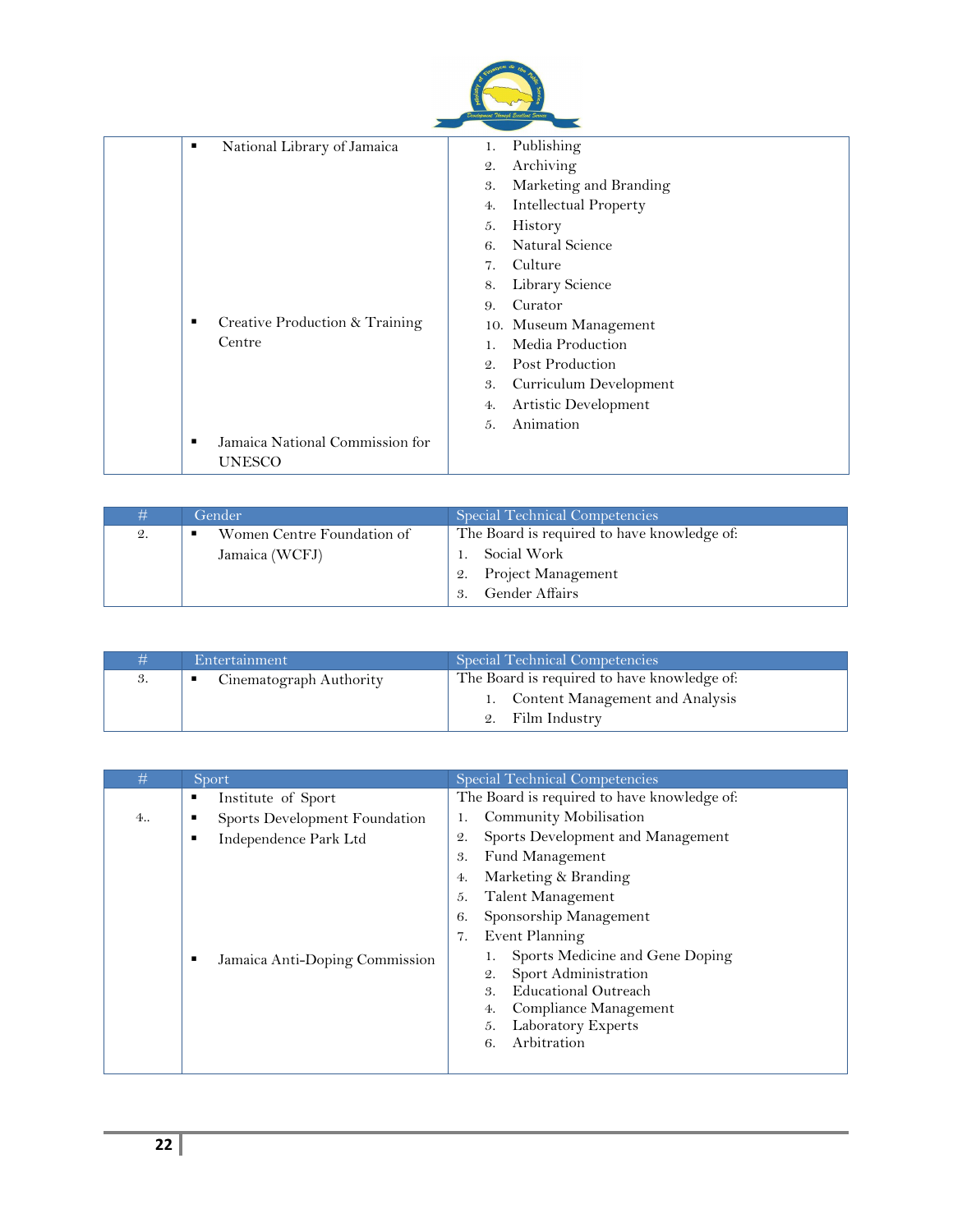

## <span id="page-22-0"></span>**D. Ministry of Economic Growth and Job Creation**

| $\#$ | Investment                            | <b>Special Technical Competencies</b>                                    |
|------|---------------------------------------|--------------------------------------------------------------------------|
|      | Development Bank of Jamaica<br>٠      | The Board is required to have knowledge of:                              |
|      | National Export-Import Bank<br>П      | Development Banking<br>1.                                                |
| 1.   |                                       | <b>Banking Knowledge</b><br>$\mathfrak{2}.$                              |
|      |                                       | 3.<br>Insurance                                                          |
|      |                                       | Loan Management<br>4.                                                    |
|      |                                       | Venture Capital<br>5.                                                    |
|      |                                       | Public Private Partnership<br>6.                                         |
|      | Jamaica Trade and Invest(Jampro)<br>п | <b>Trade Relations</b><br>1.                                             |
|      |                                       | $\mathcal{Q}$ .<br>Investment Management                                 |
|      |                                       | Diplomacy<br>3.<br>Global and regional markets and prospects (both<br>4. |
|      | Agricultural Investment<br>٠          | market access and facilitation)                                          |
|      | Corporation                           | Financing for MSMEs in rural areas especially youth<br>5.                |
|      |                                       | and women                                                                |
|      | Harmonization Ltd.<br>٠               | .Resort Development<br>1.                                                |
|      |                                       | Project Financing<br>$\mathfrak{2}.$                                     |
|      |                                       | Investment Management<br>3.                                              |
|      | Jamaica International Financial<br>п  | <b>International Banking</b><br>1.                                       |
|      | Services Authority                    | Financial Intelligence<br>$\mathfrak{2}.$                                |
|      |                                       | International Insurance<br>3.                                            |
|      |                                       | Mutual Fund<br>4.                                                        |
|      |                                       | Trustee Licensing<br>5.                                                  |
|      |                                       | <b>International Business</b><br>6.                                      |
|      |                                       | Regional and international instruments and /or<br>7.                     |
|      |                                       | obligations which are critical to the operations of                      |
|      | ٠                                     | the relevant agency.<br>Land Valuation & Survey<br>1.                    |
|      | Factories Corporation of Jamaica      | Construction Industry<br>2.                                              |
|      |                                       | <b>Real Estate</b><br>3.                                                 |
|      |                                       | <b>Business Development</b><br>4.                                        |
|      |                                       | Retrofitting<br>5.                                                       |
|      |                                       | Leasing & Rental<br>6.                                                   |
|      |                                       | Conveyancing<br>7.                                                       |
|      |                                       | <b>Business Process Outsourcing</b><br>8.                                |
|      |                                       | Project Management<br>9.                                                 |
|      |                                       | 10. Civil and Building Engineer                                          |
|      |                                       | 11. Industrial Estate Development                                        |
|      |                                       | 12. Project Financing                                                    |
|      |                                       |                                                                          |

| #  | Planning and Research            | Special Technical Competencies              |
|----|----------------------------------|---------------------------------------------|
|    | Planning Institute of Jamaica    | The Board is required to have knowledge of: |
| 5. | Statistical Institute of Jamaica | Economic Planning and Research              |
|    |                                  | Project Management<br>2.                    |
|    |                                  | Survey Methodologies<br>3.                  |
|    |                                  | <b>Statistics</b>                           |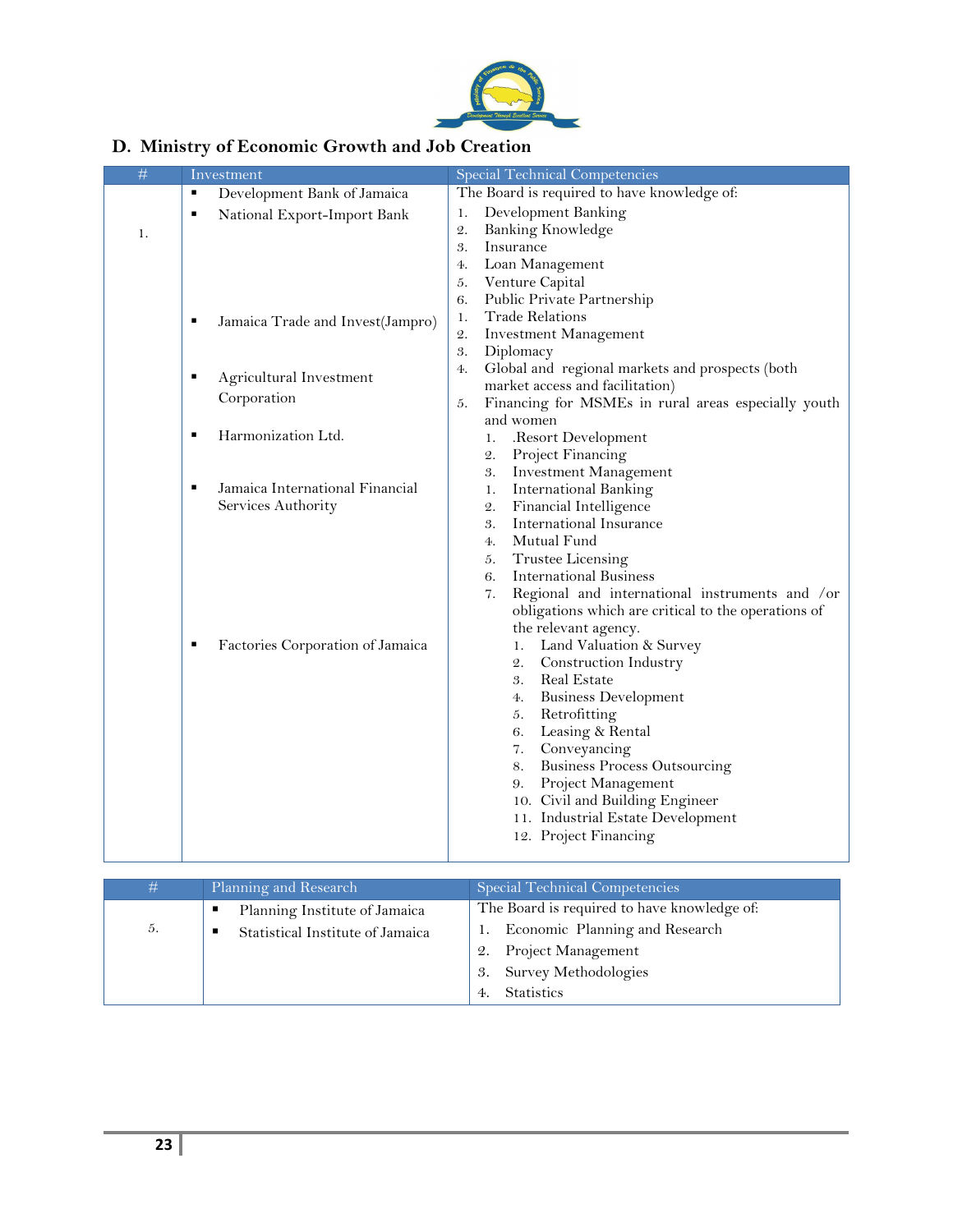

| #  | Infrastructure Development               | Special Technical Competencies              |
|----|------------------------------------------|---------------------------------------------|
|    | Urban Development Corporation (UDC)<br>٠ | The Board is required to have knowledge of: |
| 1. | St. Ann Development Corporation<br>٠     | Urban Planning<br>1.                        |
|    |                                          | Marketing and Promotion<br>$\mathfrak{D}.$  |
|    |                                          | Engineering<br>3.                           |
|    |                                          | Project Management<br>4.                    |
|    |                                          | 5. Land Valuation & Survey                  |
|    |                                          | <b>Strategic Negotiations</b><br>6.         |
|    |                                          | Insurance and Transferable Risk             |
|    |                                          | Tourism Management (UDC)<br>8.              |

| #  | Port Operations                                                                                                                                                                                                                                  | Special Technical Competencies                                                                                                                                                                                                                                                                                                                                                                                                                                                                                       |
|----|--------------------------------------------------------------------------------------------------------------------------------------------------------------------------------------------------------------------------------------------------|----------------------------------------------------------------------------------------------------------------------------------------------------------------------------------------------------------------------------------------------------------------------------------------------------------------------------------------------------------------------------------------------------------------------------------------------------------------------------------------------------------------------|
| 6. | Jamaica International Free Zone<br>Limited<br>Kingston FREEZONE Company<br>Montego Bay FREEZONE Company<br>п<br>Port Authority of Jamaica<br>п<br>Port Authority Management Services<br>п<br>Port Management and Security Limited<br>п<br>(PMSL) | The Board is required to have knowledge of:<br>Industry, Commerce, Maritime Engineering and<br>Transportation<br>Free Zones and Exclusive Economic Zones,<br>2.<br>Trade And Logistics<br>Port Operations and Government/Public Policy<br>3.<br>and Regulations<br>Port Security Operations<br>4.<br>Engineering,<br>Economics,<br>Accountancy,<br>5.<br>Industrial<br>Relations<br>Commerce<br><sub>or</sub><br>and<br>Marketing / Public Relations<br>Finance & Accounting<br>6.<br><b>International Relations</b> |

| #               | Housing                   | Special Technical Competencies              |
|-----------------|---------------------------|---------------------------------------------|
|                 | Housing Agency of Jamaica | The Board is required to have knowledge of: |
| $\mathfrak{2}.$ | Jamaica Mortgage Bank     | Project Management                          |
|                 |                           | 2. Infrastructure Financing                 |
|                 |                           | Engineering<br>3.                           |
|                 |                           | <b>Housing Development</b><br>4.            |
|                 |                           | 5. Mortgage Financing                       |
|                 |                           | Economics<br>6.                             |
|                 |                           |                                             |

| #  | Water Management                                                                                                                                              | Special Technical Competencies                                                                                                                                                                                          |
|----|---------------------------------------------------------------------------------------------------------------------------------------------------------------|-------------------------------------------------------------------------------------------------------------------------------------------------------------------------------------------------------------------------|
| 1. | Central Waste Water Treatment Company<br>٠<br>National Water Commission<br>٠<br>Rural Water Supply Company<br>п<br>Water Resource Authority<br>$\blacksquare$ | The Board is required to have knowledge of:<br>Hydrogeology<br>Waste Water Management<br>Water Resources Management and Watershed<br>3.<br>Management                                                                   |
|    | National Irrigation Commission Ltd.<br>п                                                                                                                      | Environmental Science<br>4.<br>Irrigation,<br>Geography,<br>1. Hydrology,<br>Urban and<br>Geology, Urban Planning,<br>Rural Planning, Climate Change and<br>Agriculture<br>Project Management & Civil Engineering<br>2. |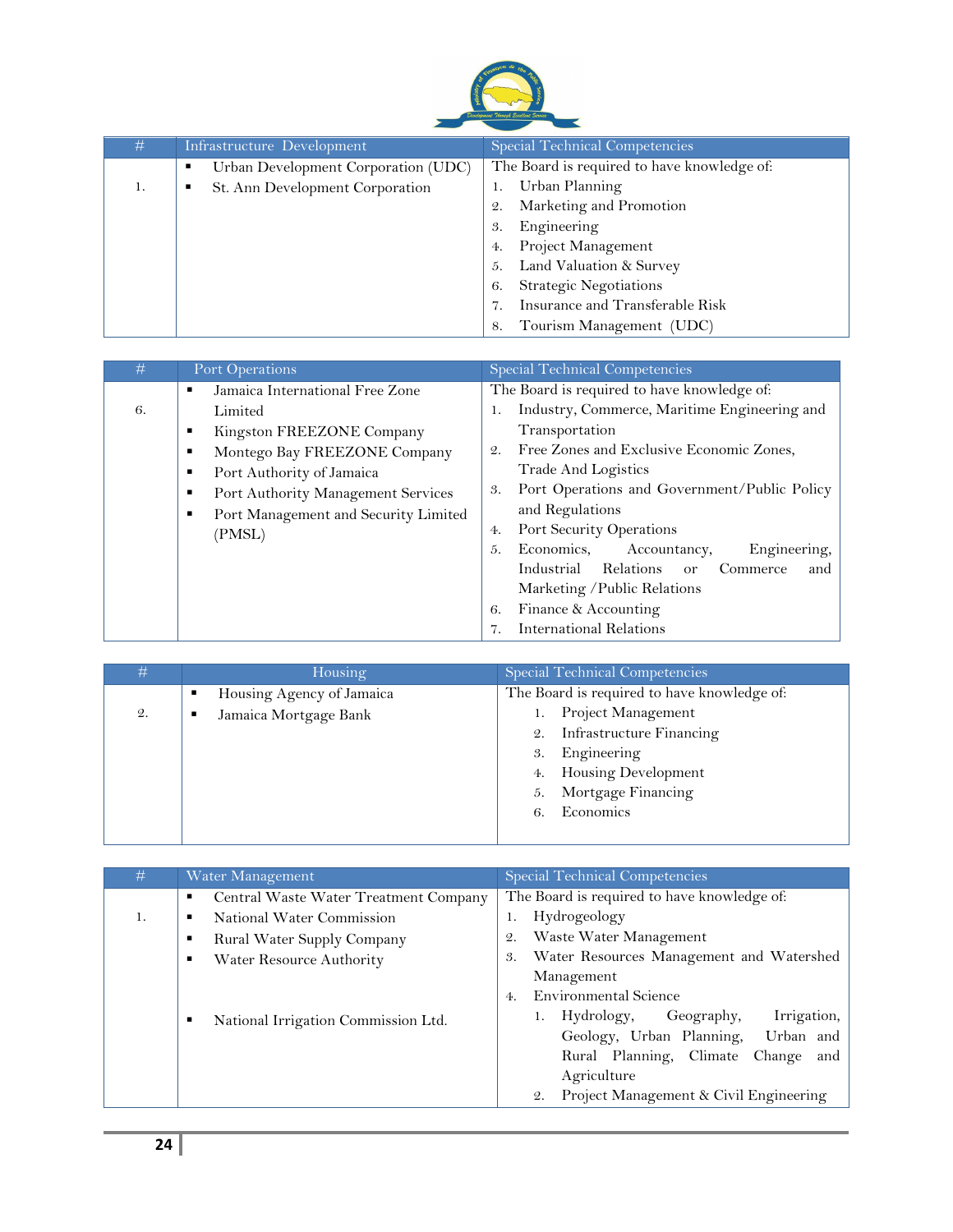

|  |  | 3. Legal                            |
|--|--|-------------------------------------|
|  |  | 4. Accounting                       |
|  |  | 5. Social Worker(Rural Communities) |
|  |  | 6. Human Resource Management        |

| #               | Works                                                                         | Special Technical Competencies                                                                                                                                                                                                                                                                      |
|-----------------|-------------------------------------------------------------------------------|-----------------------------------------------------------------------------------------------------------------------------------------------------------------------------------------------------------------------------------------------------------------------------------------------------|
| $\mathcal{Q}$ . | Road Maintenance Fund<br>٠<br>National Road Operating and<br>Constructing Co. | The Board is required to have knowledge of:<br>assessing project /requests for financing for<br>infrastructure projects (Engineering<br>and<br>Economic Feasibility)<br>Engineering, Contract Law And Administration<br>1.<br>Awareness of quality assurance standards and<br>$\mathcal{Q}$ .       |
|                 |                                                                               | monitoring<br>Law, Accounting & Finance<br>3.<br><b>International Relations</b><br>4.<br>In-depth knowledge of Concession Agreements<br>5.<br>& Public Private Partnerships<br>In-depth knowledge of highway construction &<br>6.<br>maintenance<br>In-depth knowledge of maintenance of road<br>7. |

| #               | Regulatory bodies                                               | Special Technical Competencies                                    |
|-----------------|-----------------------------------------------------------------|-------------------------------------------------------------------|
| $\mathfrak{D}.$ | Real Estate Board<br>٠<br>Commission of Strata Corporation<br>п | The Board is required to have knowledge of:<br><b>Real Estate</b> |
|                 |                                                                 | 2. Built Environment<br>3. Environmental Science                  |

| #   | Professional Bodies                                                                                    | Special Technical Competencies                                                                                                                                                                                                                                                                                                                                                    |
|-----|--------------------------------------------------------------------------------------------------------|-----------------------------------------------------------------------------------------------------------------------------------------------------------------------------------------------------------------------------------------------------------------------------------------------------------------------------------------------------------------------------------|
| 11. | Professional Engineering Registration<br>٠<br>Board<br>Architects Registration Board<br>$\blacksquare$ | The Board is required to have knowledge of:<br>1. Technical aspects of specializations within the<br>profession<br>2. The Construction Industry, specifically the role<br>of Engineers and Architects<br>The registration and regulation of building<br>3.<br>professionals<br>The qualifications and acceptable standards<br>4.<br>required to practice architecture/engineering |

## <span id="page-24-0"></span>**E. Ministry of Education, Youth & Information**

| Education : Standards - Regulatory    | Special Technical Competencies              |
|---------------------------------------|---------------------------------------------|
| Council of Community Colleges Jamaica | The Board is required to have knowledge of: |
| (CCCJ)                                | 1. Education Act and Regulations            |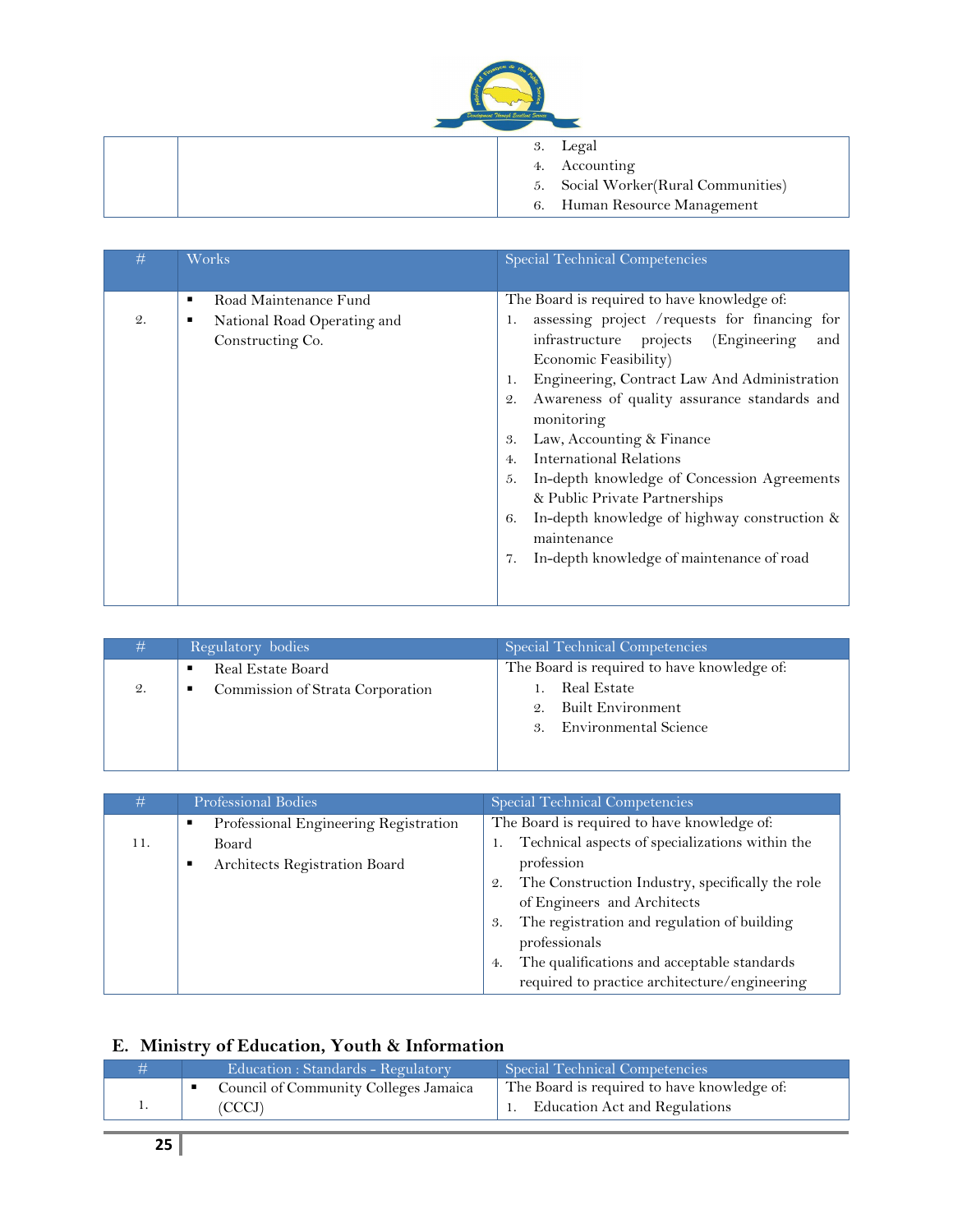

| ٠ | University Council of Jamaica (UCJ)  | Legislation specific to the entities listed.<br>$\mathcal{Q}$ . |
|---|--------------------------------------|-----------------------------------------------------------------|
| ٠ | Overseas Examination Commission(OEC) | Quality Assurance Systems - UCJ<br>3.                           |
|   | Early Childhood Commission (ECC)     | Legislation that support Children and Young<br>4.               |
|   |                                      | Adults                                                          |
|   |                                      | Multi-sectoral approach to work in ECC<br>5.                    |
|   |                                      | The Legislation in regard to the composition of<br>6.           |
|   |                                      | the EC Commission, specifies competencies that                  |
|   |                                      | are required for the ECC, as follows:                           |
|   |                                      | <b>EC</b> Development<br>в                                      |
|   |                                      | Child Care<br>п                                                 |
|   |                                      | Child Psychology<br>п                                           |
|   |                                      | Pediatrics/Nursing<br>٠                                         |
|   |                                      | General appreciation of the education system in<br>7.           |
|   |                                      | relation to policies and standards governing the                |
|   |                                      | sectors especially in relation to ECC, CCCJ,                    |
|   |                                      | UCJ.                                                            |

| #  | Training and Educational Institutions          | Special Technical Competencies                     |
|----|------------------------------------------------|----------------------------------------------------|
|    | University of Technology<br>٠                  | The Board is required to have knowledge of:        |
| 2. | <b>HEART Trust-NTA</b>                         | <b>Education Act and Regulations</b>               |
|    | Jamaica Foundation for Lifelong Learning<br>٠  | Legislation covering the entities<br>2.            |
|    | (JFLL)                                         | Tertiary Education and Training covering the<br>3. |
|    | National Council on Technical, Vocational<br>٠ | formal and informal sectors                        |
|    | Education & Training                           | Strategic Planning, including Budgeting<br>4.      |
|    |                                                | Trust Fund Management (HEART Trust)                |
|    |                                                | The Board is required to have skills in analyzing  |
|    |                                                | Labour Market Information                          |

| #  | Human Support Services                             | Special Technical Competencies                 |
|----|----------------------------------------------------|------------------------------------------------|
|    | Jamaica Library Services (JLS)<br>п                | The Board is required to have knowledge of:    |
| 3. |                                                    | <b>Education Act and Regulations</b>           |
|    |                                                    | Legislation covering the entities<br>2.        |
|    |                                                    | Information Communication Technologies -<br>3. |
|    |                                                    | ЛS                                             |
|    | Nutrition Products Limited (NPL)<br>$\blacksquare$ | The Board is required to have appreciation for |
|    |                                                    | Nutrition, Logistics, Strategic Planning (NPL) |

| #  | Education : Other - Policy and Service           | Special Technical Competencies                               |
|----|--------------------------------------------------|--------------------------------------------------------------|
| 4. | National Council on Education (NCE)<br>1.        | The Board is required to have knowledge of:                  |
|    |                                                  | The Act and Regulations covering the entities                |
|    |                                                  | Educational Policies, current research in<br>$\mathcal{Q}$ . |
|    |                                                  | Education, Data Analysis in order to give                    |
|    |                                                  | robust policy advice to the NCE                              |
|    | National Education Trust Ltd.<br>$\mathcal{Q}$ . | Environmental laws and practices which<br>3.                 |
|    |                                                  | impacts the built environment                                |
|    |                                                  | Marketing - able to attract support for the<br>4.            |
|    |                                                  | NET's deliverables, by promoting visibility and              |
|    |                                                  | credibility of NET in the local international                |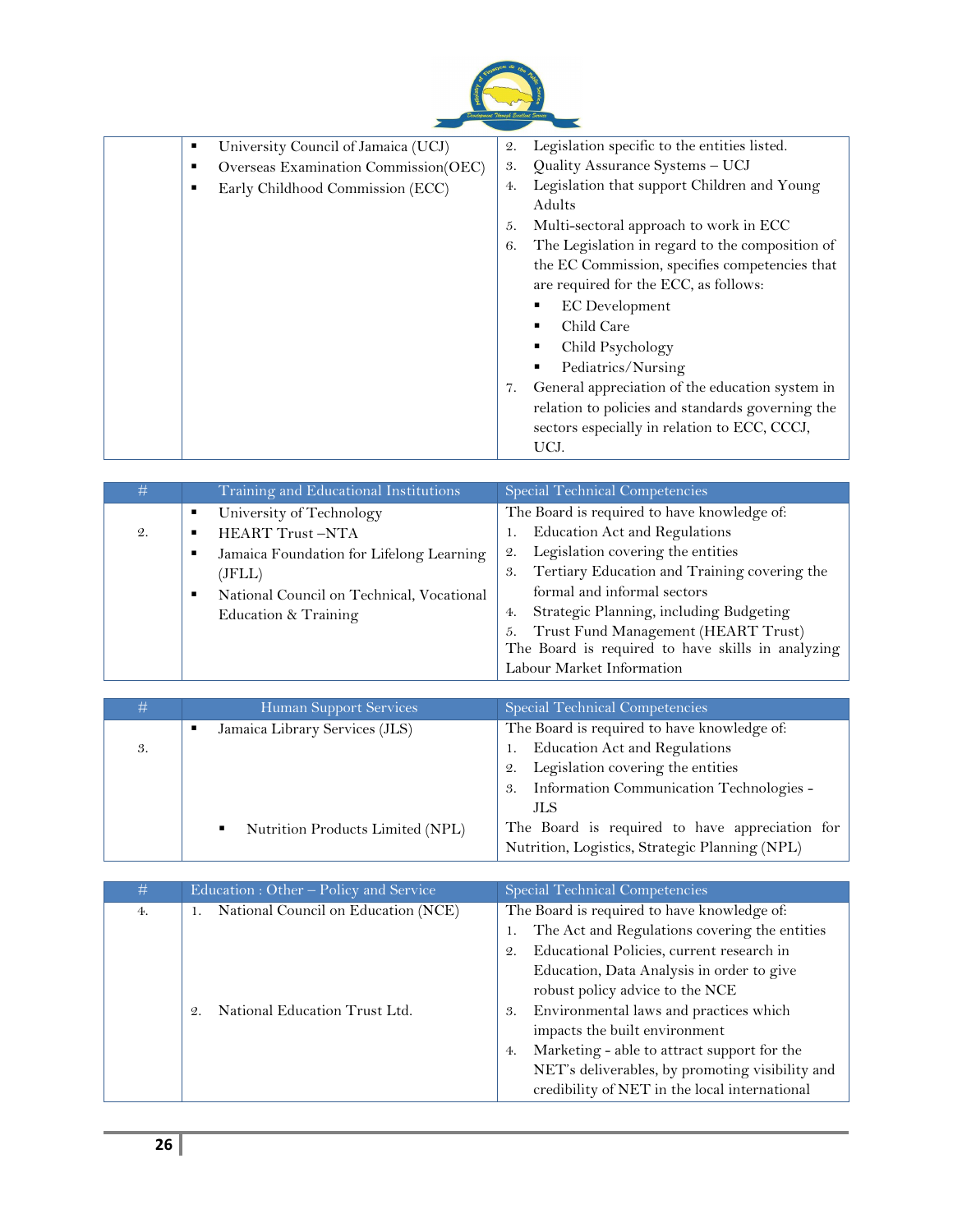

|  |    | community; identify, seek to understand, and    |
|--|----|-------------------------------------------------|
|  |    | influence local and international donors to     |
|  |    | support education infrastructure development    |
|  | 5. | Fund Development - understands basic            |
|  |    | principles of fundraising to identify and       |
|  |    | cultivate donors for operational funds,         |
|  |    | education campaigns and infrastructural         |
|  |    | development (for example, major gifts, planned  |
|  |    | giving, in-kind donations, endowments, special  |
|  |    | events, and grants); creates new and innovative |
|  |    | strategies toward increasing revenue.           |
|  | 6. | Building Information Modeling - able to plan,   |
|  |    | design and construct ad manage buildings and    |
|  |    | infrastructures                                 |
|  |    |                                                 |

| #  | Information                        | Special Technical Competencies              |
|----|------------------------------------|---------------------------------------------|
|    | Broadcasting Commission of Jamaica | The Board is required to have knowledge of: |
|    | Public Broadcasting Corporation of | Content Management & Analysis               |
| 6. | Jamaica                            | Programme Scheduling                        |
|    |                                    | Promotions and Marketing                    |
|    |                                    | Film Industry                               |
|    |                                    | Data Management, programming                |
|    |                                    | Social and Resource Mobilization            |

## <span id="page-26-0"></span>**F. Ministry of Finance and the Public Service**

| Banking / Financial Services<br>Regulatory                     | Special Technical Competencies                                                                   |
|----------------------------------------------------------------|--------------------------------------------------------------------------------------------------|
| ■ Bank of Jamaica<br><b>Financial Services Commission</b><br>٠ | The Board is required to have knowledge of:<br>1. International Regulatory Requirements, Banking |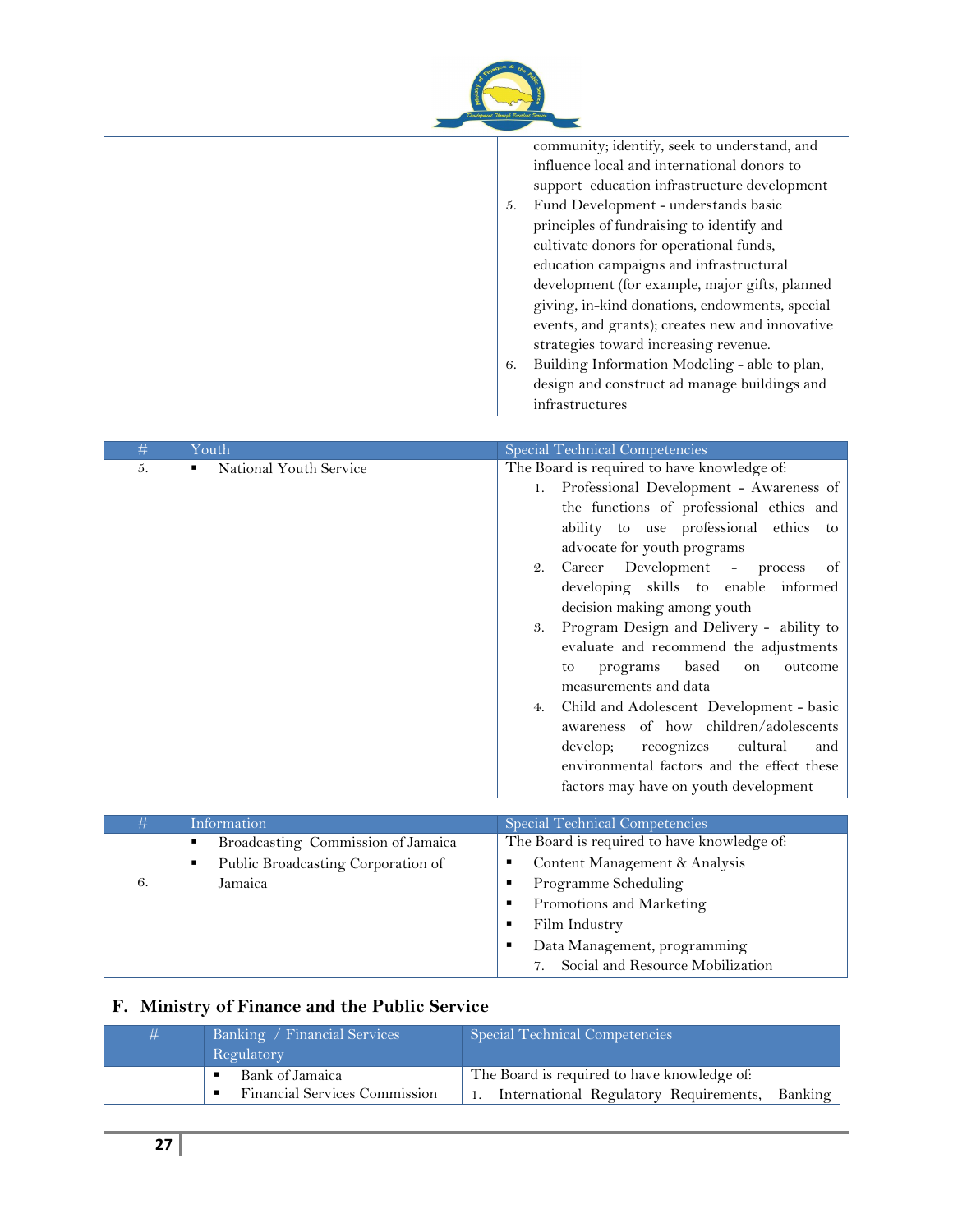

| 1. | Jamaica Deposit Insurance | and Banking Laws                               |
|----|---------------------------|------------------------------------------------|
|    | Corporation               | Pension Fund Management and Regulations,<br>2. |
|    |                           | Securities, Insurance and Banking Legislation  |
|    |                           | (Local and International)                      |
|    |                           | Insurance, investments                         |
|    |                           | 4. Financial Services Industry                 |

| #               | Development Banking / Financial<br><b>Services</b>                                                              | Special Technical Competencies                                                                                                                      |
|-----------------|-----------------------------------------------------------------------------------------------------------------|-----------------------------------------------------------------------------------------------------------------------------------------------------|
| $\mathcal{Q}$ . | Financial Sector Adjustment<br>٠<br>Company<br>Financial Institutions Services<br>п<br>Student Loan Bureau<br>п | The Board is required to have knowledge of:<br>Banking Knowledge<br>Insurance<br>2.<br>Loan Management<br>3.<br>Financial Services Management<br>4. |
|                 | PETROCARIBE Development<br>٠<br>Fund                                                                            | Oil Markets                                                                                                                                         |

| #  | Gaming - Regulatory            | Special Technical Competencies                    |
|----|--------------------------------|---------------------------------------------------|
|    | Betting Gaming and Lotteries   | The Board is required to have knowledge of:       |
| 3. | Commission                     | 1. Gaming Industry                                |
|    | Casino Gaming Commission       | 2. Casino Industry Operations and Regulations and |
|    | Jamaica Racing Commission<br>٠ | Laws (local and international)                    |

| #  | Gaming – Commercial    | Special Technical Competencies                             |
|----|------------------------|------------------------------------------------------------|
|    |                        | The Board is required to have knowledge of:                |
| 4. | CAYMANAS Track Limited | Knowledge of Gaming Laws (local and<br>international)      |
|    |                        | Finance/Accounting and Gaming Industry<br>2.<br>operations |
|    |                        | Tax policies<br>3.                                         |
|    |                        | Horseracing Industries (local and international).<br>4.    |

## <span id="page-27-0"></span>**G. Ministry of Health**

| The Board is required to have knowledge of:<br>North East Regional Health<br>٠<br>Authority<br>1.                                                                                                                                                                     |                                                                                                                                                                                                                                                                                                                                         |
|-----------------------------------------------------------------------------------------------------------------------------------------------------------------------------------------------------------------------------------------------------------------------|-----------------------------------------------------------------------------------------------------------------------------------------------------------------------------------------------------------------------------------------------------------------------------------------------------------------------------------------|
| 1.<br>South East Regional Health<br>٠<br>Council<br>Authority<br>2.<br>Southern Regional Health<br>٠<br>and operations<br>Authority<br>Health Systems and Structures<br>3.<br>Western Regional Health<br>٠<br>4.<br>Authority<br>of Regional Health Authorities<br>5. | Relevant Health Legislation, including those that<br>govern the work of the Ministry and the Authority or<br>Policies that govern the health sector's organization<br>Health Service Delivery Systems, including Primary,<br>Secondary and Tertiary Care - Members of the Boards<br>Environmental Health and Engineering - required for |
| Authorities                                                                                                                                                                                                                                                           | some members of the Boards of Regional Health                                                                                                                                                                                                                                                                                           |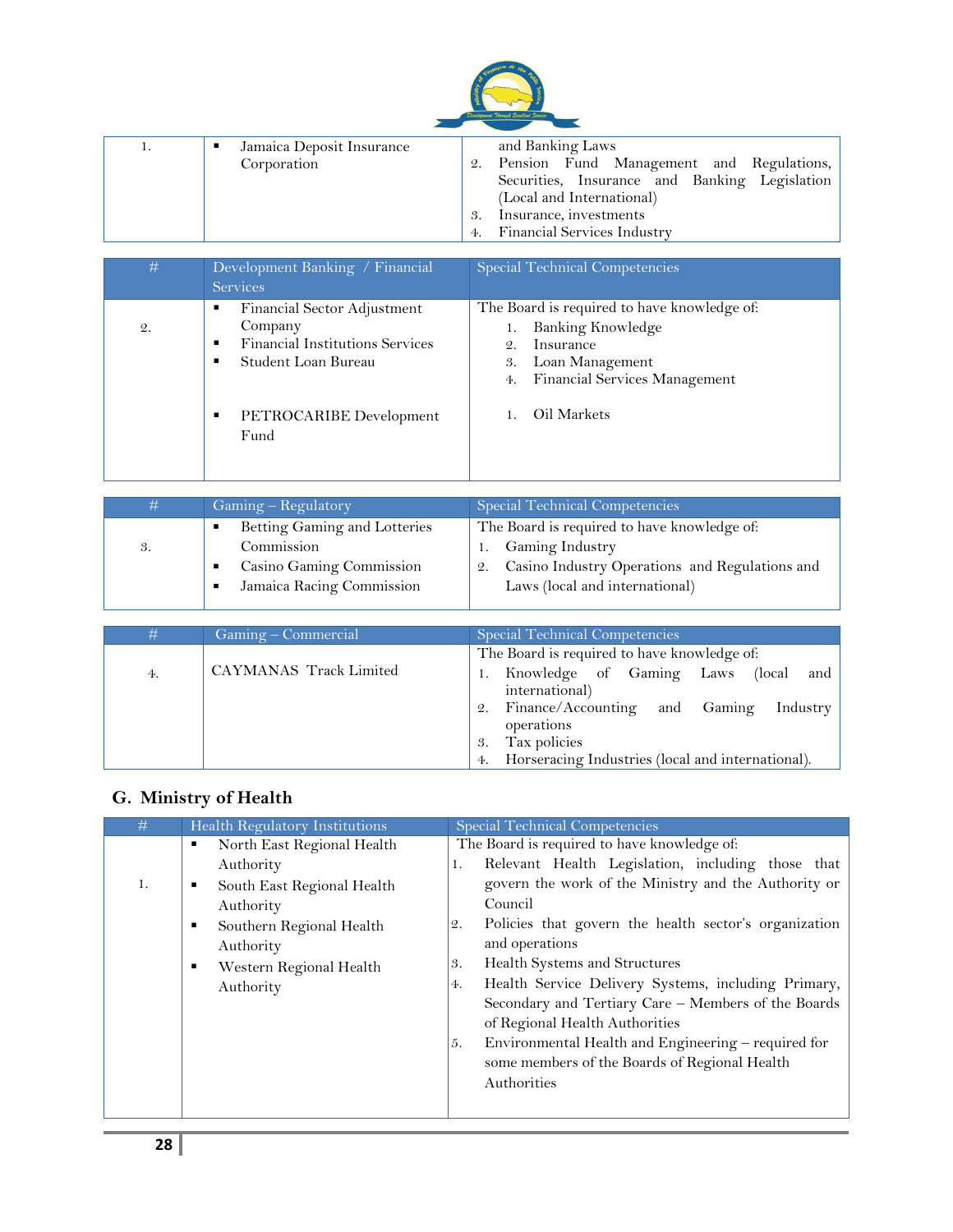

| Dental Council<br>٠<br>Medical Council<br>٠<br>Nursing Council<br>Nutrition Advisory Council<br>Pharmacy Council<br>Quarantine Advisory Council<br>٠ | Medicine, and Public Health at the Consultant Level -<br>6.<br>Some members of the Boards of Regional Health<br>Authorities<br>Specialized training and competence in:<br>Dentistry, Medicine, Nursing, Pharmacy and Pest<br>Control<br>2. Resource Mobilization<br>3. Social Mobilisation |
|------------------------------------------------------------------------------------------------------------------------------------------------------|--------------------------------------------------------------------------------------------------------------------------------------------------------------------------------------------------------------------------------------------------------------------------------------------|
| Pesticides Control Authority                                                                                                                         |                                                                                                                                                                                                                                                                                            |

| #               | Health and Social Services          | Special Technical Competencies                              |
|-----------------|-------------------------------------|-------------------------------------------------------------|
|                 | National Family Planning Board<br>٠ | The Board is required to have knowledge of:                 |
|                 | National Council on Drug Abuse<br>٠ | Relevant Health Legislation, including those that<br>1.     |
| $\mathcal{Q}$ . | National Health Fund<br>٠           | govern the work of the Ministry and the Authority or        |
|                 |                                     | Council                                                     |
|                 |                                     | Policies that govern the health sector's organization<br>2. |
|                 |                                     | and operations                                              |
|                 |                                     | Health Systems and Structures<br><sup>3.</sup>              |
|                 |                                     | Health Service Delivery Systems, including Primary,<br>4.   |
|                 |                                     | Secondary and Tertiary Care                                 |
|                 |                                     | Specialized training and competence in:                     |
|                 |                                     | Medicine and Public Health at the Consultant                |
|                 |                                     | Level                                                       |
|                 |                                     | Social and Resource Mobilization<br>$\mathcal{Q}_1$         |

| #  | <b>Appeal Bodies</b>                             | Special Technical Competencies                              |
|----|--------------------------------------------------|-------------------------------------------------------------|
|    | Medical Appeals Tribunal<br>1.                   | The Board is required to have knowledge of:                 |
|    | Nursing Home Appeals Tribunal<br>$\mathfrak{2}.$ | Relevant Health Legislation, including those that           |
| 3. | Registration Appeals Tribunal<br>3.              | govern the work of the Ministry and the Authority or        |
|    | (Pharmacy)                                       | Council                                                     |
|    |                                                  | Policies that govern the health sector's organization<br>2. |
|    |                                                  | and operations                                              |
|    |                                                  | Health Systems and Structures<br>3.                         |
|    |                                                  | Knowledge of Health Service Delivery Systems,<br>4.         |
|    |                                                  | including Primary, Secondary and Tertiary Care              |
|    |                                                  | Specialized training and competence in:                     |
|    |                                                  | Medicine (Medical Appeals Tribunal), Medicine and /<br>1.   |
|    |                                                  | or Nursing and/or Public Health (Nursing Home               |
|    |                                                  | Appeals Tribunal) and Medicine or Pharmacy)                 |
|    |                                                  | Registration Appeals Tribunal-Pharmacy) for the             |
|    |                                                  | respective Tribunals                                        |

# <span id="page-28-0"></span>**H. Ministry of Industry, Commerce, Agriculture & Fisheries**

| # | $Consumer - Regularory$                    | Special Technical Competencies                                                               |
|---|--------------------------------------------|----------------------------------------------------------------------------------------------|
|   | • Anti-Dumping and Subsidies<br>Commission | The Board is required to have knowledge of:<br>1. The legislative framework that governs the |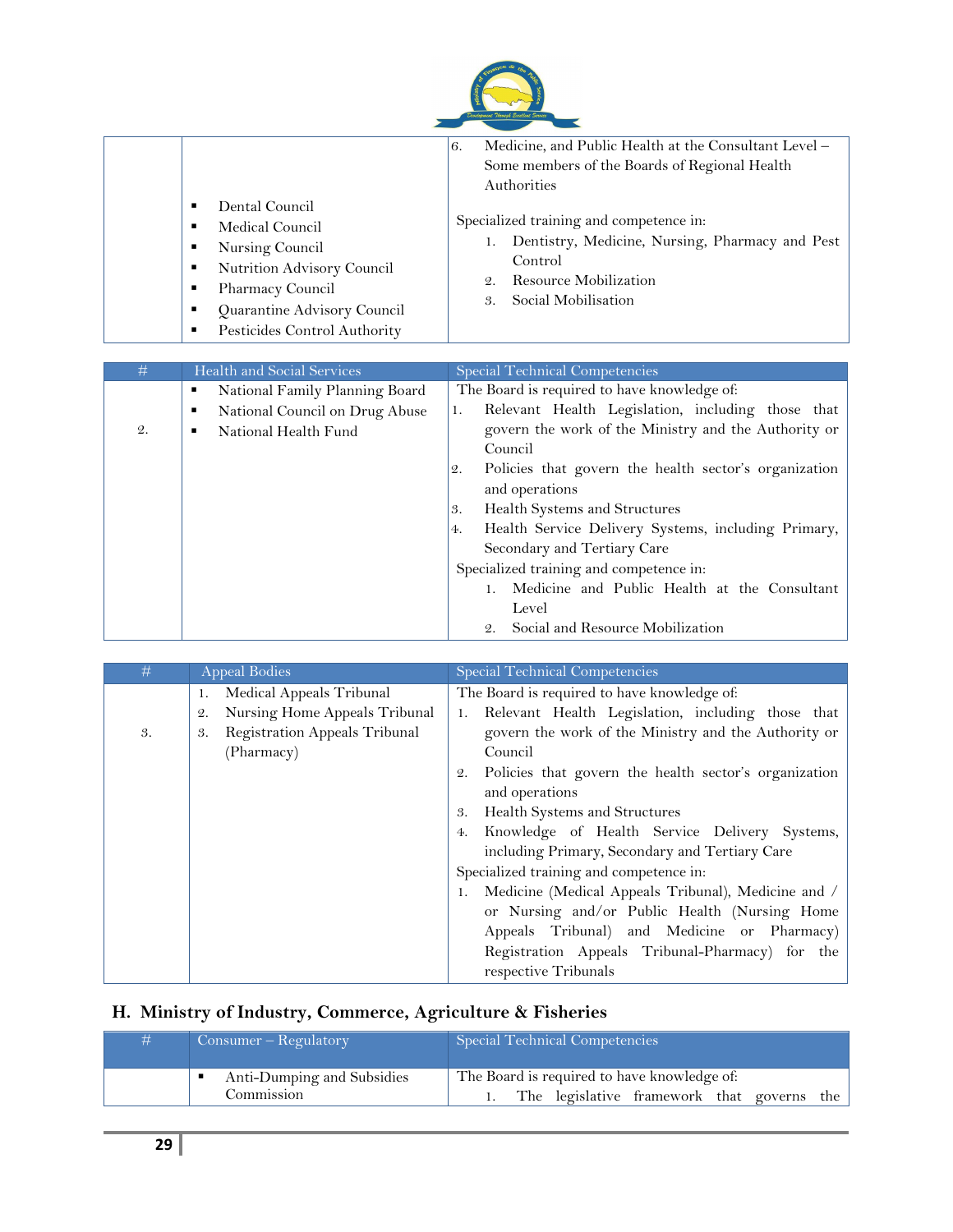

| 1. |                                    | operations of the relevant Agency    |
|----|------------------------------------|--------------------------------------|
|    |                                    | Customs<br>$\mathcal{Q}$ .           |
|    |                                    | International Trade<br>3.            |
|    |                                    | Global Import & Export Trends<br>4.  |
|    |                                    | Anti-Dumping Laws<br>5.              |
|    |                                    | <b>Countervailing Duties</b><br>6.   |
|    | <b>Consumer Affairs Commission</b> | Consumer Advocacy                    |
|    |                                    | Survey Methodologies<br>2.           |
|    |                                    | <b>Statistics</b><br>$\mathcal{S}$ . |
|    |                                    | Complaints Management<br>4.          |
|    | Fair Trading Commission            | Economics<br>5.                      |
|    |                                    | Competition Law<br>6.                |
|    |                                    | Distributive Trade                   |
|    |                                    | Industry<br>8.                       |
|    |                                    | <b>Business Practices</b><br>9.      |
|    |                                    |                                      |

| $\#$            | <b>Business Facilitation</b>              | Special Technical Competencies                 |
|-----------------|-------------------------------------------|------------------------------------------------|
|                 | Jamaica Business Development<br>٠         | The Board is required to have knowledge of:    |
| $\mathcal{Q}$ . | Corporation                               | Development Financing<br>1.                    |
|                 |                                           | <b>Business Development</b><br>$\mathcal{Q}$ . |
|                 |                                           | Retail Management<br>3.                        |
|                 |                                           | Marketing<br>4.                                |
|                 |                                           | Manufacturing<br>5.                            |
|                 | Micro Investment Development Agency<br>٠  | <b>MSME</b> Sector<br>6.                       |
|                 | Self Start Fund<br>$\blacksquare$         | Micro-Financing<br>7.                          |
|                 |                                           | Debt Management<br>8.                          |
|                 |                                           | Agro Industry<br>9.                            |
|                 |                                           | Creative Industry<br>10.                       |
|                 | Trade Board Limited<br>п                  | <b>Export Trade</b>                            |
|                 |                                           | <b>Import Licensing</b><br>2.                  |
|                 |                                           | Customs<br>3.                                  |
|                 |                                           | Engineering<br>4.                              |
|                 | Jamaica Intellectual Property Office<br>٠ | Music Industry                                 |
|                 |                                           | Computer Software<br>2.                        |
|                 |                                           | Publishing<br>3.                               |
|                 |                                           | Cultural & Creative Industries<br>4.           |
|                 |                                           | Intellectual Property<br>5.                    |

| #  | Standards - Regulatory                                              | Special Technical Competencies                                                                                                                                                            |
|----|---------------------------------------------------------------------|-------------------------------------------------------------------------------------------------------------------------------------------------------------------------------------------|
| 3. | Bureau of Standards<br>Jamaica National Agency for<br>Accreditation | The Board is required to have knowledge of:<br>Standards Development<br>Consumer Advocacy<br>2.<br>Wholesale/Retail Trade<br>3.<br>Agriculture<br>4.<br>Chemistry and related field<br>5. |

| #  | Agriculture Commodity Organizations | Special Technical Competencies                         |
|----|-------------------------------------|--------------------------------------------------------|
|    | Banana Board<br>٠                   | The Board is required to have knowledge of:            |
| 1. | Cocoa Industry Board                | 1. Agri-Business, Agriculture (Organic and Traditional |
|    | Coconut Industry Board<br>٠         | Agriculture), Botany, Horticulture, Ecology, Agro-     |
|    | Coffee Industry Board<br>٠          | Forestry, Virology, Climate Change, Pest               |
|    |                                     | Management and Insect Biology, Marketing,              |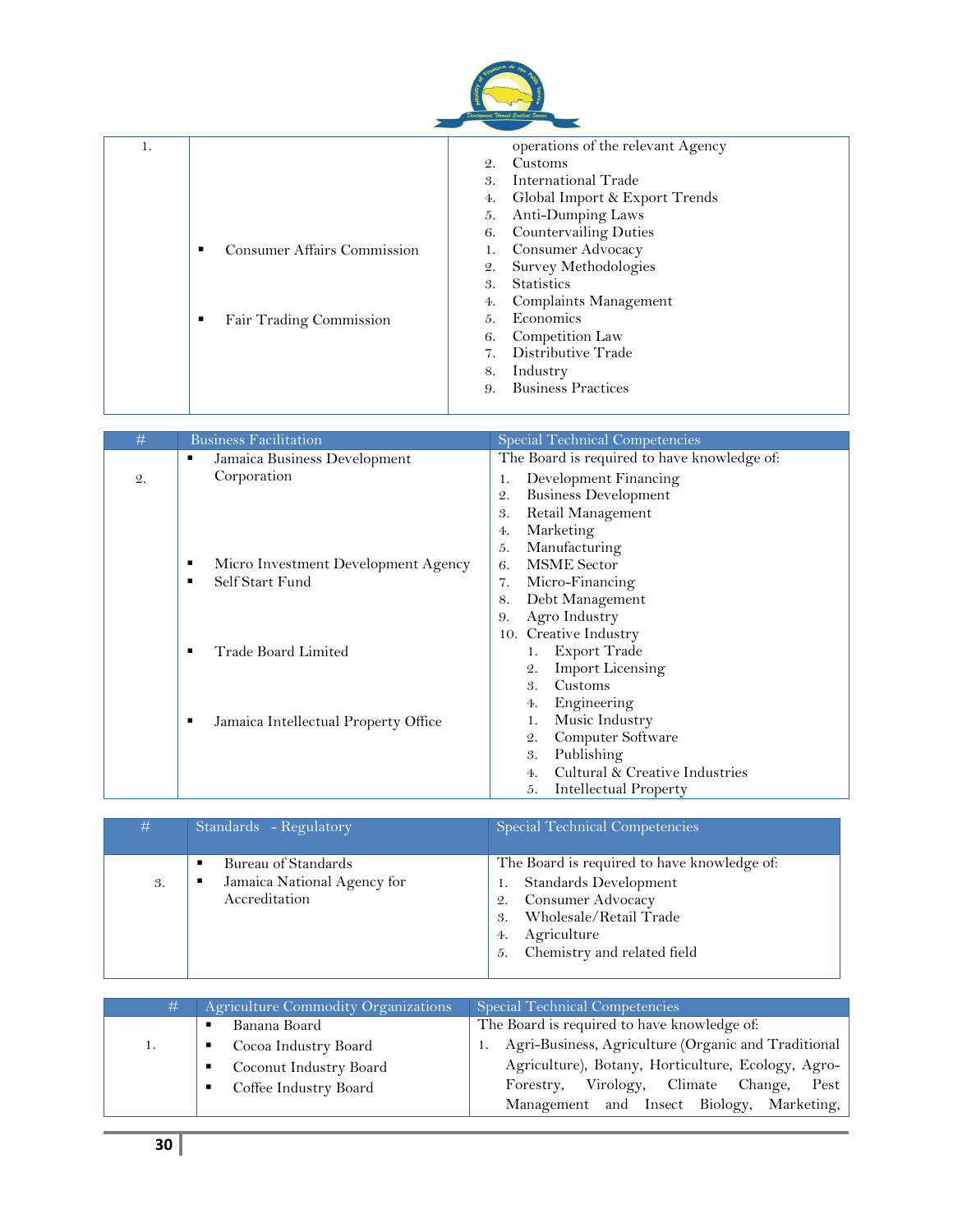

| # | <b>Agriculture Commodity Organizations</b> | Special Technical Competencies                                                           |
|---|--------------------------------------------|------------------------------------------------------------------------------------------|
|   | Pimento Board<br>٠                         | International Trade Law                                                                  |
|   | Sugar Industry Authority<br>٠              | Gender analysis and application to address youth<br>$\mathcal{Q}$ .                      |
|   | Tobacco Industry Control<br>٠              | women's development as cross-cutting<br>and                                              |
|   | Authority                                  | imperatives for developing sustainable<br>rural                                          |
|   |                                            | livelihoods and community development                                                    |
|   |                                            | Global and regional markets and prospects (both<br>3.<br>market access and facilitation) |
|   |                                            | Food security and disaster risk management<br>4.                                         |
|   |                                            | Creating a diversified, value-added agricultural<br>5.<br>production framework           |
|   |                                            | Science and technological advances<br>of<br>the<br>6.<br>entity/sector                   |
|   |                                            | Environmental protection and<br>7.<br>management                                         |
|   |                                            | /sustainable land management and environmental                                           |
|   |                                            | sustainability against the documented challenges of                                      |
|   |                                            | climate change.                                                                          |
|   |                                            | Integrated water resource management and climate<br>8.                                   |
|   |                                            | change issues.                                                                           |

| #               | Agricultural Societies           | <b>Special Technical Competencies</b>                                                                                                                                                                                                                                                                                                                                                                                                                                                                                                                                                                                                                                                                                                                                                                                                                                                                                                                                                                               |
|-----------------|----------------------------------|---------------------------------------------------------------------------------------------------------------------------------------------------------------------------------------------------------------------------------------------------------------------------------------------------------------------------------------------------------------------------------------------------------------------------------------------------------------------------------------------------------------------------------------------------------------------------------------------------------------------------------------------------------------------------------------------------------------------------------------------------------------------------------------------------------------------------------------------------------------------------------------------------------------------------------------------------------------------------------------------------------------------|
|                 | Jamaica 4H Clubs<br>٠            | The Board is required to have knowledge of:                                                                                                                                                                                                                                                                                                                                                                                                                                                                                                                                                                                                                                                                                                                                                                                                                                                                                                                                                                         |
| $\mathcal{Q}$ . | Jamaica Agriculture Society<br>п | Home Economics, Entrepreneurial, Agriculture<br>1.<br>Agri-Business, Agriculture (Inorganic<br>and<br>Traditional Agriculture). Botany, Horticulture,<br>Ecology, Agro-Forestry, Virology, Zoology (with<br>knowledge in Pest Management and Insect<br>Biology), Climate Change, Marketing, International<br>Trade Law, Extension Services and Agro-<br>processing.<br>Potential for science and technological advances of<br>$\mathfrak{D}.$<br>the agricultural sector and rural communities.<br>Development from a gender and youth sensitive<br>3.<br>perspective<br>Financing for entrepreneurship through MSMEs<br>4.<br>(focus on requirement in rural areas, and especially<br>among youth, women and persons with disabilities).<br>Competency in capacity-building around new<br>5.<br>farming technologies e.g. green house technology,<br>ICTs in agriculture<br>Community engagement and participatory skills<br>6.<br>development and utilization (eg, through civil<br>society members on the Board) |
|                 |                                  |                                                                                                                                                                                                                                                                                                                                                                                                                                                                                                                                                                                                                                                                                                                                                                                                                                                                                                                                                                                                                     |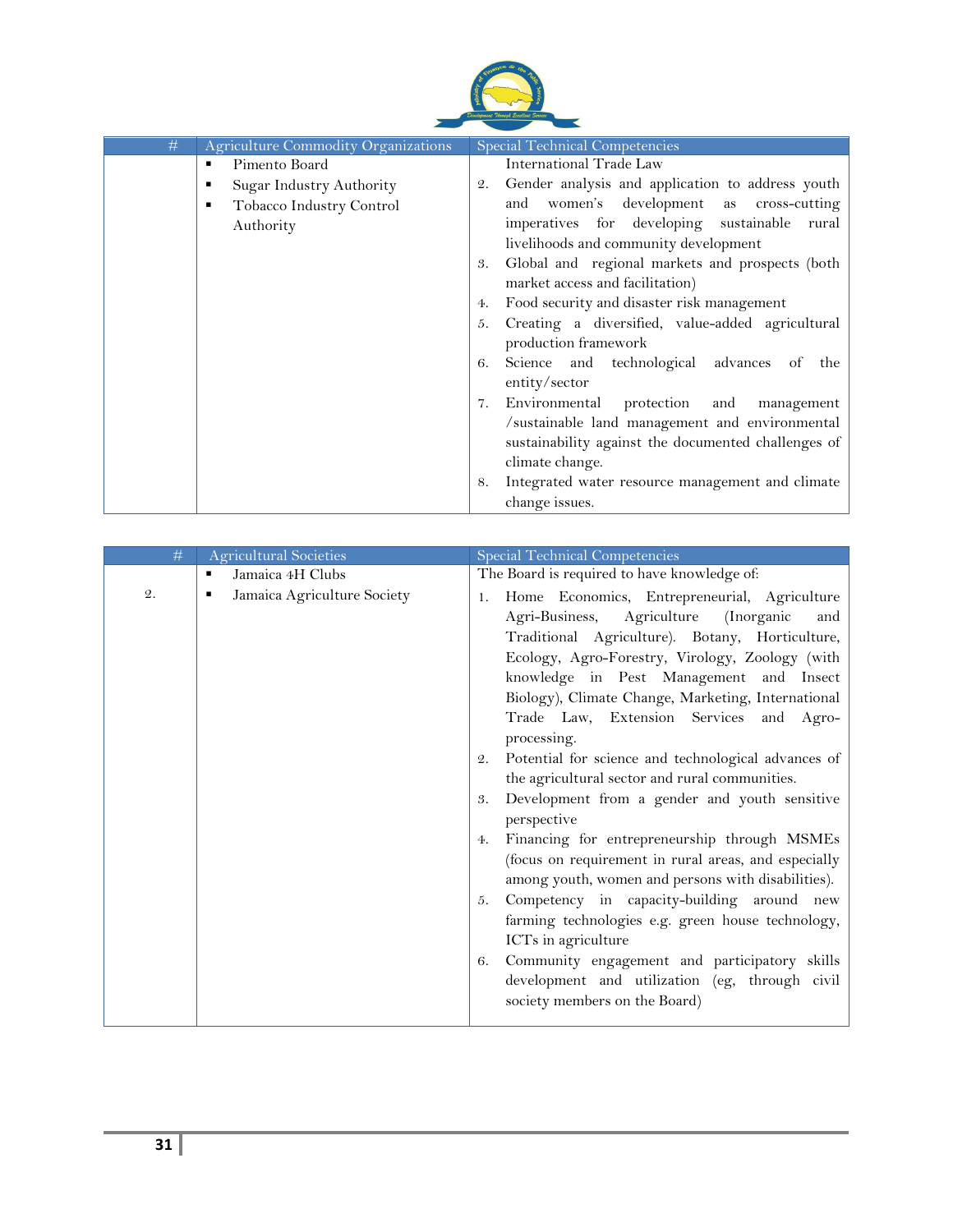

| #  | Agricultural Promotion               | Special Technical Competencies                        |
|----|--------------------------------------|-------------------------------------------------------|
|    | Rural Agricultural Development<br>п  | The Board is required to have knowledge of:           |
| 3. | Authority                            | Agri-Business/Entrepreneurship,<br>Agriculturist      |
|    | Jamaica Dairy Development Board<br>п | (Inorganic and Traditional Agriculture),<br>Botany,   |
|    |                                      | Horticulture, Ecology, Agro-Forestry, Virology,       |
|    |                                      | Zoology (Pest Management and Insect Biology), Climate |
|    |                                      | Change, Marketing International, Trade Law and Dairy  |
|    |                                      | Industry.                                             |

| #  | Agricultural Financing    | Special Technical Competencies                         |
|----|---------------------------|--------------------------------------------------------|
|    | Agricultural Credit Board | The Board is required to have knowledge of:            |
|    | <b>SCJ</b> Holdings       | Agri-Business, Agriculturist (Inorganic and            |
| 4. |                           | Traditional Agriculture), Botany, Horticulture,        |
|    |                           | Ecology, Agro-Forestry, Virology, Zoology (Pest        |
|    |                           | Management and Insect Biology), Climate Change,        |
|    |                           | Marketing, General Finance, Sugar Industry             |
|    |                           | Global and Regional markets and prospects within<br>2. |
|    |                           | CARICOM (both market access and facilitation)          |
|    |                           | Creating a diversified, value-added agricultural<br>3. |
|    |                           | production                                             |
|    |                           | Financing for MSMEs in rural areas, especially<br>4.   |
|    |                           | youth, women and persons with disabilities             |

## <span id="page-31-0"></span>**I. Ministry of Labour and Social Security**

| #  | Pension Administration           | Special Technical Competencies                         |
|----|----------------------------------|--------------------------------------------------------|
| 1. | National Insurance Fund          | The Board is required to have knowledge of:            |
|    |                                  | Investment and Financial Analysis<br>1.                |
|    |                                  | <b>Actuarial Science</b><br>2.                         |
|    |                                  | Project Management<br>3.                               |
|    |                                  | Management of Pension Funds<br>4.                      |
|    | Golden Age Home                  | Project Management                                     |
|    | Jamaica Council for Persons with | Social Work - specializing in Psycho-Social Care<br>2. |
|    | Disability                       | General Nursing<br>3.                                  |
|    |                                  | General Medicine<br>4.                                 |
|    |                                  | <b>Community Development</b><br>5.                     |
|    |                                  | Communication<br>6.                                    |
|    |                                  |                                                        |

## <span id="page-31-1"></span>**J. Ministry of Local Government and Community Development**

| # | Disaster Mitigation Services                                 | Special Technical Competencies                                                                                                    |
|---|--------------------------------------------------------------|-----------------------------------------------------------------------------------------------------------------------------------|
|   | Office of Disaster Preparedness<br>٠<br>Jamaica Fire Brigade | The Board is required to have knowledge of<br>1. Disaster and Emergency Management<br>2. Community Outreach<br>3. Fire Prevention |
| # | Community Development                                        | Special Technical Competencies                                                                                                    |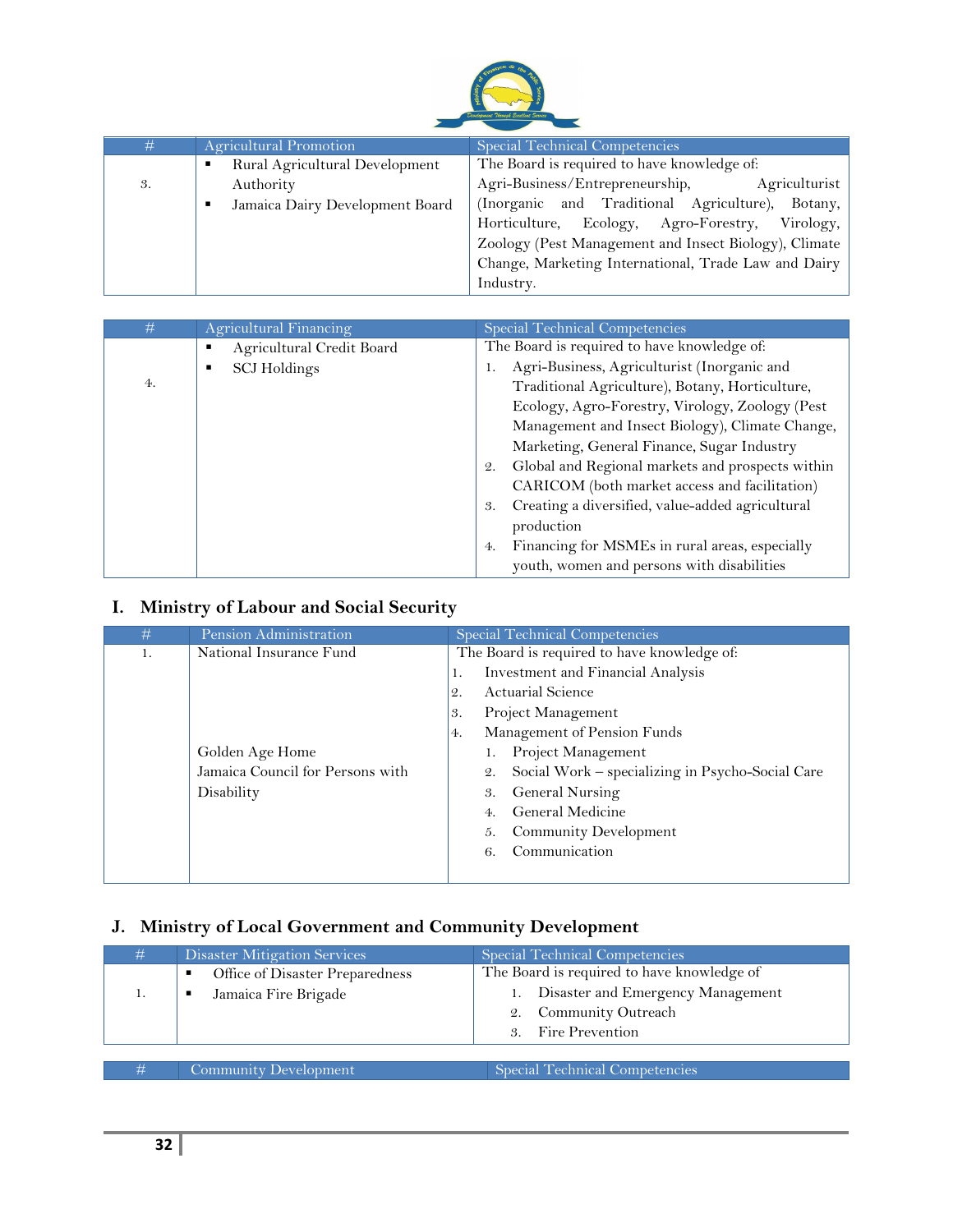

|                 |   | Social Development Commission | The Board is required to have knowledge of: |
|-----------------|---|-------------------------------|---------------------------------------------|
| $\mathfrak{2}.$ |   |                               | Community Development and Outreach          |
|                 |   |                               | Governance<br>2.                            |
|                 |   |                               | Project Planning and Implementation<br>3.   |
|                 | п | Board of Supervision          | Resource Mobilisation                       |
|                 |   |                               | Medical Science<br>5.                       |
|                 |   |                               | Social Work<br>6.                           |
|                 |   |                               |                                             |

| #  | <b>Local Government Services</b> | Special Technical Competencies                        |
|----|----------------------------------|-------------------------------------------------------|
|    |                                  | The Board is required to have knowledge of:           |
| 3. | National Solid Waste Management  | Environment & Solid Waste Management                  |
|    | Authority                        | <b>Environmental Science</b><br>$\mathcal{Q}_{\cdot}$ |
|    |                                  | <b>Business Management</b><br>3.                      |
|    |                                  | Logistics & Fleet Management<br>4.                    |

## <span id="page-32-0"></span>**K. Ministry of National Security**

| #  | Regulatory Bodies                     | Special Technical Competencies                           |
|----|---------------------------------------|----------------------------------------------------------|
|    | Firearm Licensing Authority           | The Board is required to have knowledge of:              |
|    | Private Security Regulation Authority | Small arms and light weaponry                            |
| 1. |                                       | The capacity to enhance the national security<br>2.      |
|    |                                       | architecture and the requirement for a properly          |
|    |                                       | regulated framework within which to operate              |
|    |                                       | Global Security Environment<br>3.                        |
|    |                                       | Critical threats to national and regional security<br>4. |

## <span id="page-32-1"></span>**L. Ministry of Science, Energy and Technology**

| #  | Energy                          | Special Technical Competencies                       |
|----|---------------------------------|------------------------------------------------------|
|    | PETROJAM Limited<br>٠           | The Board is required to have knowledge of:          |
| 1. | PETROJAM / Ethanol Company<br>٠ | Chemical/Mechanical/Electrical<br>Electronics<br>or  |
|    | Limited                         | Engineer                                             |
|    | WIGTON WINDFARM Limited         | Marketing<br>2.                                      |
|    |                                 | Value and Supply Chain Management<br>3.              |
|    |                                 | Refinery Financing and Capital Market<br>4.          |
|    |                                 | Maintenance of Refinery,<br>5.                       |
|    |                                 | Safety & Security of Petroleum Industry<br>6.        |
|    |                                 | Portfolio and Pipeline Management<br>7.              |
|    |                                 | Environmental Awareness, Sustainable<br>Energy<br>8. |
|    |                                 | Science                                              |
|    |                                 | Development, Construction & Operation of Wind<br>9.  |
|    |                                 | Farm                                                 |

| - # | Science and Technology |  |
|-----|------------------------|--|
|     |                        |  |

Special Technical Competencies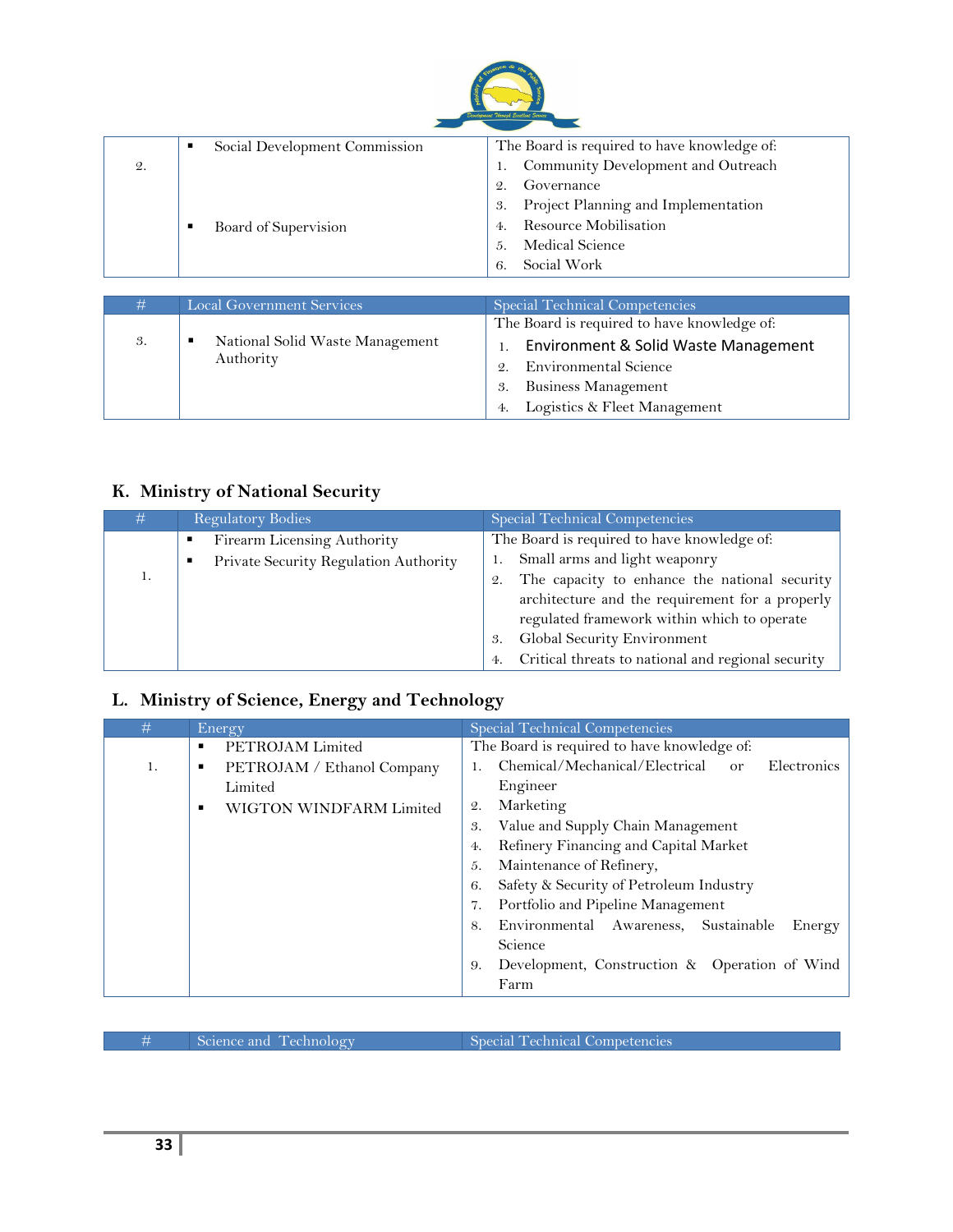

| #  | Science and Technology                            | <b>Special Technical Competencies</b>                                                                            |
|----|---------------------------------------------------|------------------------------------------------------------------------------------------------------------------|
|    | National Council on Science and<br>$\blacksquare$ | The Board is required to have knowledge of:                                                                      |
| 3. | Technology                                        | Network Integration and Public Online Services<br>1.                                                             |
|    | International Centre for<br>$\blacksquare$        | Implementation                                                                                                   |
|    | Environmental and Nuclear                         | Development and Management of<br>2.                                                                              |
|    | Sciences                                          | E-government Infrastructure, Architecture And                                                                    |
|    | eGov Ltd.<br>٠                                    | Standards For E-Government Systems                                                                               |
|    | Scientific Research Council<br>$\blacksquare$     | Research & Development Strategy, Bio-Chemistry,<br>3.                                                            |
|    | Spectrum Management<br>٠                          | Pharmaceuticals, Agro-Technology,<br>Molecular                                                                   |
|    | Earthquake Unit<br>$\blacksquare$                 | Science, Food & Science, Plant Pathology, Food                                                                   |
|    | ٠                                                 | Safety                                                                                                           |
|    | E-Learning Company                                | Systems Integration Implementation, Global ICT<br>4.                                                             |
|    |                                                   | Telecom Infrastructure Strategy Development,                                                                     |
|    |                                                   | Global ICT Infrastructure Project Management,                                                                    |
|    |                                                   | Global<br>Network<br>Systems<br>Architecture                                                                     |
|    |                                                   | Design/Management,<br>Data<br>Communications                                                                     |
|    |                                                   | Infrastructure Design/Management                                                                                 |
|    |                                                   | Electrical and Electronic Engineering, Frequency<br>5.                                                           |
|    |                                                   | Planning                                                                                                         |
|    |                                                   | <b>Investment Banking</b><br>6.                                                                                  |
|    |                                                   | 7.<br>Geological Science, knowledge of Earthquake                                                                |
|    |                                                   | <b>Hazard Reduction Strategies</b>                                                                               |
|    |                                                   | Technological and Communication Resources to<br>8.                                                               |
|    |                                                   | Improve Learning                                                                                                 |
|    |                                                   | Climate Change Impact on the sustainability of<br>9.                                                             |
|    |                                                   | agriculture and food.                                                                                            |
|    |                                                   | Specialized training and skills in:                                                                              |
|    |                                                   | Coordinating activities to facilitate economic<br>1.                                                             |
|    |                                                   | prosperity, public health, environmental quality, and                                                            |
|    |                                                   | national security                                                                                                |
|    |                                                   | Research and Development Strategies across the<br>$\mathfrak{2}.$<br>Science and Technology Landscape, including |
|    |                                                   | Agriculture, Environment, Natural Resources and                                                                  |
|    |                                                   | Sustainability, National Security, Engineering and                                                               |
|    |                                                   | Mathematics                                                                                                      |
|    |                                                   | Recognizing and building strategic partnerships<br>3.                                                            |
|    |                                                   | with academia and commercial enterprises.                                                                        |
|    |                                                   | Building partnerships in the education<br>4.<br>and                                                              |
|    |                                                   | technological sectors                                                                                            |
|    |                                                   |                                                                                                                  |

| #  | Regulatory - Electrical | Special Technical Competencies                                                           |
|----|-------------------------|------------------------------------------------------------------------------------------|
| 4. | Board of Examiners      | The Board is required to have knowledge of Electrical<br>Engineering                     |
|    |                         | The Board should comprise of a Registered Electrical<br>Engineer or Licensed Electrician |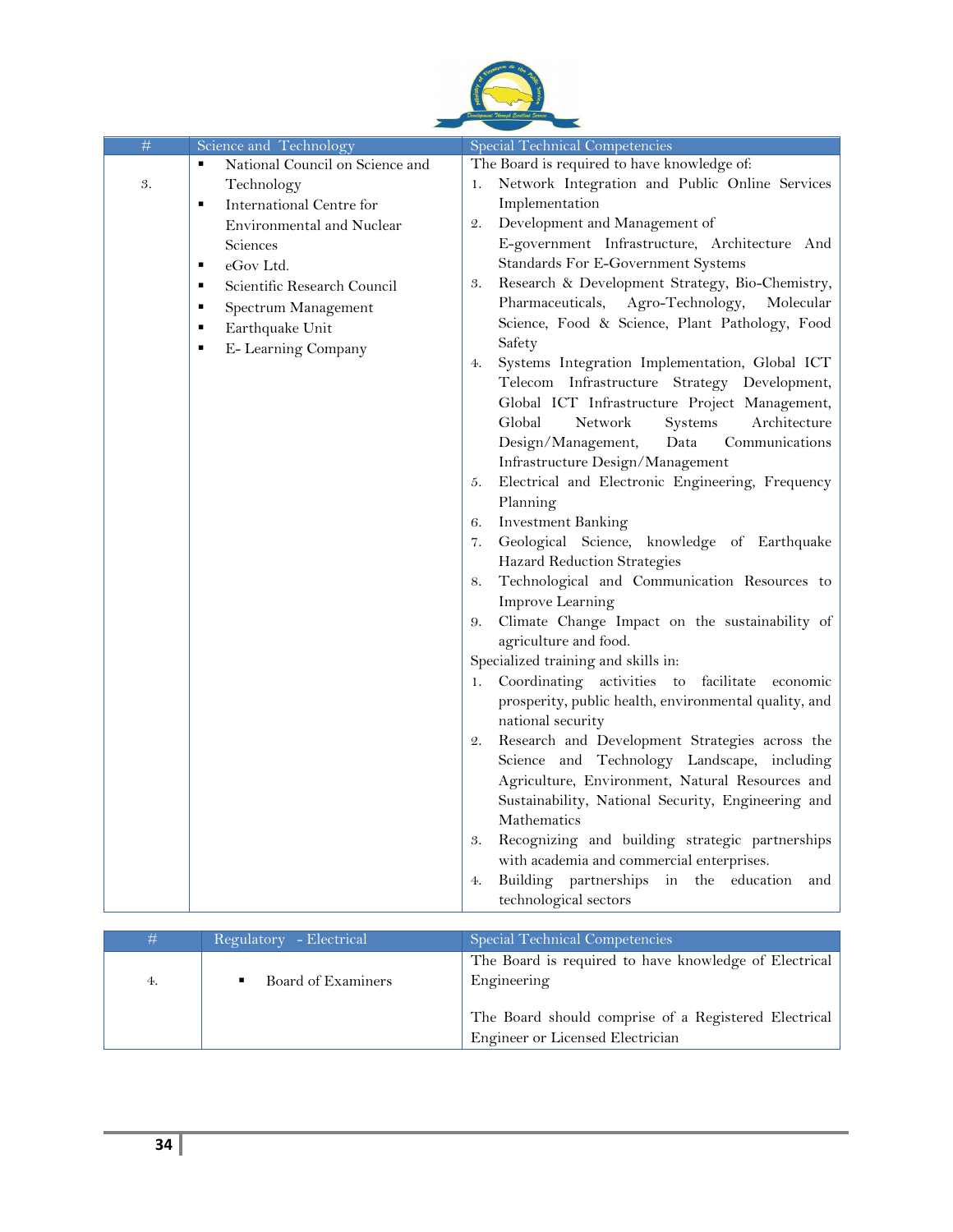

| #  | Funding / Financing    | Special Technical Competencies                                                                                                                                                                                              |
|----|------------------------|-----------------------------------------------------------------------------------------------------------------------------------------------------------------------------------------------------------------------------|
| 5. | Universal Service Fund | The Board is required to have knowledge of:<br>1. Telecommunications/Technology Management<br>2. Broadband Services And Data Licensing<br>Assessment Rates Internationally<br>3.<br>Telecommunications Infrastructure<br>4. |

## <span id="page-34-0"></span>**M. Ministry of Tourism**

| #  | <b>Attractions</b>                                                                                | Special Technical Competencies                                                                                                                                                                        |
|----|---------------------------------------------------------------------------------------------------|-------------------------------------------------------------------------------------------------------------------------------------------------------------------------------------------------------|
| 1. | Bath Fountain of St. Thomas the<br>п<br>Apostle<br>Milk River Bath<br>п<br>Jamaica Vacations<br>п | The Board is required to have knowledge of:<br>Marketing and promotional management<br>Environmental laws<br>$\mathcal{Q}_{\cdot}$<br>3. Tourism / Attractions Management<br>Airline Management<br>4. |
|    |                                                                                                   |                                                                                                                                                                                                       |
| #  | Regulatory                                                                                        | <b>Special Technical Competencies</b>                                                                                                                                                                 |
|    | $\sim$ $\sim$<br>$\sim$ .<br>$\cdots$                                                             | $\mathbf{m}$ $\mathbf{n}$ $\mathbf{u}$ $\mathbf{v}$ $\mathbf{v}$ $\mathbf{v}$ $\mathbf{v}$ $\mathbf{v}$<br>$\mathbf{1}$                                                                               |

| #  | Regulatory                     | Special Technical Competencies              |
|----|--------------------------------|---------------------------------------------|
|    | <b>River Rafting Authority</b> | The Board is required to have knowledge of: |
| 2. | Jamaica Tourist Board          | 1. Marketing and Promotional Management     |
|    |                                | 2. Tourism / Attractions Management         |
|    |                                | Environmental Laws<br>3.                    |
|    |                                |                                             |
|    |                                |                                             |

| #  | Tourism Development                                                                           | Special Technical Competencies                                                                                                                                                   |
|----|-----------------------------------------------------------------------------------------------|----------------------------------------------------------------------------------------------------------------------------------------------------------------------------------|
| 3. | Devon House Development Company<br>٠<br>Ltd<br>Tourism Product Development<br>Company (TPDCO) | The Board is required to have knowledge of:<br>Tourism / Attractions Management<br>Marketing and Promotions<br>2.<br>Infrastructure development<br>3.<br>Built environment<br>4. |

| #  | Tourism Development - Financing | Special Technical Competencies                                                               |
|----|---------------------------------|----------------------------------------------------------------------------------------------|
| 4. | Tourism Enhancement Fund        | The Board is required to have knowledge of:<br>1. Fund Management<br>2. Financial Management |

## <span id="page-34-1"></span>**N. Ministry of Transport and Mining**

| #. | Air Transport - Regulatory                                                               | Special Technical Competencies                                                                      |
|----|------------------------------------------------------------------------------------------|-----------------------------------------------------------------------------------------------------|
|    | Airports Authority of Jamaica<br>п<br>Jamaica Civil Aviation Authority<br>$\blacksquare$ | The Board is required to have knowledge of:<br>1. Air Transportation<br>2. Aeronautical Engineering |
|    |                                                                                          |                                                                                                     |
| #  | Air Transport - Operational                                                              | Special Technical Competencies                                                                      |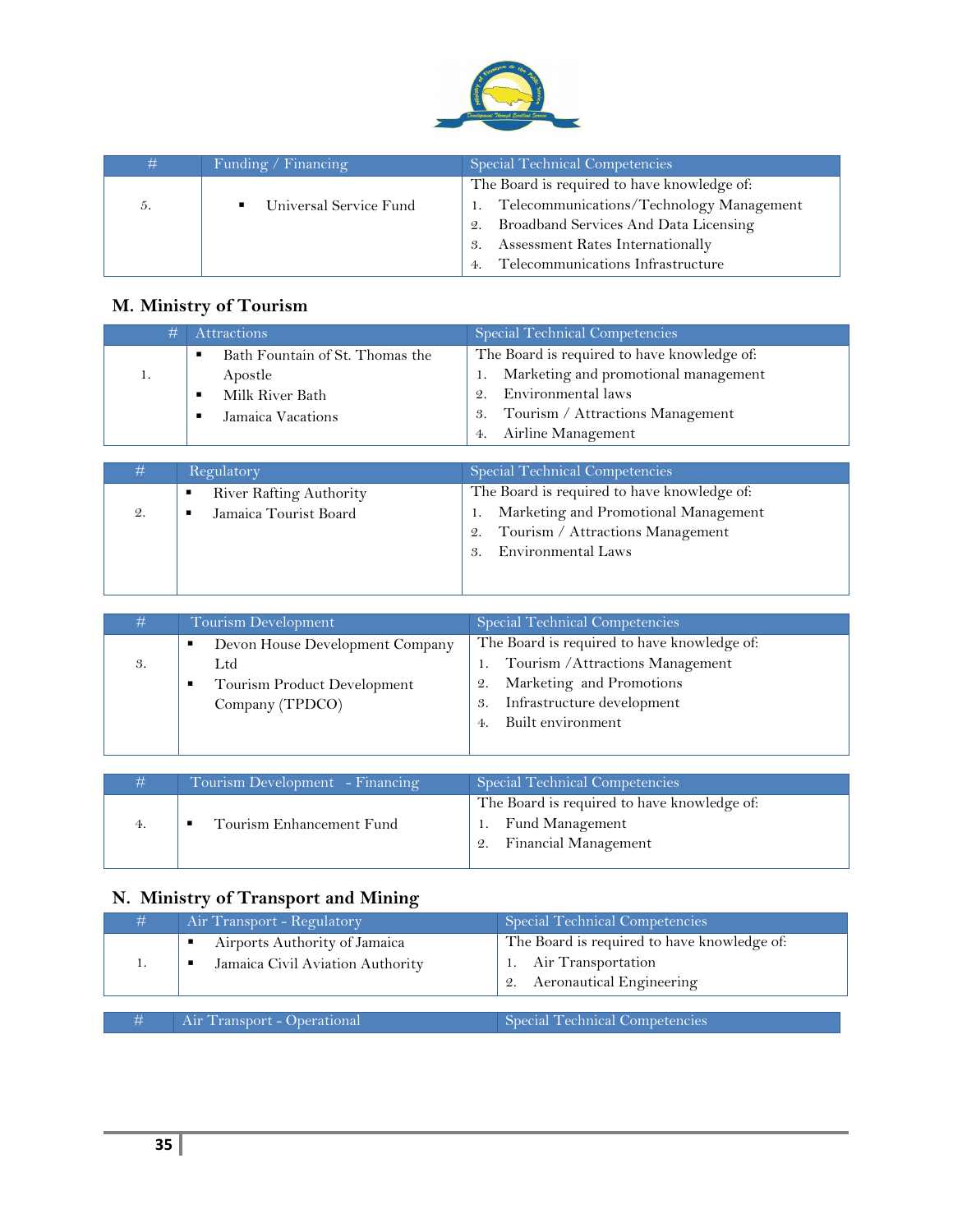

|                 | Aeronautical Telecommunications Limited<br>٠ | The Board is required to have knowledge of:   |
|-----------------|----------------------------------------------|-----------------------------------------------|
| $\mathfrak{2}.$ | Norman Manley International Airport          | Air Transportation                            |
|                 | Limited                                      | 2. Air Navigation systems                     |
|                 |                                              | 3. Airport Operations and Management          |
|                 |                                              | 4. Telecommunications systems and engineering |
|                 |                                              | Government / Public policy<br>5.              |

| Land Transport - Operational<br>#                                                                                                    | Special Technical Competencies                                                                                                                                                  |
|--------------------------------------------------------------------------------------------------------------------------------------|---------------------------------------------------------------------------------------------------------------------------------------------------------------------------------|
| Jamaica Ultimate Tyre Company Ltd<br>Jamaica Urban Transit Company<br>3.<br>Montego Bay Metro Limited<br>Jamaica Railway Corporation | The Board is required to have knowledge of:<br>Public Passenger Transport Systems<br>Procurement,<br>2.<br>Public Transport Planning and Engineering<br>3.<br>Engineering<br>4. |

| $\#$ | Land Transport - Regulatory     | <b>Special Technical Competencies</b>                        |
|------|---------------------------------|--------------------------------------------------------------|
|      | <b>Transport Authority</b><br>٠ | The Board is required to have knowledge of:                  |
| 4.   |                                 | 1. Road Traffic Act and Regulations, Transport               |
|      |                                 | Authority Act and Regulations PPV/CMC                        |
|      |                                 | operations                                                   |
|      |                                 | Commerce, Revenue Administration and Road<br>$\mathfrak{D}.$ |
|      |                                 | Safety                                                       |
|      |                                 | Engineering (Specific to the Transport<br>3.                 |
|      |                                 | Authority)                                                   |
|      | Ports Security Corps (PSC)<br>п | Port Security Operations and<br>4.                           |
|      | Toll Authority of Jamaica<br>п  | Government/Public Policy and Regulations                     |
|      |                                 | Engineering, Contract Law And Administration<br>5.           |
|      |                                 | Awareness of quality assurance standards and<br>6.           |
|      |                                 | monitoring                                                   |
|      |                                 | Engineering (Specific to the Toll Authority)<br>7.           |

| # | Maritime Transport - Regulatory | Special Technical Competencies                                                                                                                                                                              |
|---|---------------------------------|-------------------------------------------------------------------------------------------------------------------------------------------------------------------------------------------------------------|
|   | Maritime Authority of Jamaica   | The Board is required to have knowledge of:<br>8. Maritime Transportation, Shipping, Nautical<br>Systems, Water Sports and Yachting<br>Government / Public Policy and Regulations,<br>9.<br>Port Operations |

| #  | Maritime Transport - Training | Special Technical Competencies                                                                                                                                                                                                                                                                                                                                     |
|----|-------------------------------|--------------------------------------------------------------------------------------------------------------------------------------------------------------------------------------------------------------------------------------------------------------------------------------------------------------------------------------------------------------------|
|    |                               | The Board is required to have knowledge of:                                                                                                                                                                                                                                                                                                                        |
| 8. | Caribbean Maritime Institute  | Maritime Transportation, Shipping, Nautical<br>Systems, Water Sports and Yachting, Trade and<br>Logistics Education and Human Capital<br>Development<br>Government / Public Policy And Regulations,<br>2.<br>Port Operations<br>Trade Logistics, Finance,<br>Economics,<br>3.<br>Engineering, Industrial Relations or Commerce<br>and Marketing / Public Relations |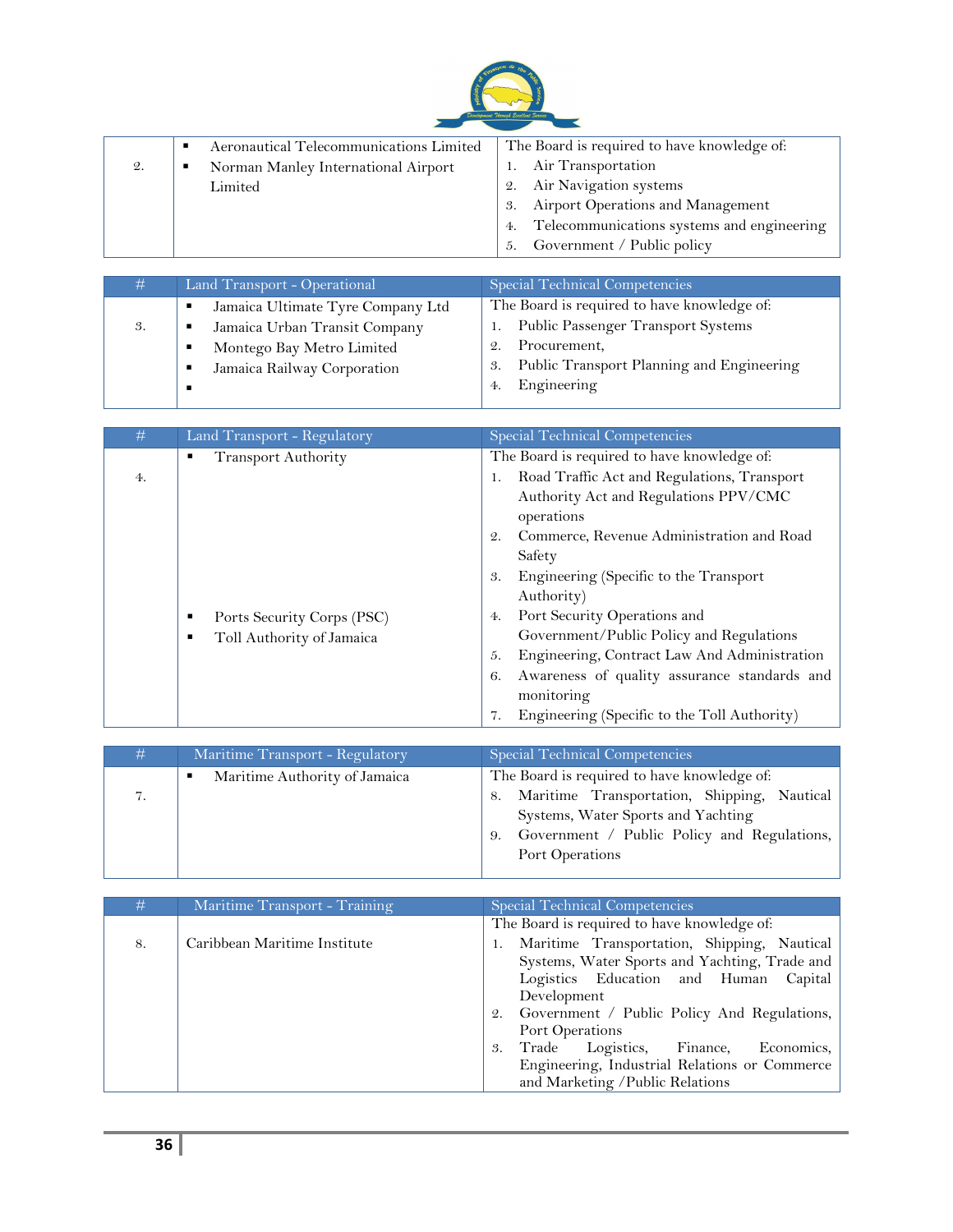

| #  | Mining                            | <b>Special Technical Competencies</b>                 |
|----|-----------------------------------|-------------------------------------------------------|
|    | Jamaica Bauxite Institute<br>٠    | The Board is required to have knowledge of:           |
| 2. | Jamaica Bauxite Mining            | Registered Chemical, Civil, Mechanical, Electrical or |
|    | Clarendon Alumina Production<br>٠ | Electronics/Mining Engineer                           |
|    | (CAP)                             | 2. Environmental Protection, Land Use, Sustainable    |
|    |                                   | Development                                           |
|    |                                   | Experience in:                                        |
|    |                                   | 1. Mineral Operations, Geology, Marketing and         |
|    |                                   | <b>Customer Relationship</b>                          |